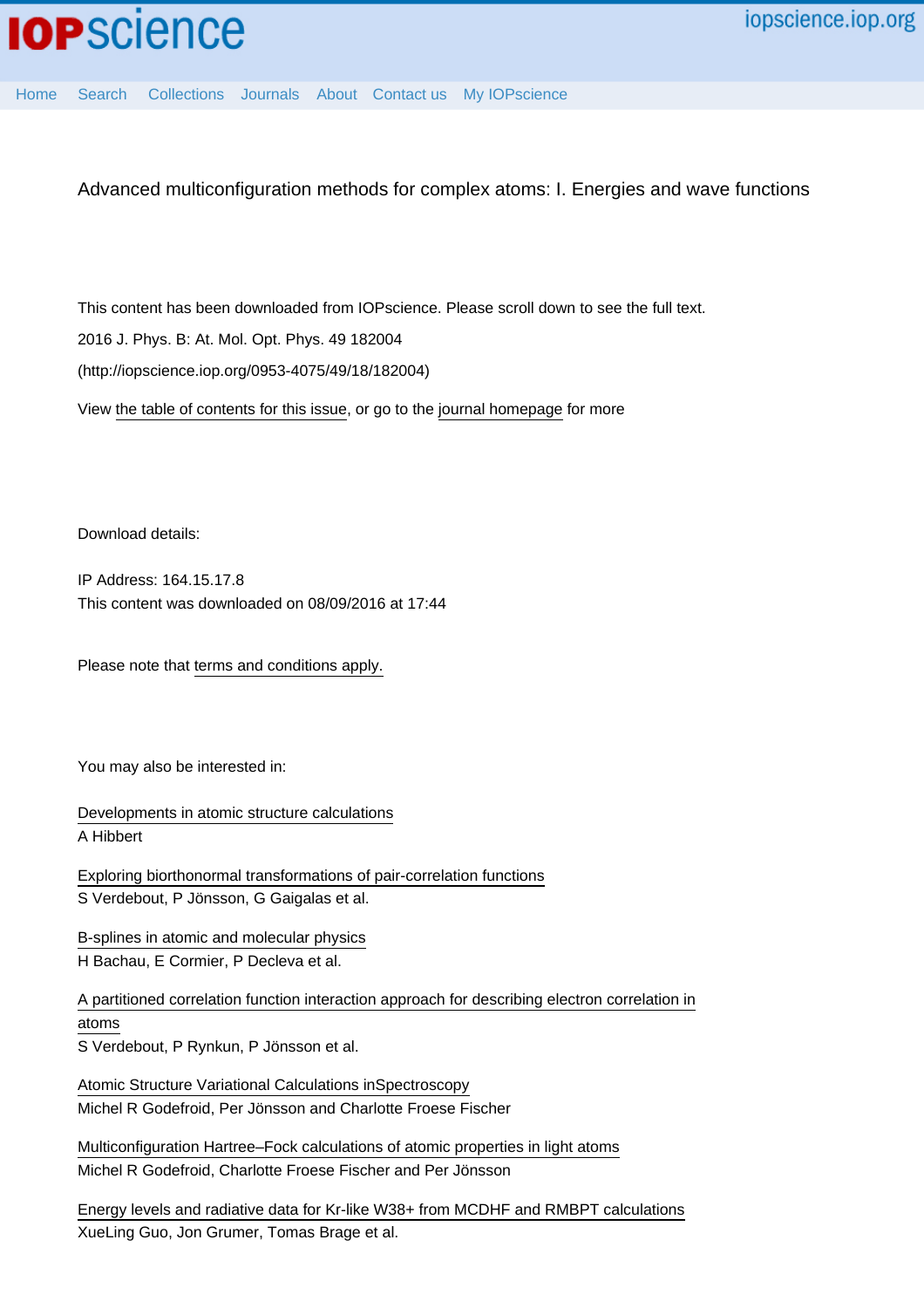J. Phys. B: At. Mol. Opt. Phys. 49 (2016) 182004 (35pp) doi:10.1088/0953-4075/49/18/182004

# Journal of Physics B: Atomic, Molecular and Optical Physics

# Topical Review

functions

Advanced multiconfiguration methods for complex atoms: I. Energies and wave

# Charlotte Froese Fischer $^{1,6,7}$  $^{1,6,7}$  $^{1,6,7}$  $^{1,6,7}$  $^{1,6,7}$ , Michel Godefroid $^{2,6}$  $^{2,6}$  $^{2,6}$ , Tomas Brage $^3,$  $^3,$  $^3,$ Per Jönsson $4$  and Gediminas Gaigalas<sup>[5](#page-1-6)</sup>

<span id="page-1-0"></span><sup>1</sup> Atomic Spectroscopy Group, National Institute of Standards and Technology, Gaithersburg, MD 20899-8422, USA<br><sup>2</sup> Chimie Quantique et Photophysique, CP160/09 Université libre de Bruxelles, B 1050 Bruxelles, Belgium

<span id="page-1-4"></span><span id="page-1-3"></span><sup>3</sup> Division of Mathematical Physics, Department of Physics, Lund University, Box 118, SE-221 00 Lund, Sweden

<span id="page-1-5"></span><sup>4</sup> Faculty of Technology and Society, Group for Materials Science and Applied Mathematics, Malmö University, SE-20506 Malmö, Sweden

<span id="page-1-6"></span><sup>5</sup> Institute of Theoretical Physics and Astronomy, Vilnius University, LT-10222, Vilnius, Lithuania

E-mail: [cff@cs.ubc.ca](mailto:cff@cs.ubc.ca) and [mrgodef@ulb.ac.be](mailto:mrgodef@ulb.ac.be)

Received 10 February 2016, revised 8 June 2016 Accepted for publication 20 June 2016 Published 7 September 2016



### Abstract

Multiconfiguration wave function expansions combined with configuration interaction methods are a method of choice for complex atoms where atomic state functions are expanded in a basis of configuration state functions. Combined with a variational method such as the multiconfiguration Hartree–Fock (MCHF) or multiconfiguration Dirac–Hartree–Fock (MCDHF), the associated set of radial functions can be optimized for the levels of interest. The present review updates the variational MCHF theory to include MCDHF, describes the multireference single and double process for generating expansions and the systematic procedure of a computational scheme for monitoring convergence. It focuses on the calculations of energies and wave functions from which other atomic properties can be predicted such as transition rates, hyperfine structures and isotope shifts, for example.

Keywords: atomic structure theory, correlation, Dirac equation, multiconfiguration methods, Schrödinger's equation, variational methods

(Some figures may appear in colour only in the online journal)

# 1. Introduction

Atomic physics was the original testing ground for the newborn quantum theory close to a century ago, both regarding the nonrelativistic theory by Schrödinger [[1](#page-32-0)] and the relativistic theory by Dirac  $[2, 3]$  $[2, 3]$  $[2, 3]$  $[2, 3]$  $[2, 3]$ . Just a few years after this change of paradigm in physics, computational methods were introduced to deal with models for systems other than the simplest hydrogen-like one [[4](#page-32-3)–[6](#page-32-4)]. Since then, the development of computational methods has been closely linked to dealing with new challenges in atomic physics—from atomic spectroscopy that was introduced and flourishing in the 1900s [[7](#page-32-5), [8](#page-32-6)], to the high-order, harmonic generation in ultra-high intense laser fields in recent days [[9](#page-32-7)].

Today atomic physics is an important and very active branch of physics, both for its own sake while constantly

<span id="page-1-2"></span>

<span id="page-1-1"></span> $\frac{6}{7}$  Authors to whom any correspondence should be addressed.<br>  $\frac{7}{7}$  Present address: Department of Computer Science, University of British Columbia, Vancouver, BC V6T 1Z4, Canada.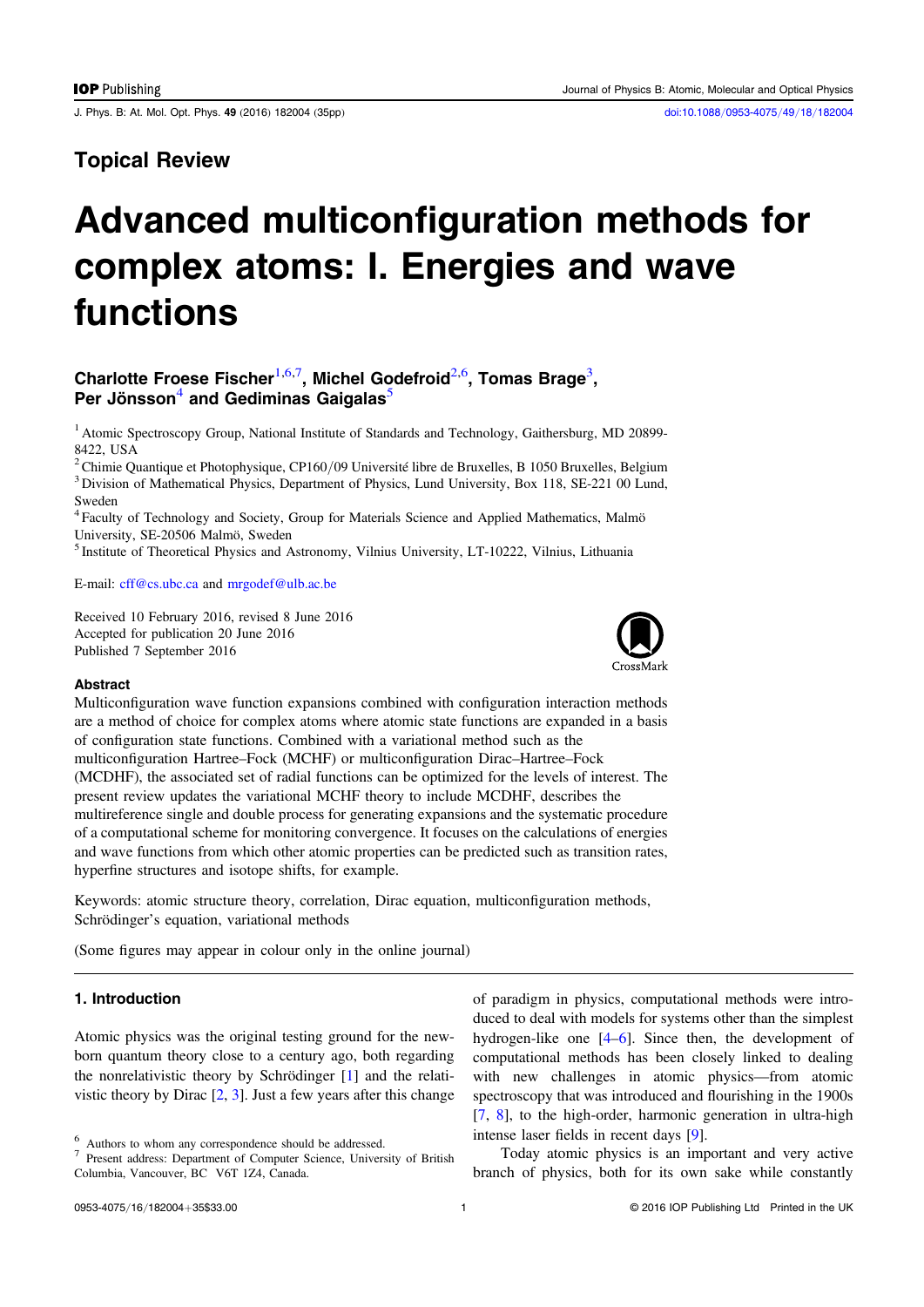finding new and exciting fields and applications, but also in support of other disciplines through data and fundamental insights. Atomic physicists are competing in high-profile journals and are active in many of the most prestigious laboratories in the world, including, e.g., CERN in the search for anti-hydrogen [[10](#page-32-8)].

To classify some of the most interesting fields of research and 'Raison d'être' for atomic physics in general, and computational methods in particular, we can look at

- (i) Many-body theory, since atomic systems are governed by the well-understood electromagnetic interactions.
- (ii) Fundamental physics, since atomic experiments give unprecedented accuracy at a relatively low cost, opening up the possibility of performing extremely accurate measurements and finding small disturbances in exotic processes.
- (iii) Plasma diagnostics in astrophysics, since most of the information about the Universe, consisting of ions and electrons, reaches us through electromagnetic radiation and most of the 'visible' Universe is in the plasma-state.
- (iv) Complementing experiments, in a symbiotic relationship, in which the expensive and time consuming experiments are used to benchmark critically evaluated computational data, for diagnostics, and other purposes.

In this introduction we will start to describe this in more details, and then give an outline of this review.

#### 1.1. Many-body theory

The electromagnetic interactions in atoms are well-known in nonrelativistic theory arguably exactly, and within the relativistic framework to very high precision. It is fair to say that the theory of quantum electrodynamics (QED) is the best tested theory of interaction in physics where, e.g., its 'coupling constant'—the fine-structure constant—is known to 0.3 parts in a billion ( $\alpha = 0.0072973525664(17)$ ) an unprecedented accuracy [[11](#page-32-9)]. The fact that the interactions are well understood (we know how to describe the nucleus–electron and electron–electron interactions) opens up a unique possibility to study many-body effects. After starting with the independent particle model, we can therefore focus on what we will refer to as correlation—the complex dynamic behavior of electrons.

#### 1.2. Fundamental properties

Experimental atomic physics has reached accuracies that are unprecedented for determining, for example, relative energies of stationary states. If, at the same time, it is possible to develop accurate computational methods for the 'known' atomic structure, it opens up the possibility of measuring small and minute effects, as a difference between the measured and computed results. If everything else is handled in a systematic fashion, these deviations could be interpreted as due to fundamental processes left out in the computational methods. This methodology has been applied to a wide range of fields, for example, the properties of exotic nuclei [[12](#page-32-10)],

violation of different fundamental symmetries [[13](#page-32-11)], or the variation of the fine-structure constant with space and time [[14](#page-32-12), [15](#page-32-13)]. It is clear that atomic physics offers a unique and, relatively speaking, inexpensive way to investigate these topics. For relatively simple systems, calculations are now accurate enough to lead to the development of the next generation of atomic clocks [[16](#page-32-14)].

#### 1.3. Plasma diagnostics

The most important argument for investigation of atoms and ions is probably the fact that over 99% of all visible matter in the Universe is in the plasma state [[17](#page-32-15)] and many interesting features in the laboratory consist of plasmas. Since the constituents of a plasma are charged ions, together with electrons and photons, virtually all information we get on their properties is from the light they emit. This is the realm of theoretical atomic physics, where one predicts the light-emission of ions and how it is affected by the property of the plasma. If data for atomic transitions are known, the spectra from the plasma can give information about its fundamental properties, e.g., temperature and density (if they are well-defined), as well as the abundance of different elements and the balance between different ionization stages [[18](#page-32-16)]. In some cases we are also able to determine magnetic fields—their strengths and polarization [[19](#page-32-17), [20](#page-32-18)].

In cases where the plasma is not in what is referred to as local thermal equilibrium, even stronger demands are put on the atomic data, to be used in modeling [[21,](#page-32-19) [22](#page-32-20)]. In addition, other atomic parameters such as line shapes, might be useful for different properties of the plasma. If we know the influence of the nucleus on the atomic structure, manifested by the so called hyperfine structure and isotope shifts, we can determine the isotopic composition of, e.g., astrophysical plasma—important to test different models of nucleosynthesis in the stars and in the interstellar medium [[23](#page-32-21)–[28](#page-32-22)].

#### 1.4. Complementing experiments

It is clear that experimental determination of the wealth of data needed is both extremely time consuming and expensive. Unfortunately, this has lead to a situation where very few experimental groups today are involved with atomic spectroscopy. At the same time, the need for data is increasing [[29](#page-32-23)]. We mention three examples, where recent developments put great strain on atomic physics:

(i) Fusion power might be one of the energy sources for the future. To confine the fusion plasma, which has a temperature of millions of degrees, it is necessary to select the wall and divertor material with great care. The magnetic confinement is just not enough—there will always be some 'stray' particles that will hit the wall or divertor. For the latter, it turns out that tungsten could be the best choice [[18](#page-32-16)]. It has excellent chemical properties, e.g., high heat conductivity and high melting point, but it also has a very complex atomic structure [[30,](#page-32-24) [31](#page-32-25)]. When tungsten atoms are sputtered and contaminate the plasma, the complex structure of the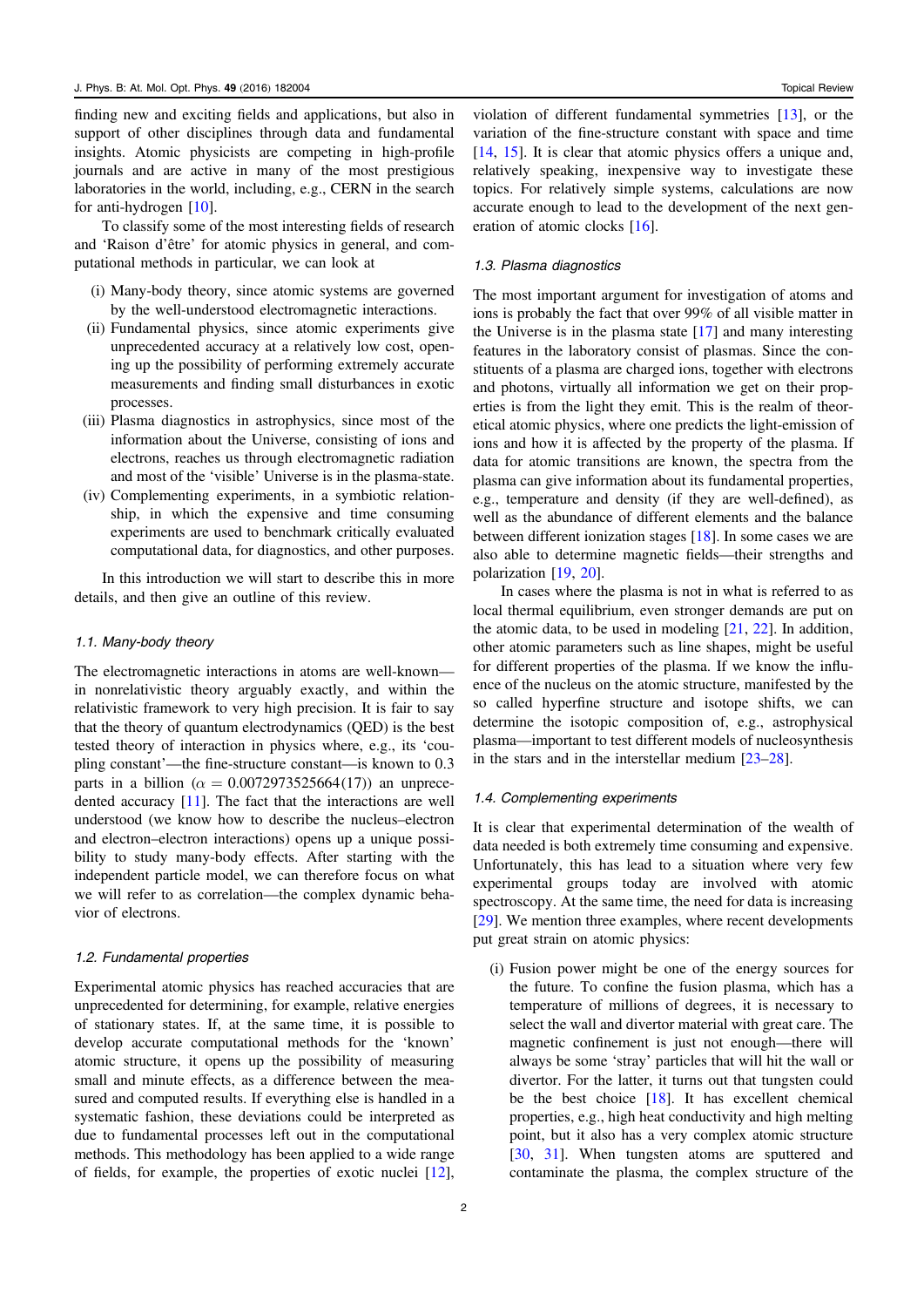atom leads to the risk of heavy loss of energy due to many possible ways of radiating, and thereby also causing instabilities within the plasma. The complexity is also a hindrance to the necessary diagnostics of this contamination—very little is known about the structure of the different ions of tungsten. A major effort in later years on the spectroscopy of tungsten, has been to understand these complex systems and be able to help in developing a new energy source [[32](#page-32-26)–[34](#page-32-27)].

- (ii) Recently some astrophysical missions and spectrographs (GIANO [[35](#page-32-28)], CRIRES [[36](#page-32-29)], SOFIA [[37](#page-32-30)]) have moved into the infra-red wavelength region, making new objects visible and open for analysis. This is due to the fact that the infra-red light has a higher transmission through dust clouds, which are common in our Galaxy and beyond. But, the long wavelength infra-red spectra are produced by transitions between levels lying close together in energy. Examples of this in atomic ions are transitions between highly excited states in, e.g., Rydberg series, and unexpected or forbidden transitions within ground configurations. Both of these are a challenge for experiment and need a strong support by accurate and systematic computations.
- (iii) Also recently, a new form of experiments has been developed that has reached a realm of properties of observed matter and time scales considered impossible just a decade or two ago. It involves ion traps [[38,](#page-32-31) [39](#page-32-32)] and storage rings [[40](#page-32-33)–[42](#page-32-34)] where very low densities, sometimes single ions, of highly charged plasma can be studied. This opens up the possibility to probe exotic processes in ions, such as forbidden and unexpected transitions from states with lifetimes of up to seconds or even hours [[19](#page-32-17)]. Considering that 'normal' lifetimes in ions are in the nanosecond range or less, the lifetimes of these long-lived states are to these 'normal' lifetimes in ions as the age of the Universe is to one single day. Modelling of the processes behind these transitions, whether it is nuclear spin-flips or high-order multipole interactions, is a true challenge to theory and probes our deep understanding of quantum mechanics.

The most efficient approach is therefore to use computations to model ions and benchmark these with selected and targeted experiments. With advances in technology, more and more properties are being predicted through computation, where comparison with experiment provides a validation and a mechanism for assessing the accuracy of a computational result.

#### 1.5. Determination of accuracy

Atomic data are needed for different reasons. This requires a thorough understanding of the atomic system consisting of a nucleus and a number of electrons, possibly in strong magnetic fields. In this review we will discuss one family of methods to deal with these systems. But it is not only important to find theoretical values of different properties, we also need to find a method to critically evaluate the data.

There are basically two ways to approach this, either one derives theoretical expressions that give upper limits of the error in a computed result [[43](#page-32-35), [44](#page-32-36)], or one designs an approach that, in a systematic fashion, extends the complexity or simply the size of the calculations [[45](#page-32-37)–[47](#page-32-38)]. If the complexity could be described quantitatively, it is then possible to estimate the convergence of the calculations, or even extrapolate to give the deviation from the 'exact' value [[48](#page-32-39)–[51](#page-32-40)]. The methods we describe here offer a clear way to define a systematic approach since, as we will see in later sections, an atomic state is represented by an atomic state function (ASF),  $\Psi(\Gamma J)$ , which is expanded in a set of configuration state functions (CSFs),  $\Phi(\gamma, J)$ ,

$$
\Psi(\Gamma J) = \sum_{\alpha=1}^{M} c_{\alpha} \Phi(\gamma_{\alpha} J). \tag{1}
$$

<span id="page-3-0"></span>The CSFs are created as linear combinations of products of members of an active set (AS) of orbitals, according to suitable angular momentum coupling rules for the case at hand. By extending the AS systematically, we increase the space spanned by the CSFs and thereby approach the complete space and the exact representation of the atomic state. As we will discuss later, this opens up a method for investigating the convergence of our method, which in turn will give an estimation of its accuracy.

#### 1.6. A computational approach

There are many computational methods in atomic physics. They may be classified generally as being based on perturbation theory or variational theory. Each may be further characterized as nonrelativistic or relativistic.

In the present review, we focus on general *multi*configuration variational methods that determine a wave function for an atomic state in terms of a basis of CSFs as shown in equation ([1](#page-3-0)). The basis states are constructed from one-electron orbitals (i.e. wave functions) that depend on the Hamiltonian under consideration. For light atoms, where the size of the nucleus is not a significant factor and relativistic effects can be adequately represented by first-order theory, the nonrelativistic Hamiltonian with a point charge may be used for determining orbitals. For heavier elements, where the effect of the nuclear size needs to be considered and a fully relativistic treatment is needed, the Dirac–Coulomb Hamiltonian is the basic Hamiltonian for one-electron orbitals. Various corrections may then be added including QED effects.

The multiconfiguration Hartree–Fock (MCHF) method with Breit–Pauli corrections (MCHF+BP) and the multiconfiguration Dirac–Hartree–Fock (MCDHF) method with Breit and QED corrections (MCDHF+Breit+QED) represent these two approaches. Both are variational methods where the radial factors of orbitals are functions that optimize an energy expression. As a consequence, orbitals with a low generalized occupation are no longer 'spectroscopic' and represent corrections to the wave function for the electron–electron cusp condition arising from the singularities in the Hamiltonian away from the nucleus [[52](#page-32-41)]. The underlying variational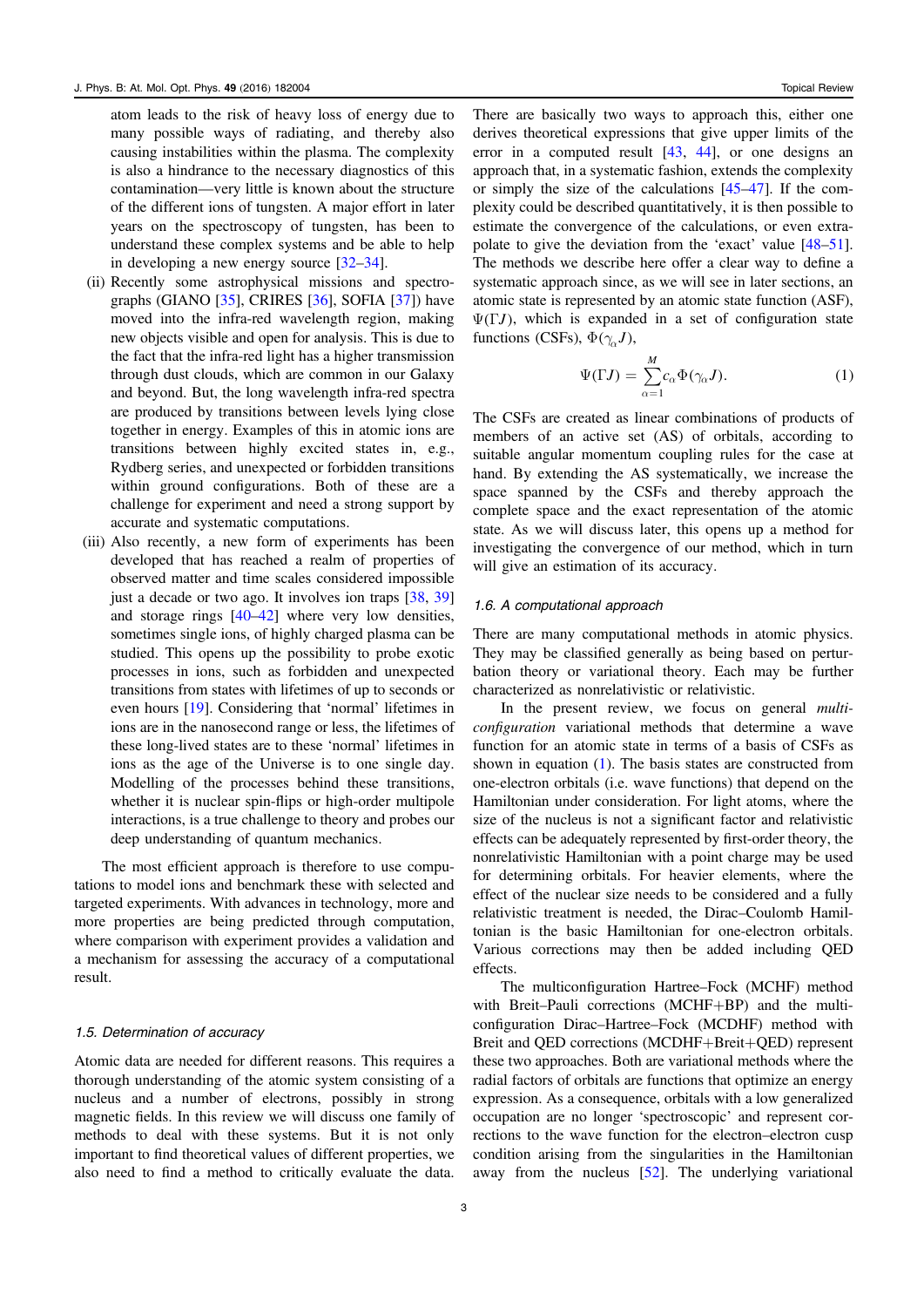formulation of these two theories differ in detail, but is very similar in concept. The same computational procedures can be used. In fact, many concepts are easier to explain in nonrelativistic theory and we will do so here. Some of the variational theory for the MCHF method was presented in 1977 [[53](#page-33-0)], when MCHF expansions were small and before the systematic computational schemes developed in the early 1990s were introduced.

A significant advance in the last few decades has been the introduction of systematic methods that rely on single and double (SD) excitations from a multireference (MR) set for generating wave function expansions. In a recent study, near spectroscopic accuracy was obtained for Si-like spectra consisting of nearly 100 levels with an expansion size of about a million [[54](#page-33-1)]. The present review is restricted to the prediction of energies and wave functions for all elements of the periodic table. It updates the variational MCHF theory to include MCDHF, describes the MR single- and double- substitution (MRSD) process for generating expansions and the systematic procedure of a computational scheme for monitoring convergence. We refer to these as the MCHF-MRSD or MCDHF-MRSD computational procedures. The codes used for illustrative purposes are ATSP2K [[55](#page-33-2)] and GRASP2K [[56](#page-33-3)], respectively. Descriptions of these codes have been published and codes are freely available. They also are general purpose and have been tested extensively. For atoms with only a few electrons, Hylleraas type methods [[57](#page-33-4)] are recommended (although code is not available, to our knowledge). At the same time, GRASP2K is not at the leading edge with respect to QED corrections, but given its open source availabilty, can be modified by the user.

A more recent advance has been the introduction of B-spline methods in which integro-differential equations are replaced by generalized eigenvalue problems [[58](#page-33-5)]. This facilitates the calculation of high-lying Rydberg states, but also provides a complete basis set of orbitals in a fixed potential, where the range is restricted to the range of an occupied orbital. As a consequence, the orbitals would have a somewhat 'local' character. It is also possible to satisfy orthogonality conditions through the use of projection operators applied to the matrix eigenvalue problem. These methods will not be part of the focus of this review.

#### 2. The many-electron Hamiltonians

#### 2.1. The nonrelativistic Hamiltonian

In quantum mechanics, a stationary state of an N-electron atom is described by a wave function  $\Psi(\mathbf{q}_1, \dots, \mathbf{q}_N)$ , where  $\mathbf{q}_i = (\mathbf{r}_i, \sigma_i)$  represents the space and spin coordinates, respectively, of the electron labeled i. The wave function is assumed to be continuous with respect to the space variables and is a solution to the wave equation

$$
\mathcal{H}\Psi(\mathbf{q}_1,\ldots,\mathbf{q}_N) = E\Psi(\mathbf{q}_1,\ldots,\mathbf{q}_N),\tag{2}
$$

<span id="page-4-0"></span>where  $H$  is the Hamiltonian operator for the atomic system. For bound state solutions, the wave function must be square integrable and as a result of this, solutions exist only for discrete values of  $E$  that represent the total energy of the system.

The operator  $H$  depends on the quantum mechanical formalism and on the atomic system, including the model for the nucleus. For nonrelativistic calculations, the starting point is the time-independent Schrödinger's equation ([2](#page-4-0)) using the Hamiltonian for a nuclear point charge of infinite mass located at the origin of the coordinate system. In atomic units [[11](#page-32-9)], this Hamiltonian is

<span id="page-4-1"></span>
$$
\mathcal{H}_{\text{NR}} = \sum_{i=1}^{N} h(i) + \sum_{j>i=1}^{N} \frac{1}{r_{ij}} = \sum_{i=1}^{N} \left( -\frac{1}{2} \nabla_i^2 - \frac{Z}{r_i} \right) + \sum_{j>i=1}^{N} \frac{1}{r_{ij}},
$$
\n(3)

where  $h(i)$  is the one-electron nonrelativistic Schrödinger Hamiltonian of electron  $i$  moving in the Coulomb field of the nuclear charge Z,  $r_i$  is the electron–nucleus distance and  $r_{ii}$  is the distance between electron  $i$  and electron  $j$ . The oneelectron terms on the right-hand side describe the kinetic and potential energy of the electrons with respect to the nucleus, and the two-electron terms the Coulomb potential energy between the electrons. The latter terms introduce singularities into the wave equation, away from the origin, and are problematic in that they destroy the 'separability' of the Hamiltonian  $\mathcal{H}_{NR}$ . The Hamiltonian ([3](#page-4-1)) can be approximated as

<span id="page-4-2"></span>
$$
\mathcal{H}_{\rm NR} \approx \mathcal{H}_0 = \sum_{i=1}^N h_0(i) = \sum_{i=1}^N \left( -\frac{1}{2} \nabla_i^2 - \frac{Z}{r_i} + u_i(r_i) \right), \tag{4}
$$

where  $u_i(r)$  depends only on r and not on the angular coordinates. It is useful to discuss the consequences of such a first approach. As we will see below, it will give us the form of the wave functions, which will be discussed in more detail in the next section. The approximation ([4](#page-4-2)) implies that each electron moves in a central field  $V_i^C(r) = -\frac{Z}{r} + u_i(r)$  of spherical symmetry

<span id="page-4-3"></span>
$$
\left(-\frac{1}{2}\nabla^2 + V_i^C(r)\right)\psi_i(r, \theta, \varphi, \sigma) = \epsilon_i \psi_i(r, \theta, \varphi, \sigma). \quad (5)
$$

<span id="page-4-5"></span>For bound state ( $\epsilon_i$  < 0), the solutions  $\psi_i$  can be written in spherical coordinates as [[59](#page-33-6)]:

$$
\psi_{nlm_lm_s}(r,\,\theta,\,\varphi,\,\sigma)=\frac{P_{nl}(r)}{r}\,Y_{lm_l}(\theta,\,\varphi)\,\chi_{m_s}^{(1/2)}(\sigma),\qquad(6)
$$

where *l* and  $s = 1/2$  denote the orbital and spin quantum numbers, respectively,  $m_l$  and  $m_s$  specify the projections of **l** and **s** along the *z*-axis, and  $\sigma$  represents the spin variable. The radial functions  $P_{nl}(r)$  are solutions of the radial equation

<span id="page-4-4"></span>
$$
\left(-\frac{1}{2}\frac{d^2}{dr^2} + V_{nl}^C(r) + \frac{l(l+1)}{2r^2}\right)P_{nl}(r) = \epsilon_{nl} P_{nl}(r). \tag{7}
$$

Equations ([5](#page-4-3)) and ([7](#page-4-4)) reduce to the hydrogenic Schrödinger equation if  $N = 1$ . In that particular case the potential simply reduces to  $V^C(r) = -Z/r$  when neglecting the finite size of the nucleus. The radial equation only has solutions for eigenvalues  $\epsilon \equiv \epsilon_n = -Z^2/(2n^2) E_h$  (the Hartree unit for energy). With the eigenvalues being *l*-independent, the bound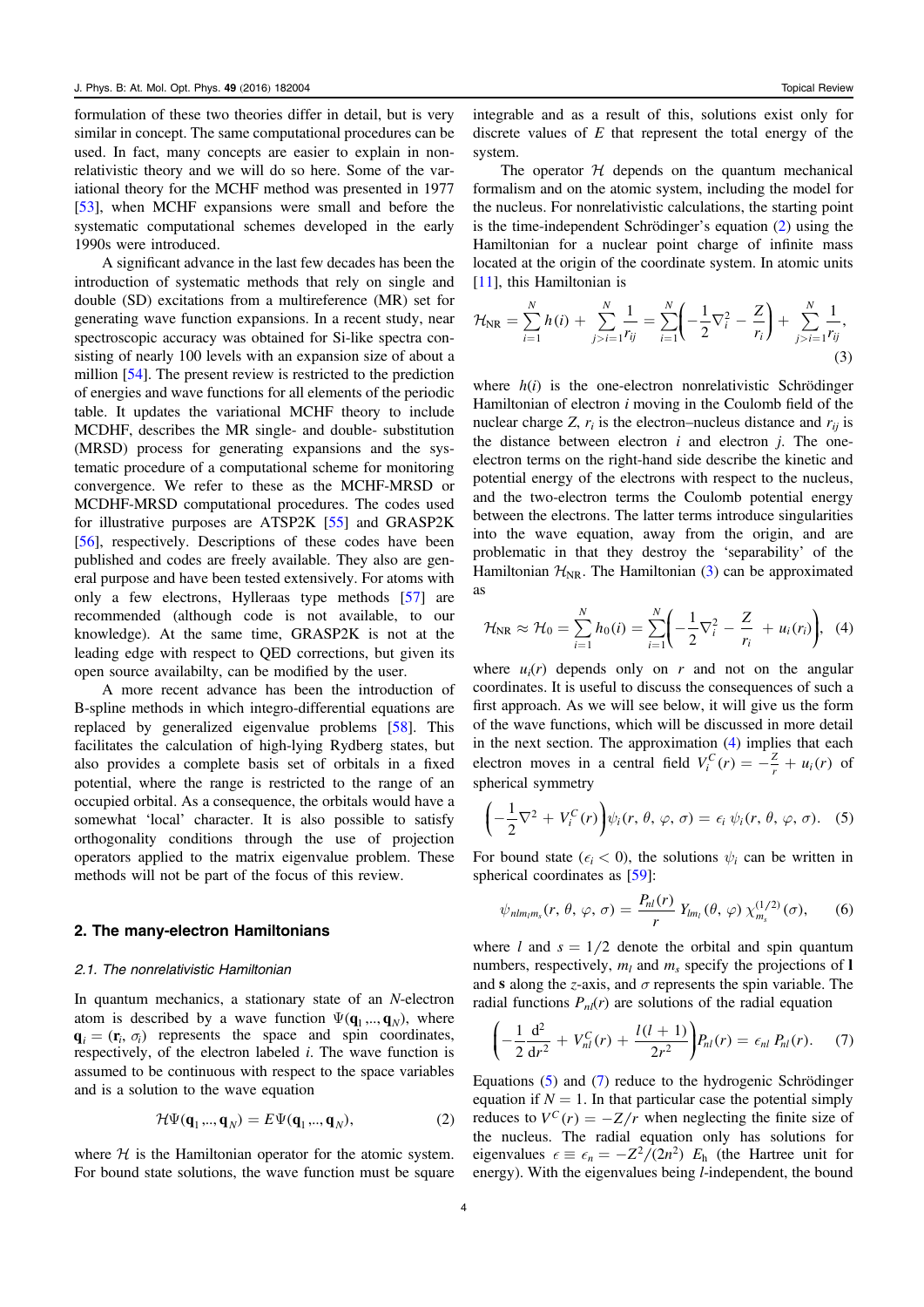spectrum is highly degenerate  $(g_n = 2n^2)$ . The radial functions  $P_{nl}(r)$  are the well-known hydrogen-like functions [[59](#page-33-6)] with  $n - l - 1$  nodes. When  $\epsilon = k^2/2 > 0$ , the spectrum is continuous and the different solutions to the radial equation are labeled by  $k$  instead of  $n$ . In this case the radial function  $P_{kl}(r)$  represents a free electron of momentum k [[60,](#page-33-7) [61](#page-33-8)]. Though continuum processes are of great importance, this review will focus only on bound state solutions for atoms and ions. The principal quantum number  $n$  distinguishes solutions with the same set of other quantum numbers, but different energies. The condition  $n > l$  assures that the power series expansion of the hydrogenic radial function terminates and the radial function is square integrable.

For a many-electron system with a point charge nucleus of charge  $+Z$ , a realistic central field potential for each electron has the asymptotic form  $V^C(r) = -(Z - N + 1)/r$  for large distances and behaves as  $-Z/r$  as  $r \to 0$ . The requirement of connecting these two limits forces us to accept that the central field is no longer Coulomb-like. As a result, the oneelectron eigenvalues  $\epsilon_{nl}$  of ([7](#page-4-4)) become *l-dependent*, in contrast with the hydrogenic case.

<span id="page-5-1"></span>It is worthwhile to note that the functions  $(6)$  $(6)$  $(6)$  are also eigenfunctions of the parity operator Π where

$$
\Pi \psi_{nlm_lm_s}(\mathbf{r}, \sigma) = \psi_{nlm_lm_s}(-\mathbf{r}, \sigma) = (-1)^l \psi_{nlm_lm_s}(\mathbf{r}, \sigma).
$$
\n(8)

#### 2.2. The Dirac–Coulomb–Breit Hamiltonian

In the nonrelativistic treatment it is formally straightforward to include the interaction between the electrons but, in the relativistic case, additional terms are needed since the instantaneous Coulomb interaction—electron–nucleus and electron–electron—is not Lorentz invariant and neglects the magnetic properties of the electron motion. Also, the speed of light  $(c)$  is finite in a relativistic model, and retardation effects need to be considered [[62,](#page-33-9) [63](#page-33-10)]. A common approach is to combine the one-electron operators of the Dirac theory, with a nuclear potential,  $V_{\text{nuc}}(r)$ , corrected for an extended nuclear charge distribution function, instead of the one for a point charge, a correction important for heavy elements. This yields the Dirac–Coulomb Hamiltonian, which in atomic units is [[64](#page-33-11)]

<span id="page-5-3"></span>
$$
\mathcal{H}_{\text{DC}} = \sum_{i=1}^{N} h_{\text{D}}(i) + \sum_{j>i=1}^{N} \frac{1}{r_{ij}}
$$
  
= 
$$
\sum_{i=1}^{N} (c \alpha_i \cdot \mathbf{p}_i + V_{\text{nuc}}(r_i) + c^2(\beta_i - 1)) + \sum_{j>i=1}^{N} \frac{1}{r_{ij}},
$$
  
(9)

where  $h<sub>D</sub>$  is the one-electron Dirac operator (shifted for the energy to coincide with nonrelativistic conventions),  $\alpha$  and  $\beta$ are usual  $4 \times 4$  Dirac matrices, c is the speed of light  $(= 1/\alpha = 137.035999...$  a.u.), and  $\mathbf{p} \equiv -i\nabla$  the electron momentum operator. For the finite nucleus approximation, either a uniform nuclear charge distribution, or a more realistic nuclear charge density given by a Fermi distribution

function is used. In both cases the root mean square of the nuclear radius that enters in the definition of the nuclear potential changes from one isotope to another [[65,](#page-33-12) [66](#page-33-13)].

<span id="page-5-4"></span>Similarly to ([4](#page-4-2)), the Dirac–Coulomb Hamiltonian can be approximated as

$$
\mathcal{H}_{\text{DC}} \approx \sum_{i=1}^{N} h_0(i)
$$
  
=
$$
\sum_{i=1}^{N} (c \alpha_i \cdot \mathbf{p}_i + V_{\text{nuc}}(r_i) + u_i(r_i) + c^2(\beta_i - 1)), \quad (10)
$$

each electron is then moving in a spherically symmetric central field potential  $V_i^C(r) = V_{\text{nuc}}(r) + u_i(r)$ . The manyelectron problem becomes separable just as in the nonrelativistic case, and the many-electron wave function can be expressed as a simple product of one-electron solutions of the Dirac equation with the central field, usually written as

<span id="page-5-2"></span>
$$
\psi_{nlsjm}(r, \theta, \varphi) = \frac{1}{r} \left( \frac{P_{nlj}(r) \Omega_{lsjm}(\theta, \varphi)}{i Q_{nlj}(r) \Omega_{lsjm}(\theta, \varphi)} \right), \quad (11)
$$

where  $P_{nlj}(r)$  and  $Q_{nlj}(r)$  are the radial functions and  $\Omega_{lsim}(\theta, \varphi)$  are two-component spherical spinors built from the coupling of the spherical harmonics  $Y_{lm}(\theta, \varphi)$  and the spin functions  $\chi_{m_s}^{(1/2)}$ *s*

<span id="page-5-0"></span>
$$
\Omega_{lsjm}(\theta,\,\varphi)=\sum_{m_lm_s}\langle l\frac{1}{2}m_lm_s|l\frac{1}{2}jm\rangle\;Y_{lm_l}(\theta,\,\varphi)\;\chi_{m_s}^{(1/2)},\quad (12)
$$

with

$$
\chi_{\frac{1}{2}}^{(1/2)} = \begin{pmatrix} 1 \\ 0 \end{pmatrix}, \chi_{-\frac{1}{2}}^{(1/2)} = \begin{pmatrix} 0 \\ 1 \end{pmatrix}.
$$
 (13)

Note that the spherical spinor for the large component  $(P_{nlj}(r))$ depends on *l* whereas for the small component  $(Q_{nlj}(r))$ it depends on a quantity denoted as  $\tilde{l}$ . The coupling in ([12](#page-5-0)) requires  $|l - 1/2| \le j \le l + 1/2$  and  $m = -j, -j + 1$ ,  $\ldots$ ,  $j - 1$ ,  $j$ . One can show that in the case of a field of spherical symmetry, the wave function is an eigenfunction of the parity operator introduced in ([8](#page-5-1)). This in turn leads to the pair of two-component spinors in  $(11)$  $(11)$  $(11)$  having opposite parity, which implies that  $\tilde{l}$  and  $\tilde{l}$  are related to each other [[67](#page-33-14)]

$$
\tilde{l} = \begin{cases}\n l+1 & \text{for } j = l + 1/2 \\
 l-1 & \text{for } j = l - 1/2.\n\end{cases}
$$
\n(14)

Introducing the quantum number  $\kappa$  as the eigenvalue of the operator  $K = -1 - \sigma \cdot l$  through

$$
\kappa = \begin{cases}\n-(l+1) & \text{for } j = l + 1/2 \text{ (k negative)} \\
+ l & \text{for } j = l - 1/2 \text{ (k positive)},\n\end{cases}
$$
\n(15)

allows us to rewrite the eigenfunctions ([11](#page-5-2)) simply as

$$
\psi_{n\kappa m}(r,\,\theta,\,\varphi)=\frac{1}{r}\bigg(\frac{P_{n\kappa}(r)\,\Omega_{\kappa m}(\theta,\,\varphi)}{i\,\mathcal{Q}_{n\kappa}(r)\,\Omega_{-\kappa m}(\theta,\,\varphi)}\bigg),\qquad\qquad(16)
$$

where the spin-dependence is represented by the  $\kappa$  quantum number. The relationship between the spectroscopic notation and the angular momentum quantum numbers l,  $l$ , j and  $\kappa$  is shown in table [1.](#page-6-0) It should be noted that each state is uniquely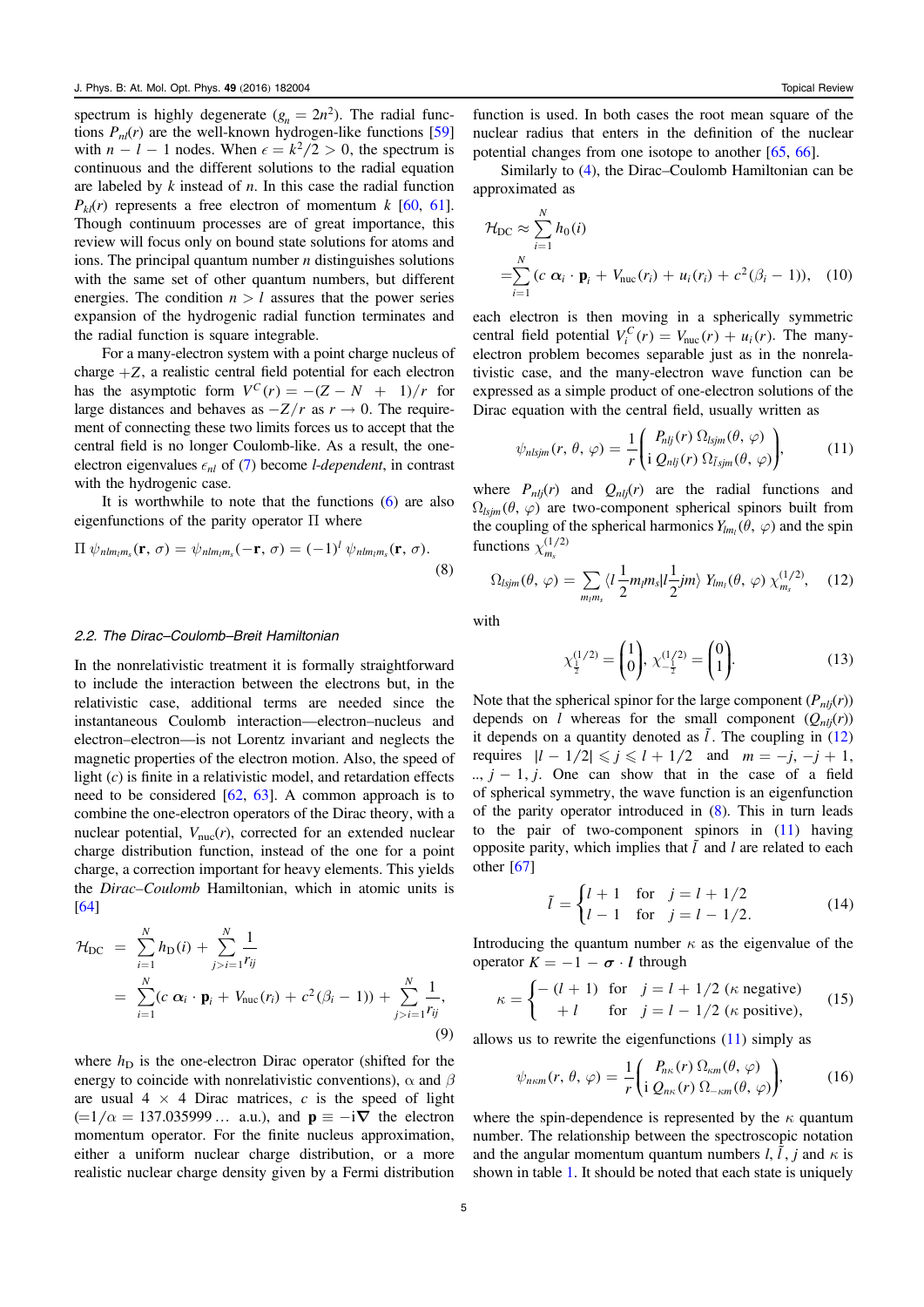Table 1. Spectroscopic notation of relativistic shells.

<span id="page-6-0"></span>

|          |  | $s_{1/2}$ $p_{1/2}$ $p_{3/2}$ $d_{3/2}$ $d_{5/2}$ $f_{5/2}$ $f_{7/2}$ $g_{7/2}$ $g_{9/2}$<br>$s$ $p_1$ $p_2$ $p_3$ $q_4$ $q_5$ $q_6$ $q_7$ $q_8$ $q_7$ |  |  |  |
|----------|--|--------------------------------------------------------------------------------------------------------------------------------------------------------|--|--|--|
|          |  | 1 0 1 1 2 2 3 3 4 4<br>$\tilde{l}$ 1 0 2 1 3 2 4 3 5                                                                                                   |  |  |  |
| $\kappa$ |  | $j$ $1/2$ $1/2$ $3/2$ $3/2$ $5/2$ $5/2$ $7/2$ $7/2$ $9/2$<br>$-1$ $+1$ $-2$ $+2$ $-3$ $+3$ $-4$ $+4$ $-5$                                              |  |  |  |

specified by  $\kappa$  and that the wave function is a vector of length four. For this reason, Dirac theory is said to be a 4-component theory. The *nljm* quantum numbers often are used instead of the equivalent *nkm*.

<span id="page-6-1"></span>Since the spin-angular functions are linearly independent, we can separate out the radial parts of the one-electron functions to get

$$
(V^{C}(r) - E) P_{n\kappa}(r) - c \left(\frac{d}{dr} - \frac{\kappa}{r}\right) Q_{n\kappa}(r) = 0,
$$
  

$$
c \left(\frac{d}{dr} + \frac{\kappa}{r}\right) P_{n\kappa}(r) + (V^{C}(r) - 2c^{2} - E) Q_{n\kappa}(r) = 0,
$$
 (17)

where the zero of the energy scale has been shifted to correspond to the electron detachment limit, as in nonrelativistic theory. For the special case of  $N = 1$  and  $V^{C}(r) =$  $-Z/r$ , the bound state solutions where  $-2(m)c^2 \le E \le 0$ are well known. The functions  $(P_{n\kappa}(r), Q_{n\kappa}(r))$  and the corresponding eigenenergies  $E \equiv E_{n\kappa}$  depend on the *n* and  $\kappa$ quantum numbers (see for instance [[64](#page-33-11), [68](#page-33-15)]). The number of nodes in the large component  $P_{nk}(r)$  is  $n - l - 1$ , as in the nonrelativistic case. The number of nodes in  $Q_{n\kappa}(r)$  is  $n - l - 1$  for  $\kappa < 0$  but  $n - l$  for  $\kappa > 0$  [[66](#page-33-13)]. It is worthwhile to emphasize the fact that for a given  $n$ , the solutions for  $\pm \kappa$  are degenerate (e.g.,  $2s_{1/2}$  and  $2p_{1/2}$ ), which preserves the degeneracy in  $l$  as we observed for the nonrelativistic case. This, of course, is not true for a general central potential, but a special property of the Coulomb potential.

Solutions with energies  $E > 0$  are the positive energy continuum states, but ([17](#page-6-1)) also has solutions with  $E < -2mc^2$  known as negative energy states that constitute what is called the 'negative energy sea'.

For the relativistic description of the many-electron system, the Dirac–Coulomb Hamiltonian ([9](#page-5-3)) is only the first approximation and is not complete. To account for the corrections from the so called transverse photon interaction, we can use an approximation of order  $\alpha^2$ :

<span id="page-6-2"></span>
$$
\mathcal{H}_{\text{TP}} = -\sum_{j>i=1}^{N} \left[ \frac{\alpha_i \cdot \alpha_j \cos(\omega_{ij} r_{ij}/c)}{r_{ij}} + (\alpha_i \cdot \nabla)(\alpha_j \cdot \nabla) \frac{\cos(\omega_{ij} r_{ij}/c) - 1}{\omega_{ij}^2 r_{ij}/c^2} \right], \qquad (18)
$$

to represent the magnetic interactions and the retardation effects [[69](#page-33-16)–[71](#page-33-17)] where  $\nabla$  is the gradient operator involving differentiation with respect to  $\mathbf{r}_{ij} = \mathbf{r}_i - \mathbf{r}_j$  and  $r_{ij} = |\mathbf{r}_{ij}|$ . In this expression, given in the Coulomb gauge,  $\omega_{ii}$  represents the energy of the virtual exchanged photon between two electrons introduced in QED, even in the absence of the emission or absorption of 'real' radiation. The value of  $\omega_{ii}$  can be interpreted in terms of differences in orbital one-electron energies.

In the low photon energy limit (or the long wavelength approximation), when  $\omega_{ij} \to 0$ , the expression ([18](#page-6-2)) reduces to the Breit interaction [[64,](#page-33-11) [66](#page-33-13)]

$$
\mathcal{H}_{Breit} = -\sum_{j>i=1}^N \frac{1}{2r_{ij}} \left[ (\alpha_i \cdot \alpha_j) + \frac{(\alpha_i \cdot \mathbf{r}_{ij})(\alpha_j \cdot \mathbf{r}_{ij})}{r_{ij}^2} \right]. \tag{19}
$$

<span id="page-6-3"></span>Adding ([18](#page-6-2)) to the Dirac–Coulomb Hamiltonian ([9](#page-5-3)) gives the Dirac–Coulomb–Breit Hamiltonian (in the effective Coulomb gauge)

$$
\mathcal{H}_{DCB} = \mathcal{H}_{DC} + \mathcal{H}_{TP} \simeq \mathcal{H}_{DC} + \mathcal{H}_{Breit}.
$$
 (20)

Further QED corrections to the Dirac–Coulomb–Breit Hamiltonian are not expressed as operators. The most important correction is the self-energy correction, which arises from the interaction of the electron with its own radiation field. For hydrogenic systems the electron selfenergy can be expressed as

$$
\Delta E_{\rm SE} = \left(\frac{\alpha}{\pi}\right) \frac{\alpha^2 Z^4}{n^3} F\left(nlj, Z\alpha\right),\tag{21}
$$

where  $F(nl, Z\alpha)$  is a slowly varying function of  $Z\alpha$ . The latter function has been derived by Mohr and co-workers [[72](#page-33-18)– [74](#page-33-19)]. There have been no generalizations of the self-energy calculations to arbitrary N-electron atomic systems. Instead the total self-energy correction is given as a sum of oneelectron corrections weighted by the fractional occupation number of the one-electron orbital in the wave function. Each one-electron contribution is expressed in terms of the tabulated hydrogenic values either by relying on a screened nuclear charge or by a scaling factor obtained from the Welton picture [[75](#page-33-20)]. The most recent developments include also a non-local QED operator, which can be incorporated in the Dirac–Coulomb–Breit eigenvalue problem [[76](#page-33-21), [77](#page-33-22)] but has not been implemented in GRASP2K to date.

The other important QED correction is the vacuum polarization correction, which is related to the creation and annihilation of virtual electron–positron pairs in the field of the nucleus. The vacuum polarization can be described by a correction to the Coulomb potential. For a nuclear charge distribution  $\rho(r)$  the correction to the nuclear potential, referred to as the Uehling potential [[78](#page-33-23)], is given by

$$
V_{\text{Uehl}}(r) = -\frac{2\alpha^2}{3r} \int_0^\infty r' \rho(r') [K_0(2c|r - r']) - K_0(2c|r + r']) \, dr' \tag{22}
$$

where

$$
K_0(x) = \int_1^{\infty} e^{-xt} \left(\frac{1}{t^3} + \frac{1}{2t^5}\right) \sqrt{t^2 - 1} dt.
$$
 (23)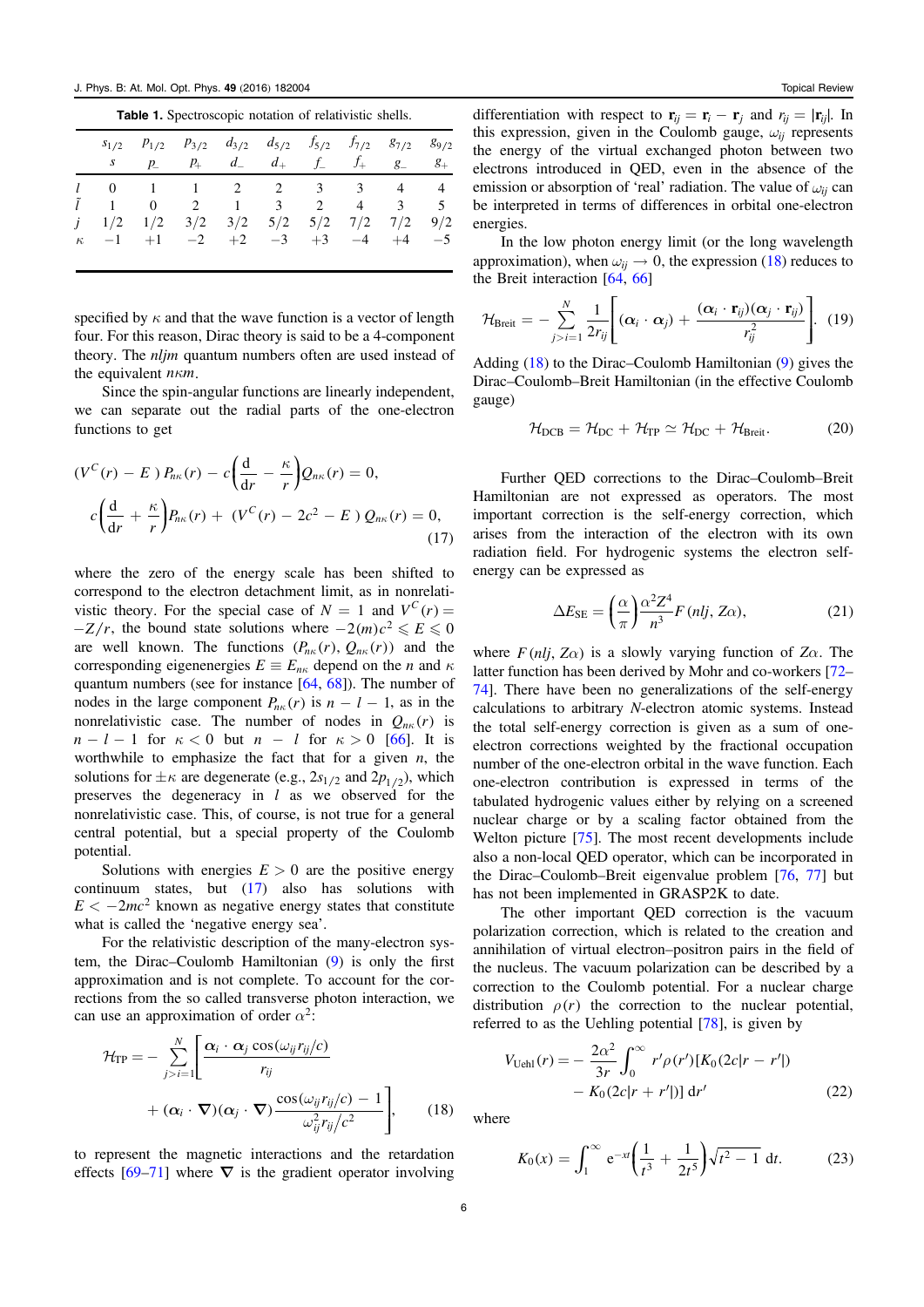Terms of higher order can also be evaluated as the expectation value of potentials. Numerical evaluation of the expectation values relies on analytical approximations of the  $K_0$  function by Fullerton and Rinker [[79](#page-33-24)]. The above QED terms are included in the GRASP2K package [[56](#page-33-3)], as originally implemented in [[80](#page-33-25)], to yield the final Hamiltonian

<span id="page-7-2"></span>
$$
\mathcal{H}_{DCB+QED} = \mathcal{H}_{DCB} + \mathcal{H}_{SE} + \mathcal{H}_{VP}.
$$
 (24)

<span id="page-7-3"></span>The GRASP2K code also includes terms arising from the lowest-order nuclear motional corrections [[81](#page-33-26)], namely the normal mass shift (NMS) term based on the Dirac kinetic energy operator

$$
\mathcal{H}_{\text{NMS}} = \frac{1}{M} \sum_{i=1}^{N} (c \, \alpha_i \cdot \mathbf{p}_i + c^2 (\beta_i - 1)), \tag{25}
$$

<span id="page-7-4"></span>where M is the nuclear mass in atomic units  $(m_e)$ , and the specific mass shift (SMS) term

$$
\mathcal{H}_{\text{SMS}} = \frac{1}{M} \sum_{j>i=1}^{N} \mathbf{p}_i \cdot \mathbf{p}_j.
$$
 (26)

<span id="page-7-0"></span>Higher-order corrections have been derived by Shabaev [[82](#page-33-27), [83](#page-33-28)] and independently by Palmer [[84](#page-33-29)], giving rise to the following total nuclear recoil operator

$$
\mathcal{H}_{\text{recoil}} = \frac{1}{2M} \sum_{i,j}^{N} \left( \mathbf{p}_i \cdot \mathbf{p}_j - \frac{\alpha Z}{r_i} \left( \alpha_i + \frac{(\alpha_i \cdot \mathbf{r}_i) \mathbf{r}_i}{r_i^2} \right) \cdot \mathbf{p}_j \right).
$$
\n(27)

In this formulation, the NMS and SMS Hamiltonians are defined as the one- and two-body parts of  $(27)$  $(27)$  $(27)$ . Treating the one- and two-body parts together, the operator ([27](#page-7-0)) now includes a factor  $(1/2)$  and the summation is over all pairs of indices i and j.

#### 2.3. The BP Hamiltonian

Dirac theory requires both large,  $P(r)$ , and small,  $Q(r)$ , radial components for the one-electron wave function. In the nonrelativistic limit  $(c \to \infty)$  known as the Pauli approximation [[66](#page-33-13)], the small component can be estimated from the large one [[64](#page-33-11)], as

<span id="page-7-5"></span>
$$
Q(r) = \left(\frac{\alpha}{2}\right)\left(\frac{d}{dr} + \frac{\kappa}{r}\right)P(r)\left\{1 + \mathcal{O}(\alpha^2)\right\},\tag{28}
$$

and the wave function again depends on only one function. The traditional method, however, is to modify the Hamiltonian. In the BP approximation, relativistic effects are accounted for by modifying the nonrelativistic Hamiltonian ([3](#page-4-1)) to include additional terms of order  $\alpha^2$  as an approximation of the Dirac–Coulomb–Breit operator and using nonrelativistic radial functions [[85,](#page-33-30) [86](#page-33-31)]. This BP Hamiltonian is often expressed as a sum over operators  $\{\mathcal{H}_i, i = 0, \ldots, 5\}$ introduced by Bethe and Salpeter [[69](#page-33-16)], but it is also informative to separate the components according to their effect on the atomic energy spectrum as suggested by Glass

<span id="page-7-1"></span>and Hibbert [[87](#page-33-32)], namely

$$
\mathcal{H}_{\rm BP} = \mathcal{H}_{\rm NR} + \mathcal{H}_{\rm RS} + \mathcal{H}_{\rm FS},\tag{29}
$$

where  $\mathcal{H}_{NR}$  is the nonrelativistic many-electron Hamiltonian. The *relativistic shift* operator,  $H_{RS}$ , commutes with **L** and **S** and can be written as

$$
\mathcal{H}_{RS} = \mathcal{H}_{MC} + \mathcal{H}_{D1} + \mathcal{H}_{D2} + \mathcal{H}_{OO} + \mathcal{H}_{SSC}.
$$
 (30)

The *mass correction* term,  $H_{MC}$ , represents a correction to the kinetic energy:

$$
\mathcal{H}_{\text{MC}} = -\frac{\alpha^2}{8} \sum_{i=1}^{N} \nabla_i^4.
$$
 (31)

The next two interactions describe the one- and two-body Darwin terms  $H<sub>D1</sub>$  and  $H<sub>D2</sub>$ , which are relativistic corrections to the nucleus–electron and electron–electron interactions, respectively. They are given by:

$$
\mathcal{H}_{\rm D1} = -\frac{\alpha^2 Z}{8} \sum_{i=1}^{N} \nabla_i^2 \left( \frac{1}{r_i} \right) \text{ and } \mathcal{H}_{\rm D2} = \frac{\alpha^2}{4} \sum_{j>i=1}^{N} \nabla_i^2 \left( \frac{1}{r_{ij}} \right). \tag{32}
$$

The term  $H<sub>SSC</sub>$  represents the Fermi-contact-type electron interaction contributing to the spin–spin interaction [[88](#page-33-33)] and is therefore called the *spin–spin-contact* contribution [[86](#page-33-31)]. It has the form

$$
\mathcal{H}_{SSC} = -\frac{8\pi\alpha^2}{3} \sum_{j>i=1}^{N} (\mathbf{s}_i \cdot \mathbf{s}_j) \delta(\mathbf{r}_i \cdot \mathbf{r}_j).
$$
 (33)

Finally  $H_{OO}$  is the *orbit–orbit* term, which represents the magnetic interaction between the magnetic moments of electron orbits

$$
\mathcal{H}_{\text{OO}} = -\frac{\alpha^2}{2} \sum_{j>i=1}^N \left[ \frac{(\mathbf{p}_i \cdot \mathbf{p}_j)}{r_{ij}} + \frac{(\mathbf{r}_{ij}(\mathbf{r}_{ij} \cdot \mathbf{p}_i)\mathbf{p}_j)}{r_{ij}^3} \right].
$$
 (34)

The *fine-structure* Hamiltonian  $H_{FS}$  describes magnetic interactions between the spin and orbital angular momenta of the electrons, and does not commute with **L** and **S**, but only with the total angular momentum  $J = L + S$ . It consists of three terms

$$
\mathcal{H}_{FS} = \mathcal{H}_{SO} + \mathcal{H}_{SOO} + \mathcal{H}_{SS},\tag{35}
$$

that induce the term splitting (fine structure). The largest contribution is, in most cases, the *spin–orbit* interaction  $\mathcal{H}_{\text{SO}}$ representing the interaction of the spin and angular magnetic momenta of an electron in the field of the nucleus

$$
\mathcal{H}_{\text{SO}} = \frac{\alpha^2 Z}{2} \sum_{i=1}^N \frac{1}{r_i^3} \mathbf{I}_i \cdot \mathbf{s}_i.
$$
 (36)

The spin–other-orbit  $H_{\text{SOO}}$  and spin–spin  $H_{\text{SS}}$  contributions are interactions between magnetic moments related to the spin and orbital motion of different electrons

$$
\mathcal{H}_{\text{SOO}} = -\frac{\alpha^2}{2} \sum_{i=1}^{N} \frac{\mathbf{r}_{ij} \times \mathbf{p}_i}{r_{ij}^3} (\mathbf{s}_i + 2\mathbf{s}_j), \tag{37}
$$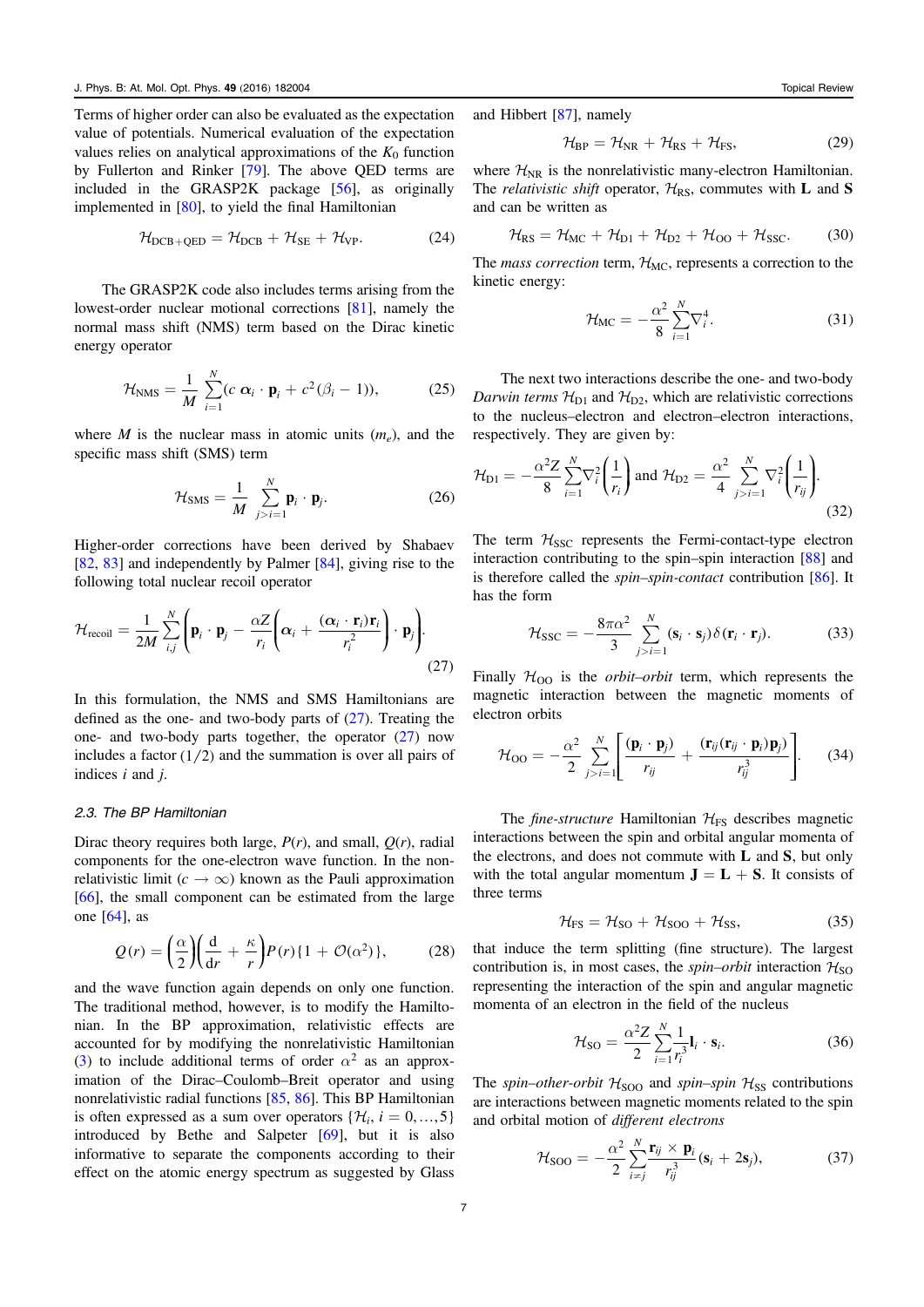$$
\mathcal{H}_{SS} = \alpha^2 \sum_{j>i=1}^N \frac{1}{r_{ij}^3} \Bigg[ \mathbf{s}_i \cdot \mathbf{s}_j - 3 \frac{(\mathbf{s}_i \cdot \mathbf{r}_{ij})(\mathbf{s}_j \cdot \mathbf{r}_{ij})}{r_{ij}^2} \Bigg]. \tag{38}
$$

These spin-dependent operators usually produce a good representation of the fine structure splitting of terms in light to medium-sized atoms and ions. The spin–orbit interaction is the dominant term and behaves like  $Z^4$ . The spin–other orbit reduces the size of the calculated fine structure splitting and scales as  $Z^3$ . The spin–spin interaction obeys the same  $Z^3$ scaling law but, is two or three orders of magnitude smaller for most atomic systems [[89](#page-33-34)].

# 3. The CSF

When the electron–electron interactions can be approximated by a central field, as in equations ([4](#page-4-2)) or ([10](#page-5-4)), the equations for the many-electron system in free space become separable and the solutions are simply products of the one-electron orbitals ([6](#page-4-5)) or ([11](#page-5-2)). Each one-electron orbital, or spin-orbital, is defined by a set of four quantum numbers,  $nlm_l m_s$  in the nonrelativistic case, and nljm or *nkm* in the relativistic case. Since the orbital energies do not depend on the magnetic quantum numbers  $m_l$ ,  $m_s$  or m, there are many degeneracies and any linear combination of products with the same total energy is also a solution. Not all solutions are physical since electrons are indistinguishable fermions (the absolute square of the wave function will be independent of a coordinate exchange of two particles) and the wave function should be antisymmetric under coordinate exchange of two particles. This forces us to represent the wave function of a manyelectron atom in terms of Slater determinants that identically vanish if two spin–orbitals have the same values of the four quantum numbers. Thus for allowed atomic states no two spin–orbitals can have the same values of the four quantum numbers. This is the exclusion principle originally discovered by Pauli in 1925 [[90](#page-33-35)] and leads to the shell structure of an atom.

For a many-electron system in free space with no preferred direction, the nonrelativistic Hamiltonian commutes with both the total orbital and spin angular momentum operators **L** and **S**, and therefore also  $\mathbf{L}^2$ ,  $\mathbf{S}^2$ ,  $L_z$  and  $S_z$ , so that the exact solution to the wave equation  $\Psi$  can be chosen as an eigensolution of these operators with quantum numbers  $LSM_L M_S$ . This approximation often yields results for low ionization stages and light ions that are in good agreement with observation. This has led to the so called LS-approximation, very important in atomic physics, not the least for historical reasons. However, for getting 'spectroscopic accuracy', the L- and S-symmetry ultimately needs to be broken in order to take relativity into account, making the corresponding quantum numbers LS 'good' but not 'perfect' anymore. On the other hand, the Dirac–Coulomb–Breit Hamiltonian and the BP Hamiltonian commute with  $J = L + S$ , and therefore with the  $J^2$  and  $J_z$  operators. The corresponding quantum numbers *JM* are perfect quantum numbers, useful for representing the eigensolutions in relativistic cases for which symmetry-breaking due to the hyperfine interaction or external fields can be neglected.

Because the quantum numbers are different for the nonrelativistic and relativistic cases, it will be clearer at this point to distinguish between the two cases.

#### 3.1. Nonrelativistic CSFs and their construction

In the nonrelativistic framework the Hamiltonian commutes with total angular and total spin operators. As a result, any physical solution corresponds to a symmetry-adapted linear combination of Slater determinants that is also an eigenfunction of these operators. This requirement splits the solutions into a number of LS terms of given parity and each such solution defines a CSF with total quantum numbers  $LSM<sub>L</sub>M<sub>S</sub>$ . The construction of these eigenstates using the relevant angular and spin operators is described in the next section. The associated *nl* quantum numbers define a subshell, its occupation number w representing the number of electrons with the given  $nl$  quantum numbers.

<span id="page-8-1"></span>For an N-electron atom or ion, a general configuration consists of m groups of equivalent electrons, namely

$$
(n_1l_1)^{w_1}(n_2l_2)^{w_2}...(n_ml_m)^{w_m}, \ N = \sum_{i=1}^m w_i,
$$
 (39)

where  $w_i$  is the occupation number of subshell *i*.

3.1.1. A single subshell. In the case of a configuration with only a single subshell, (*nl*) *<sup>w</sup>*, we introduce the antisymmetric CSF,  $\Phi((nl)^w \alpha \nu LSM_l M_S)$ , where the additional numbers  $\alpha$ and  $\nu$  uniquely specify the considered state when there is more than one term with the same LS value. The seniority number  $\nu$ , which will be discussed below, is needed for  $l \ge 2$ subshells while an additional number  $\alpha$  is introduced for shells with orbital angular momenta  $l \geq 3$ , i.e. for electrons from the  $f - g -$ ,  $\ldots$  shells to get the one-to-one classification of the energy levels [[92](#page-33-36)].

Such a CSF can be built by using a recursive method in which the CSF for a state with  $w$  electrons is defined as a sum of products of antisymmetric CSFs for states with  $w - 1$ electrons (the parent states) coupled to a single electron nl state [[93](#page-33-37)]. This process can be expressed in terms of coefficients of fractional parentage (CFPs)  $(l^{w-1}\overline{\alpha v} \overline{LS}$  |  $l^w \alpha vLS$ ), the parent states  $\Phi((nl)^{w-1}\overline{\alpha v}\ \overline{LSM}$ ,  $\overline{M}_S$ ), and an  $nlm_l m_s$  state for a single electron, namely

<span id="page-8-0"></span>
$$
\Phi((nl)^{w} \alpha \nu L S M_L M_S) \equiv |(nl)^{w} \alpha \nu L S M_L M_S\rangle
$$
  
=  $\sum_{\overline{\alpha} \nu L S} |((nl)^{w-1} \overline{\alpha} \nu \overline{L} S, nl) \alpha \nu L S M_L M_S\rangle$  (40)  
×  $(l^{w-1} \overline{\alpha} \nu \overline{L} S|) l^{w} \alpha \nu L S).$ 

The recurrence continues until  $w = 1$ , which is a trivial case since a single electron has no antisymmetry requirement.

The orbital and spin couplings,  $\overline{L} + \ell = L$  and  $\overline{S} + 1/2 = S$ , involved in ([40](#page-8-0)) require the use of the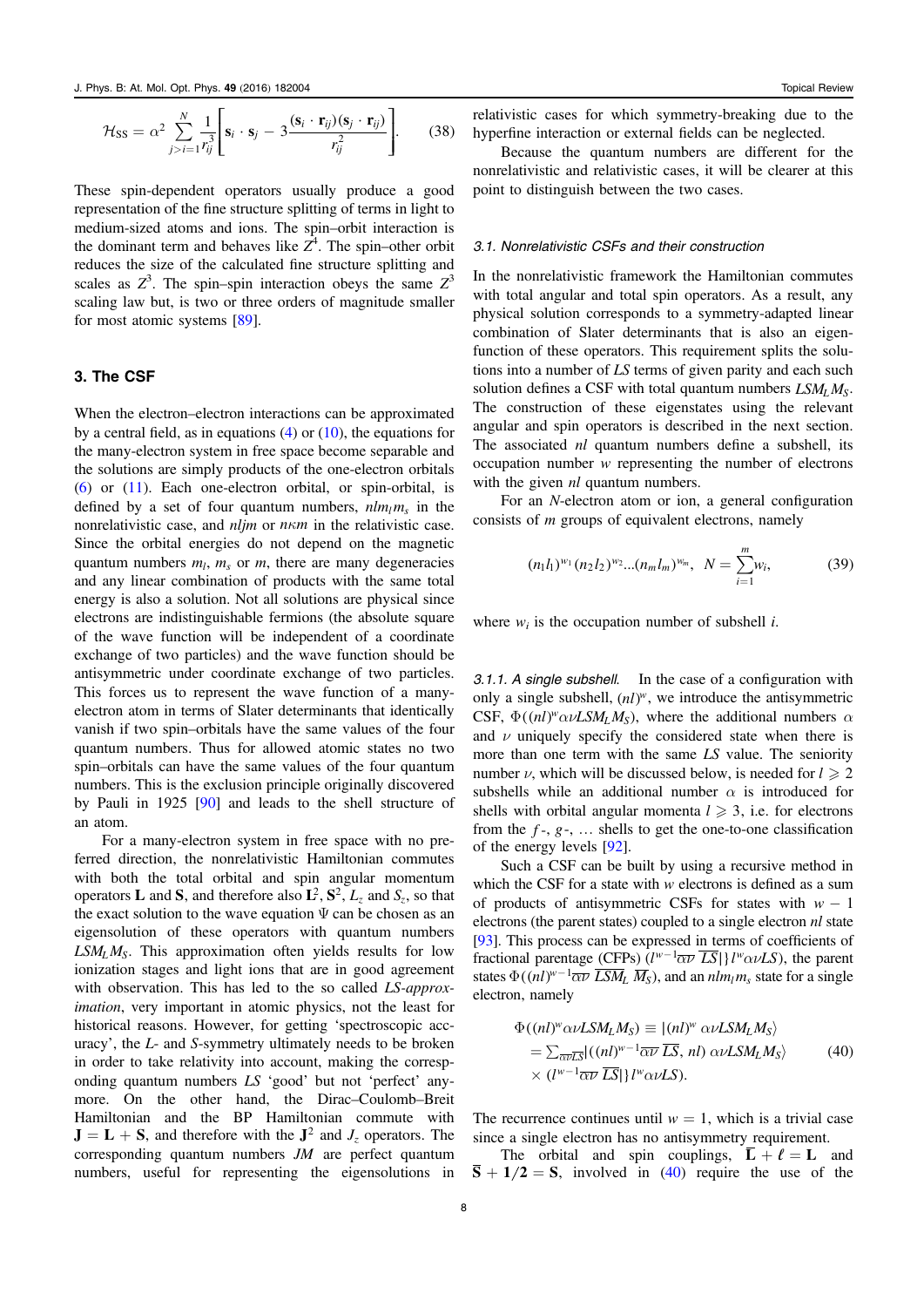<span id="page-9-1"></span>

Figure 1. Coupling of subshells for a CSF in LS-coupling.

<span id="page-9-0"></span>vector-coupling expansion for  $\mathbf{j}_1 + \mathbf{j}_2 = \mathbf{J}$ , namely

$$
\begin{aligned} |\gamma_1 j_1 \gamma_2 j_2 JM \rangle &= \sum_{m_1, m_2} |\gamma_1 j_1 m_1 \rangle |\gamma_2 j_2 m_2 \rangle \langle j_1 j_2 m_1 m_2 | j_1 j_2 JM \rangle, \qquad (41) \\ &= m_1 + m_2 = M \end{aligned}
$$

where the coefficients  $\langle j_1 j_2 m_1 m_2 | j_1 j_2 J M \rangle$  are the well-known Clebsch–Gordan coefficients [[94,](#page-33-38) [95](#page-33-39)]. The CFPs are defined to ensure that the wave function is antisymmetric and thereby satisfies the Pauli exclusion principle. It is clear that they play a fundamental role in the theory of many-electron atoms. The final CSF for a single subshell separates into a radial and a spin-angular factor, according to

<span id="page-9-4"></span>
$$
\Phi((nl)^{w}\alpha\nu LSM_{L}M_{S}) \equiv [\Pi_{i=1}^{i=w}P_{nl}(r_{i})/r_{i}]|l^{w}\alpha\nu LSM_{L}M_{S}\rangle, \tag{42}
$$

where we have used the notation  $|l^w \alpha vLSM_l M_s\rangle$  to denote a spin-angular function involving only angular coordinates.

3.1.2. Seniority and quasispin. Racah introduced the seniority quantum number in a formal way [[93,](#page-33-37) [96,](#page-33-40) [97](#page-33-41)]. It can be thought of as a classification of terms, with  $\nu$  equal to the number of electrons in the subshell when it first occurs, say  $w_0$ . The next time this LS-term can occur is for  $w = w_0 + 2$ . If in this case there are two terms with the same LS-symmetry, we choose the seniority  $\nu = w_0$  for the one formed by the coupling of  $\Phi((nl)^2)^1 S(M_L = 0) (M_S = 0)$ to the previous occurrence, as in

$$
\Phi((nl)^{w_0+2} \alpha (\nu = w_0) \text{LSM}_L M_S) \n= \Phi((nl)^{w_0} \overline{\alpha} (\overline{\nu} = w_0) \text{LSM}_L M_S) \n\times \Phi((nl)^2 \, {}^1S(M_L = 0)(M_S = 0)).
$$
\n(43)

The second term with the same LS-symmetry, will be defined by seniority  $\nu = w_0 + 2$  and coupled to be orthogonal to the first.

However, this has a group-theoretical interpretation based on the theory of quasispin [[98](#page-33-42)–[101](#page-33-43)]. Briefly, if we define the quasispin quantum number  $Q$  as:

$$
Q = \frac{1}{2} (2l + 1 - \nu),
$$
 (44)

then it is possible to show that the corresponding operator will have the transformation and commutation properties of the spin momentum. The quantum number representing its projection will be

$$
M_Q = \frac{1}{2} (w - 2l - 1)
$$
 (45)

and it shows the range of the number of electrons in the shell for a given l, in which the term LS, characterized by the quantum number  $\nu$ , exists.

<span id="page-9-3"></span>In the single subshell CSF notation, accounting for the quasispin Q and its projection  $M<sub>O</sub>$ , the CSF can then be written as  $[102]$  $[102]$  $[102]$ :

$$
|(nl)^{w} \alpha vLSM_{L}M_{S}\rangle \equiv |nl \alpha QLSM_{Q}M_{L}M_{S}\rangle. \tag{46}
$$

3.1.3. Several subshells. To construct a specific CSF associated with the configuration introduced in equation ([39](#page-8-1)) for multiple subshells, one starts with the products of the antisymmetric eigenfunctions for the different groups of equivalent electrons, namely

$$
\begin{aligned} \n(\mathcal{Q}_1 | (n_1 l_1)^{w_1} \alpha_1 \nu_1 L_1 S_1 M_{L_1} M_{S_1} \rangle \\ \n\times (\mathcal{Q}_2 | (n_2 l_2)^{w_2} \alpha_2 \nu_2 L_2 S_2 M_{L_2} M_{S_2} \rangle \dots \\ \n\times (\mathcal{Q}_m | (n_m l_m)^{w_m} \alpha_m \nu_m L_m S_m M_{L_m} M_{S_m} \rangle, \n\end{aligned} \n\tag{47}
$$

where  $Q_1$  represents the  $w_1$  coordinates { ${\bf q}_1, ..., {\bf q}_{w_1}$ },  $Q_2$  the  $w_2$ coordinates  $\{ \mathbf{q}_{w_1+1},..., \mathbf{q}_{w_1+w_2} \}$ , etc, up to the final set  $\mathcal{Q}_m$  ${\bf q}_{N-w_{m}+1},..., {\bf q}_{N}$  of the last *m*th shell. With the repeated use of the vector-coupling expansion ([41](#page-9-0)), we can couple the product functions to the final total angular momenta  $LSM_l M_S$ according to some specified coupling scheme. In this review as well as in ATSP2K and GRASP2K, the coupling applies from left-to-right and downwards, as shown graphically in figure [1](#page-9-1) for LS-coupling. The orbital and spin angular momenta of the first two subshells are coupled to yield a resultant state  $L_1, S_1,$ . Then successively, until all subshells have been coupled, the next subshell is coupled to a resultant to form a new state. Each subshell-coupling uses the angular momenta coupling expansion ([41](#page-9-0)) twice, first in the orbital space  $(L_{12...k-1} + L_k = L_{12...k})$ , and then in the spin space  $(S_{12...(k-1)} + S_k = S_{12...k}).$ 

This procedure leads to a function, denoted by  $\Phi_{\scriptscriptstyle{\text{O}}}(\gamma L S M_L M_S)^u$ , which is antisymmetric with respect to coordinate permutations within each subshell, but not antisymmetric with respect to permutations between different subshells [[103](#page-33-45)]. The additional antisymmetrization can, however, be accomplished through the restricted permutations

<span id="page-9-2"></span>
$$
\Phi(\gamma LSM_L M_S) = \left(\frac{\prod_{a=1}^m w_a!}{N!}\right)^{1/2} \sum_{\wp} (-1)^p \Phi_{\wp}(\gamma LSM_L M_S)^u,
$$
\n(48)

where the sum is over all permutations involving coordinate exchange only between two different subshells such that the coordinate number within each subshell remains in an increasing order. The antisymmetrizing permutations of electron coordinates between different subshells appreciably complicates the appearance of basis functions ([48](#page-9-2)); however, these complications largely disappear in the evaluation of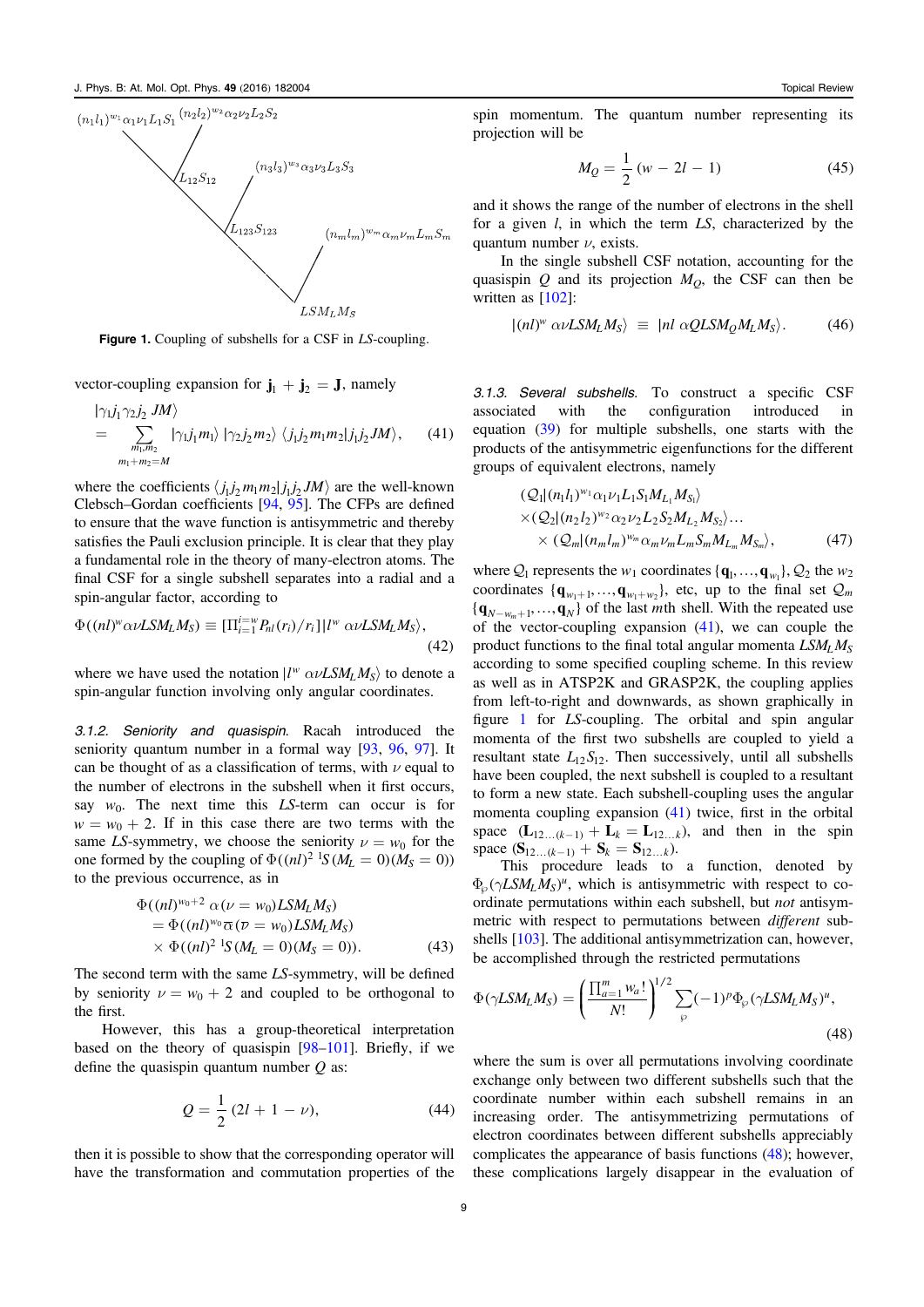<span id="page-10-0"></span>matrix elements of symmetric operators [[94,](#page-33-38) [104](#page-33-46)]. So, all this leads to the most general form of a CSF

$$
\Phi(\gamma LSM_L M_S) \equiv |\gamma LSM_L M_S\rangle
$$
  
\n
$$
\equiv |(n_1 l_1)^{w_1} \alpha_1 \nu_1 L_1 S_1 (n_2 l_2)^{w_2} \alpha_2 \nu_2 L_2 S_2 L_{12} S_{12}
$$
  
\n
$$
(n_3 l_3)^{w_3} \alpha_3 \nu_3 L_3 S_3 L_{123} S_{123} ... (n_m l_m)^{w_m} \alpha_m \nu_m L_m S_m LSM_L M_S \rangle
$$
  
\n(49)

<span id="page-10-1"></span>that in the quasispin representation  $(46)$  $(46)$  $(46)$ , becomes

$$
\Phi(\gamma LSM_L M_S) \equiv |\gamma LSM_L M_S\rangle \n\equiv |(n_1 l_1) \alpha_1 Q_1 L_1 S_1 M_{Q_1} (n_2 l_2) \alpha_2 Q_2 L_2 S_2 M_{Q_2} L_{12} S_{12} \n(n_3 l_3) \alpha_3 Q_3 L_3 S_3 M_{Q_3} L_{123} S_{123} ... \n(n_m l_m) \alpha_m Q_m L_m S_m M_{Q_m} LSM_L M_S \rangle.
$$
\n(50)

In this notation  $\gamma$  represents the configuration and all the intermediate quantum numbers that define the CSF. The configuration determines the parity  $P = (-1)^{\sum_i^N l_i}$  of the CSF.

# 3.2. Relativistic CSFs

<span id="page-10-5"></span>3.2.1. Single subshell CSF case. In relativistic atomic theory, there are two possible  $nli = n\kappa$ , orbitals for each nl nonrelativistic one when  $l \neq 0$ . Instead of the CSF  $(nl)^{w} \alpha vLSJ$ , we then have to deal with a number of CSFs  $|(n l j_1)^{w_1} \alpha_1 \nu_1 J_1 (n l j_2)^{w_2} \alpha_2 \nu_2 J_2 J \rangle$ , with the restrictions that

$$
0 \leq w_1 \leq 2j_1 + 1, \quad 0 \leq w_2 \leq 2j_2 + 1,\nand w_1 + w_2 = w.
$$
\n(51)

For subshells with angular momenta  $j = \frac{1}{2}, \frac{3}{2}, \frac{5}{2}$ , 2 3 2 5 For subshells with angular momenta  $j = \frac{1}{2}, \frac{3}{2}, \frac{5}{2}$ , and  $\frac{7}{2}$  corresponding to *s<sup>w</sup>*, *p<sup>w</sup>*, *d<sup>w</sup>*, and *f*<sup>*w*</sup> shells as well as  $j = l - \frac{1}{2}$  of  $g^w$  shell, the seniority  $\nu$  and  $J$  are sufficient to classify the relevant states.  $\alpha$  becomes relevant when  $j \geqslant 9/2$ to avoid any ambiguity.

It is interesting to compare the different couplings for  $3d<sup>4</sup>$  (J = 2). For one nonrelativistic *configuration*  $3d<sup>4</sup>$ spanning the eight ( $J = 2$ , even parity) CSFs, there are four relativistic configurations  $3d^3$   $3d_+$ ,  $3d^2$   $3d^2$ ,  $3d^ 3d^3$  and  $3d^4$ .

A closed subshell is now defined by the quantum numbers *nlj* and, when  $l \neq 0$ , there will be two such subshells for each nonrelativistic one. A closed subshell contains  $2j + 1$ electrons. A separation of an electron configuration (*nl*) *<sup>w</sup>* into ( jj-coupled) subshells is unique only for closed shells and for shells with a single vacancy. In general, several jj-coupled configurations with different distributions of the electrons can be found for each single nonrelativistic configuration.

Relativistic CSFs for subshells of equivalent electrons are formed as a vector-coupled product of one-electron states, as in the nonrelativistic case, except that the fractional parentage coefficients guaranteeing the exchange antisymmetry involve the JM quantum numbers. They do not factor simply into a radial and spin-angular part, as in the nonrelativistic case ([42](#page-9-4)).

Similar to the nonrelativistic case, the quasispin quantum number Q of a relativistic subshell  $|(n l i)^{w} \alpha v J M_{l}$  is simply related to the seniority quantum number  $\nu$  by

$$
Q = \left(\frac{2j+1}{2} - \nu\right)/2\tag{52}
$$

while  $M<sub>O</sub>$ , the eigenvalue of  $Q<sub>z</sub>$ , depends on the occupation number  $w$ , namely

$$
M_Q = \left(w - \frac{2j+1}{2}\right)/2. \tag{53}
$$

<span id="page-10-3"></span>The wave function of a subshell of  $w$  equivalent electrons and total angular momentum  $J$  can then be written in both the seniority and quasispin representations:

$$
|(nlj)^{w} \alpha vJM_{j}\rangle \equiv |(n\kappa)^{w} \alpha vJM_{j}\rangle \equiv |n\kappa \alpha QJM_{Q}M_{j}\rangle.
$$
 (54)

3.2.2. Multiple subshells. The CSF for the vector-coupled shells are derived in a similar manner as in the nonrelativistic case (see equations ([49](#page-10-0)) and ([50](#page-10-1))), except that the subshell  $J_i$ angular momenta are the only ones that need to be coupled. For instance, in the seniority representation, a general CSF takes the following form

<span id="page-10-4"></span>
$$
\Phi(\gamma JM_J) \equiv |\gamma JM_J\rangle \n\equiv |(n_1 \kappa_1)^{w_1} \alpha_1 \nu_1 J_1 (n_2 \kappa_2)^{w_2} \alpha_2 \nu_2 J_2 J_{12} \n(n_3 \kappa_3)^{w_3} \alpha_3 \nu_3 J_3 J_{123} ... (n_m \kappa_m)^{w_m} \alpha_m \nu_m J_m J M_J\rangle,
$$
\n(55)

where  $\gamma$  represents the electron configuration in *jj*-coupling and all additional quantum numbers needed to completely specify the state.

#### 3.3. Variational methods for wave functions as a single CSF

Given a set or orthonormal radial functions, the set of CSFs with the same parity and  $LS$  or  $J$  quantum numbers defined by these radial functions form a basis for a function space of approximate wave functions, or ASFs, denoted as  $\Psi$ . A very special case is the one where the wave function is expressed as a single CSF.

In our discussion so far, we have shown how the spinangular factor of a CSF can be constructed assuming the radial functions were from a general central-field approximation. The question then arises as to which radial functions yield the 'best' approximate wave functions. Variational methods [[105](#page-33-47), [106](#page-33-48)] that optimize the total energy, result in equations for the radial functions known as Hartree–Fock (HF) equations in nonrelativistic theory and Dirac–Hartree– Fock (DHF) in relativistic theory.

For a normalized wave function  $\Psi$  the total energy is the expectation value of the Hamiltonian ([3](#page-4-1)), namely

$$
E[\Psi] = \langle \Psi | \mathcal{H} | \Psi \rangle \quad \text{with the condition} \quad \langle \Psi | \Psi \rangle = 1. \quad (56)
$$

<span id="page-10-2"></span>When the definition of  $\Psi$  includes functions or constants that can be varied, the 'best' wave function  $\Psi^{\text{best}}$  is the function for which  $\delta E = 0$  for all allowed perturbations  $\delta \Psi$ , orthogonal to  $\Psi$  and the boundary conditions, namely

$$
\langle \delta \Psi | \mathcal{H} - E | \Psi^{\text{best}} \rangle = 0. \tag{57}
$$

When  $\Psi$  is assumed to be a single CSF, only the radial functions can be varied. Thus an expression for the energy in terms of radial functions is useful and is referred to as an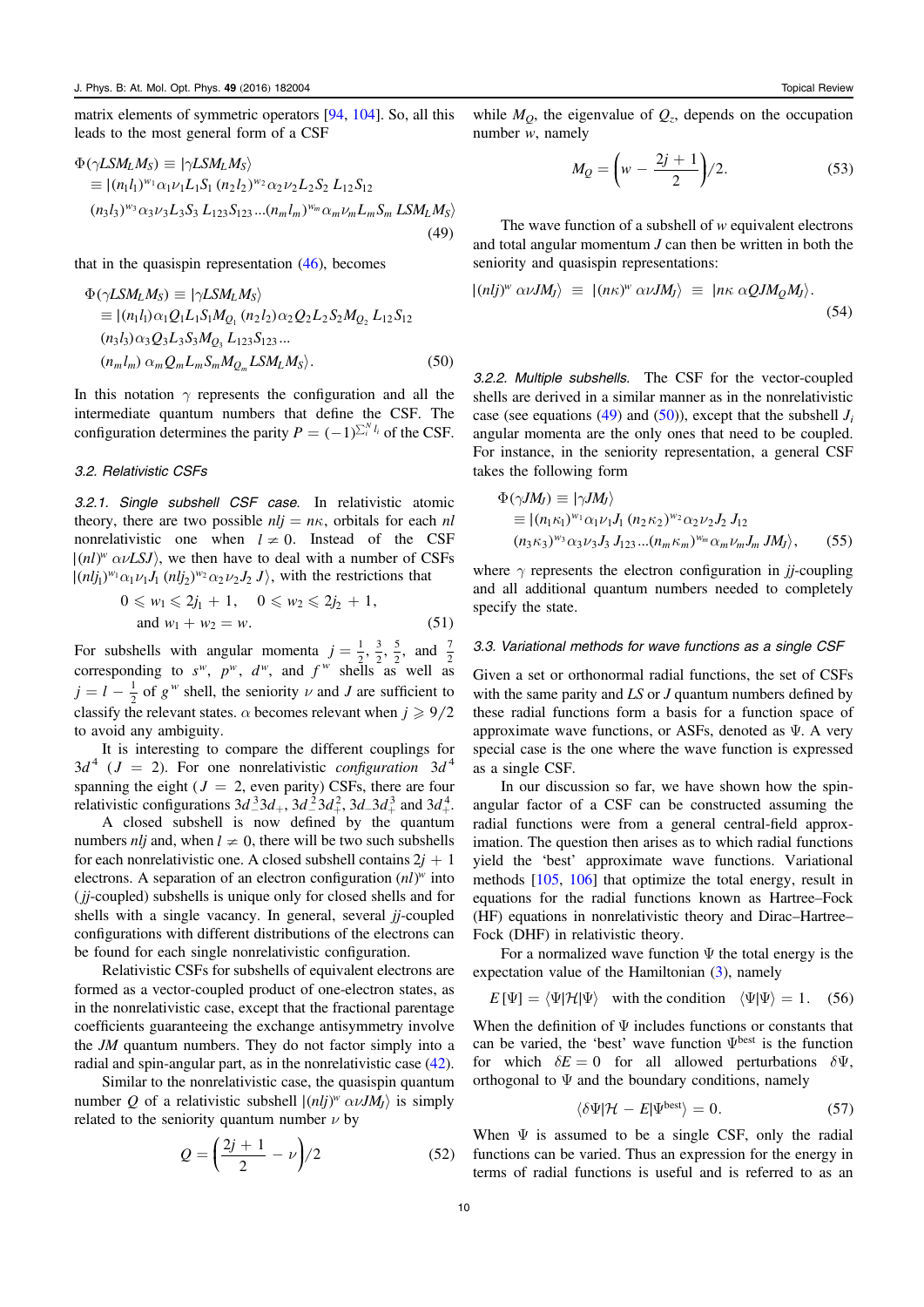energy functional. The orthogonality constraints must also be included in the variational process. As a result, the allowed perturbations, viewed as perturbations of the radial functions, are of two types—those that involve only a single radial function, and those that require that two radial functions be perturbed simultaneously in order to maintain orthonormality. Perturbations of more than two orbitals of the same symmetry can be expressed as a sequence of perturbations two at a time.

3.3.1. The Hartree–Fock equations. Let  $a, b, c, \ldots$  represent one-electron radial functions for an orthonormal set of spin– orbitals ([6](#page-4-5)) with associated quantum numbers  $n_a l_a$ ,  $n_b l_b$ ,  $n_c l_c$ , .... and  $|\gamma L S \rangle$  the CSF for a configuration  $\gamma$  with LS quantum numbers. Since energies are independent of the  $M_L$ and  $M<sub>S</sub>$  quantum numbers, these quantum numbers will be suppressed in the notation for the CSFs.

The HF equations are derived by applying the variational principle [[53](#page-33-0)] to an expression for the total energy of the CSF based on the nonrelativistic Hamiltonian ([3](#page-4-1)). It can be shown that

$$
\left\langle \gamma LS \left| \sum_{i=1}^{N} h(i) \right| \gamma LS \right\rangle = \sum_{a} w_a I(a, a), \tag{58}
$$

<span id="page-11-0"></span>where, in general

$$
I(a, b) = \delta_{l_a l_b} \langle P_a | -\frac{1}{2} \mathcal{L} | P_b \rangle \quad \text{and}
$$

$$
\mathcal{L} = \frac{d^2}{dr^2} + \frac{2Z}{r} - \frac{l(l+1)}{r^2}.
$$
 (59)

By using the expansion in terms of Legendre polynomials

$$
\frac{1}{r_{12}} = \sum_{k} \frac{r_{\leq}^k}{r_{>}^{k+1}} P_k(\cos \theta),\tag{60}
$$

<span id="page-11-1"></span>where  $r<sub>5</sub> = min(r<sub>1</sub>, r<sub>2</sub>)$  and  $r<sub>5</sub> = max(r<sub>1</sub>, r<sub>2</sub>)$ , the contribution from the two-electron operator becomes

$$
\langle \gamma L S | \sum_{j>i=1}^{N} \frac{1}{r_{ij}} | \gamma L S \rangle = \sum_{abk} [f_{abk} F^{k}(ab) + g_{abk} G^{k}(ab)], \quad (61)
$$

where the sum is over pairs of orbitals, possibly from the same subshell. Here  $F^k(ab) = R^k(ab, ab)$  and  $G^k(ab) =$  $R^k(ab, ba)$  are special cases of the more general Slater integral

$$
R^{k}(ab, cd) = \langle P_a(r_1)P_b(r_2) | \frac{r_{\leq}^{k}}{r_{\geq}^{k+1}} | P_c(r_1)P_d(r_2) \rangle.
$$
 (62)

This integral is symmetric with regard to coordinate exchange as well as left/right exchange. The  $F^k(ab)$  integrals are referred to as 'direct' integrals in that the same orbitals are selected for the left/right pair whereas  $G<sup>k</sup>(ab)$  integrals are exchange integrals because they arise from the antisymmetrizing exchange operator. Though defined as a double integral, Hartree [[104](#page-33-46)] showed they could be evaluated efficiently through a pair of one-dimensional integrals:

$$
Y^{k}(ab; r) = r \int_{0}^{\infty} \frac{r_{\leq}^{k}}{r_{>}^{k+1}} P_{a}(s) P_{b}(s) \, \mathrm{d}s,\tag{63}
$$

where  $r<sub>5</sub>(r<sub>5</sub>)$  denotes the smaller (larger) of r and s so that

$$
R^{k}(ab, cd) = \int_{0}^{\infty} P_{a}(r)P_{c}(r) \frac{1}{r} Y^{k}(bd; r) dr.
$$
 (64)

The spin-angular coefficients  $\{w_a\}$ ,  $\{f_{abk}\}$ ,  $\{g_{abk}\}$  can be determined using the Slater–Condon rules for the Slater determinant algebra [[107](#page-33-49)], or the Fano approach in the Racah–Wigner algebra [[103](#page-33-45)]. In the last decade, a more efficient and general approach has been developed by Gaigalas et al [[108](#page-33-50)], combining second quantization in the coupled tensorial form, angular momentum theory in the orbital, spin and quasispin spaces, and graphical techniques. The relative simplicity of the energy expression  $(59)$  $(59)$  $(59)$  and  $(61)$  $(61)$  $(61)$ results from the orthonormality assumption for spin–orbitals ([6](#page-4-5))

$$
\int \psi_a^*(\mathbf{r}, \sigma) \psi_b(\mathbf{r}, \sigma) \, d\mathbf{r} \, d\sigma = \delta_{ab}.
$$
 (65)

<span id="page-11-2"></span>Due to the orthonormality property of the spherical harmonics and spin functions, this reduces to the radial orthonormality condition within each l-subspace

$$
\mathcal{C}_{ab} \equiv \langle P_a | P_b \rangle - \delta_{n_a n_b} = 0. \tag{66}
$$

The energy expression, along with Lagrange multipliers  $\lambda$  for orthonormality constraints ([66](#page-11-2)) define the HF energy functional,

$$
\mathcal{F}(\lbrace P \rbrace; \gamma LS) = \sum_{a} w_a I(a, a)
$$
  
+ 
$$
\sum_{abk} [f_{abk} F^k(ab) + g_{abk} G^k(ab)]
$$
  
+ 
$$
\sum_{ab} \delta_{l_a l_b} \lambda_{ab} C_{ab}.
$$
 (67)

The first type of perturbation for which the functional must be stationary is  $P_a \rightarrow P_a + \delta P_a$ , where  $\delta P_a$  satisfies all boundary conditions and is orthogonal to all the occupied orbitals with the same symmetry. The perturbation for each term in the energy expression, when summed (see [[58,](#page-33-5) [109](#page-33-51)]), is a function of the form  $2\delta P_a(r)K(a; r)$  so that the stationary condition becomes

$$
\delta \mathcal{F} = 2 \int_0^\infty \delta P_a(r) K(a; r) dr = 0, \quad \forall \text{ allowed } \delta P_a(r).
$$
\n(68)

This condition can only be satisfied if

$$
K(a; r) \equiv 0. \tag{69}
$$

Applying the stationary condition for the variation of each orbital  $a$ , results in a system of  $m$  coupled equations where  $m$ is the number of subshells. For a CSF (like  $1s^22s$ ) with only two orbitals  $a, b$  with  $nl, n'l$  quantum numbers, subject to orthogonality the two equations have the form [[58](#page-33-5)]

$$
\begin{bmatrix} H^a & 0 \\ 0 & H^b \end{bmatrix} \begin{bmatrix} P_a \\ P_b \end{bmatrix} - \begin{bmatrix} \varepsilon_{aa} & \varepsilon_{ab} \\ \varepsilon_{ba} & \varepsilon_{bb} \end{bmatrix} \begin{bmatrix} P_a \\ P_b \end{bmatrix} = 0, \tag{70}
$$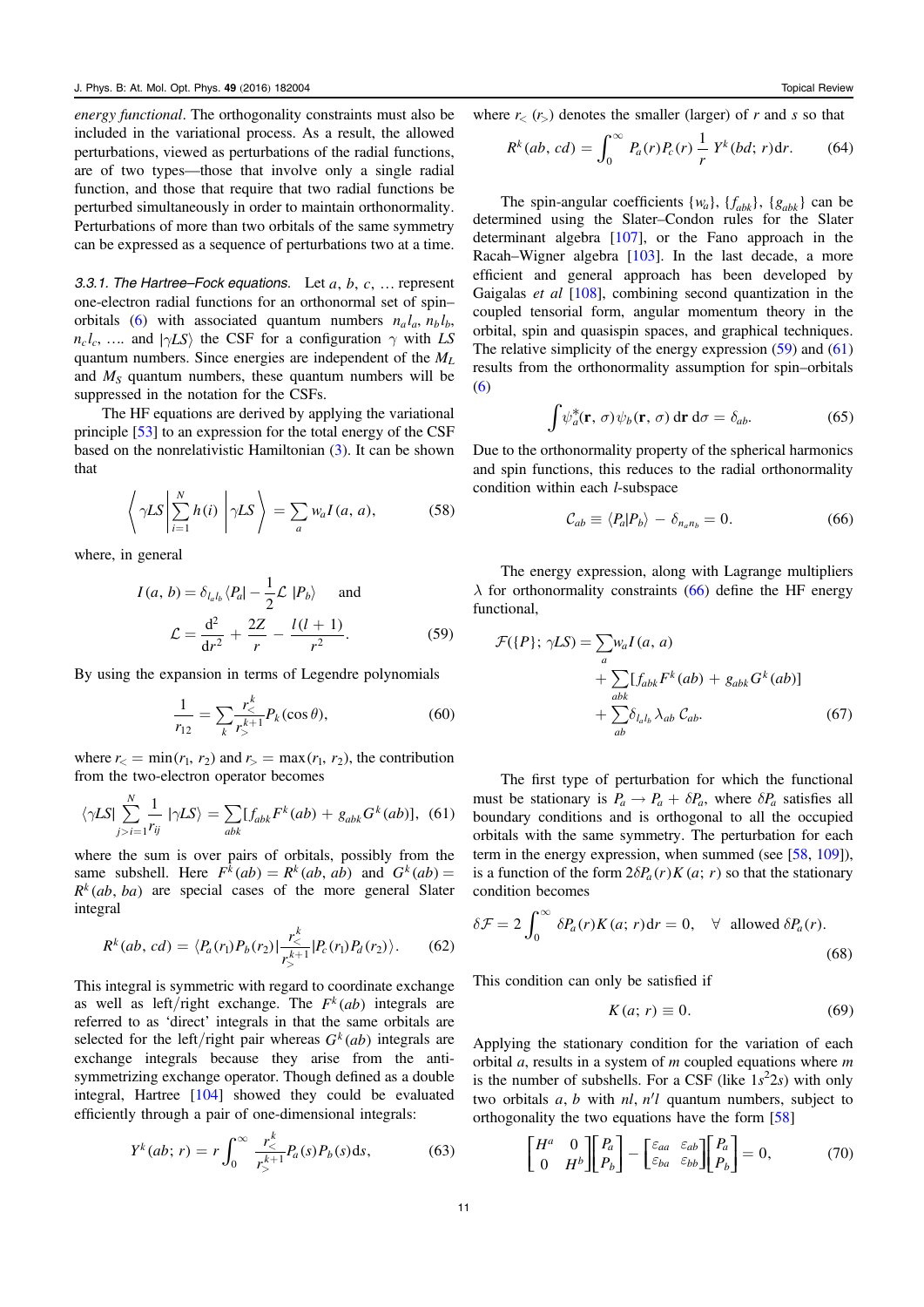<span id="page-12-2"></span>where  $H^a$ , for example, is the integro-differential operator

$$
H^{a} = w_{a} \left[ -\frac{1}{2} \frac{d^{2}}{dr^{2}} - \frac{Z}{r} + \frac{l_{a}(l_{a} + 1)}{2r^{2}} + Y(a; r) + \bar{X}(a; r) \right].
$$
 (71)

Contributions to the direct potential  $Y(a; r)$  arise from the  $F^k(ab)$  integrals in the energy functional whereas contributions to the exchange potential  $\bar{X}(a; r)$  arise from the  $G^k(ab)$ terms. For the radial function  $P_a(r)$ , the latter integrals have the form  $(Y^k(ab; r)/r)P_b(r)$ . In other words, the function  $P_a(r)$  is part of an integrand, making the equation an integrodifferential equation of eigenvalue type when  $\varepsilon_{ab} = 0$ , in which case

<span id="page-12-3"></span>
$$
w_a \bar{X}(a; r) P_a(r) = \sum_{bk} g_{abk} \left( \frac{Y^k(ab; r)}{r} \right) P_b(r). \tag{72}
$$

In these equations, the matrix  $(\varepsilon_{ab})$  is called the energy matrix [[53](#page-33-0)] which in our definition is the same as the matrix of Lagrange multipliers. It has been customary to write differential equations so that the coefficient of the highest derivative is unity, which requires dividing each equation by  $-w_a/2$ . The latter has the consequence that the ( $\varepsilon_{ab}$ ) matrix is no longer symmetric when the occupation numbers differ, even though  $\lambda_{ab} = \lambda_{ba}$ . When this convention is not followed and the epsilon matrix  $(\varepsilon_{ab})$  is symmetric, it follows that

<span id="page-12-1"></span>
$$
\varepsilon_{aa} = \langle P_a | H^a | P_a \rangle, \quad \varepsilon_{ab} = \langle P_b | H^a | P_a \rangle,
$$
  
\n
$$
\varepsilon_{ba} = \langle P_a | H^b | P_b \rangle, \quad \varepsilon_{bb} = \langle P_b | H^b | P_b \rangle.
$$
 (73)

The second type of perturbation relates to the 'rotation' of orbitals in orbital space that in two-dimensional space can be defined in terms of a single parameter  $\epsilon \in [-1, 1]$  as in

$$
\mathbf{O} = \begin{bmatrix} 1 & -\epsilon \\ \epsilon & 1 \end{bmatrix} / \sqrt{1 + \epsilon^2},\tag{74}
$$

where  $1/\sqrt{1+\epsilon^2} = \cos(\theta)$  and  $\theta$  represents the angle of rotation. The radial transformation

$$
\begin{bmatrix} P_a'(r) \\ P_b'(r) \end{bmatrix} = \begin{bmatrix} 1 & -\epsilon \\ \epsilon & 1 \end{bmatrix} \begin{bmatrix} P_a(r) \\ P_b(r) \end{bmatrix} / \sqrt{1 + \epsilon^2}, \tag{75}
$$

allows the effect of a rotation on the energy to be expanded in powers of  $\epsilon$ , namely

$$
E(\epsilon) = E(0) + g\epsilon + g'\epsilon^2 + \text{higher-order terms},
$$

<span id="page-12-0"></span>where g represents the gradient of the energy with respect to rotation and  $E(0)$  is the energy before orbitals are rotated. Then the stationary condition

$$
\partial E/\partial \epsilon = 0 = g + 2g'\epsilon, \tag{76}
$$

leads to  $\epsilon = -g/(2g')$ . When this condition is satisfied,  $\varepsilon_{ab} = \varepsilon_{ba}$ . Rules for determining g and g<sup>t</sup> from the energy expression are given in [[109](#page-33-51)].

In the simple case of the HF equation for  $1s2s<sup>1</sup>S$  where

$$
E = I(1s, 1s) + I(2s, 2s) + F0(1s2s) + G0(1s2s)
$$

the condition for a stationary solution is

$$
R^0(1s1s; 1s2s) - R^0(2s2s; 2s1s) = 0.
$$
 (77)

Equation  $(76)$  $(76)$  $(76)$  not only determines g (the amount by which the stationary condition is not satisfied) but also how much the radial functions used for evaluating the expression, need to be rotated for a stationary solution. When more than two radial functions are connected through orthogonality, the energy should be stationary for all rotations, a condition that will be satisfied to first-order if it is stationary for the rotation of all pairs of radial functions.

It should be pointed out that the off-diagonal energy parameters prevent the HF-equations from being integrodifferential equations of eigenvalue type. In contrast, when B-spline methods are used, expressions can be derived for the off-diagonal parameters which, when substituted into the equations, result in a generalized eigenvalue problem for each radial function [[110](#page-33-52)].

Several properties of the HF solutions follow from these considerations.

3.3.2. Koopmans' theorem. The diagonal energy parameter  $\varepsilon_{nl,nl} \equiv \varepsilon_{aa}$  (see ([73](#page-12-1))) for a singly occupied shell can easily be shown to be directly related to the binding energy of the nl electron, namely the difference in energy on the N-electron system and the energy of the  $N-1$  electron system in which the *nl* electron has been removed, using the same set of radial functions for both the N and  $N-1$  electron systems [[53](#page-33-0), [91](#page-33-53)]. In general

$$
\varepsilon_{nl,nl} = E^{\text{HF}}(\gamma L S) - \bar{E}((nl)^{w}) + \langle (nl)^{w} \vert \sum_{j>i=1}^{N} \frac{1}{r_{ij}} \vert (nl)^{w} \rangle, \tag{78}
$$

where  $\bar{E}((nl)^w)$  is the energy of the atomic system when the (*nl*) *<sup>w</sup>* subshell has been removed and the remaining term is a correction relating to the self-interaction within the subshell when  $w > 1$ . This is the usual Koopmans' theorem [[111,](#page-33-54) [112](#page-33-55)] that has been used successfully for estimating many ionization energies.

The HF equations may not always have unique solutions. Consider the case of  $1s^22s^2$  where the CSF can be expressed as a single Slater determinant. A unitary transformation (or rotation of the orbitals) changes the radial functions, but leaves the wave function and the total energy invariant. Thus there are an infinite number of solutions to the HF equations. Koopmans also defined a unique solution for this case as the extreme values of the symmetric energy matrix  $(\epsilon_{nl,n'l})$ . For these extreme values, the 1*s* orbital is the most bound orbital in the set of possible solutions, the 2*s* the orbital least bound, and the off-diagonal Lagrange multiplier is zero [[53](#page-33-0)]. Thus, in HF calculations, it is customary to omit the rotations of orbitals of two filled subshells and their Lagrange multipliers, thereby implicitly setting the Lagrange multipliers to zero. But filled subshells are not the only case where the wave function remains invariant under rotation. Another wellknown example is  $1s2s$  <sup>3</sup>S [[53](#page-33-0)]. Non-unique cases can be detected through rotation analysis in that, for such cases,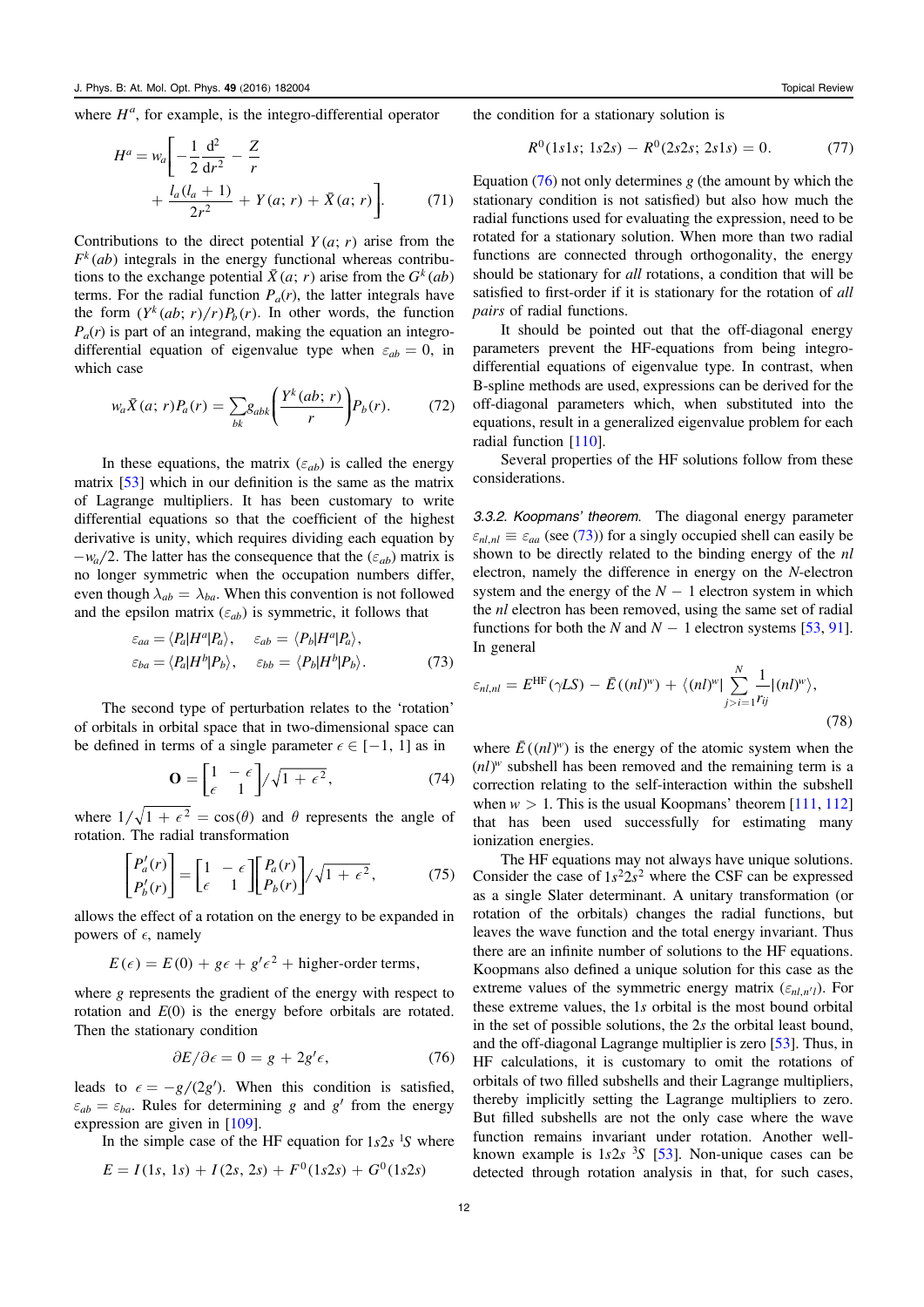$g = g' = 0$  and the Lagrange multiplier can be set to zero [[113](#page-33-56)].  $\Phi(2p^2(L^{\prime}S^{\prime})np^2P^{\circ})$ , namely

3.3.3. Brillouin's theorem. The requirement that the 'best' solution satisfy the stationary condition of equation ([57](#page-10-2)) can be generalized to matrix elements of the Hamiltonian between CSFs or linear combinations of CSF. At this point it is important to keep in mind the nature of the perturbations of radial functions. In the HF approximation, the 'best' wave function is the HF solution

$$
\Psi^{\text{best}} = \Phi^{\text{HF}}(\gamma L S).
$$

When a single orbital is perturbed, the perturbations can be expressed in terms of a complete basis  $P_{n'l}(r)$ , orthogonal to the occupied orbitals. Then the stationary condition for all  $\delta P_{nl}$ will be satisfied if it is satisfied for every  $\delta P_{nl} = \epsilon P_{n'l}$ . This perturbation of the radial function, denoted by  $nl \rightarrow n'l$ results in a perturbation of the CSF,  $\Phi(\gamma LS)_{nl \to n'l}$ . If we recall the construction of the CSF, and equation  $(42)$  $(42)$  $(42)$ , it is clear that none of the spin-angular factors are affected. Thus, in  $1s^22s$ , for example only the CSF for the subshell containing orbital  $a$ (or  $nl$ ) will be affected. Thus the perturbation of the HF 2*s*-radial function,  $P_{2s} \rightarrow P_{2s} + \epsilon P_{ns}$ , leads to

$$
(r_1r_2r_3)^{-1}[P_{1s}(r_1)P_{1s}(r_2)[P_{2s}(r_3) + \epsilon P_{ns}(r_3)]]\,|ss(^{1}S)s \,^2S\rangle
$$
  
\n
$$
\equiv \Phi^{\rm HF}(1s^22s \,^2S) + \epsilon \, \Phi(1s^2ns \,^2S),
$$

so that, to first order in  $\epsilon$ ,

$$
E(\epsilon) = E^{\text{HF}} + 2\epsilon \langle \Phi^{\text{HF}}(1s^22s \text{ }^2S) | \mathcal{H} | \Phi(1s^2ns \text{ }^2S) \rangle + \mathcal{O}(\epsilon^2).
$$
\n(80)

Since the HF solution is stationary for this perturbation, it follows that

$$
\langle \Phi^{\rm HF}(1s^22s \ ^2S)|\mathcal{H}|\Phi(1s^2ns \ ^2S)\rangle = 0, \ \forall \ n. \tag{81}
$$

In this case, adding the  $\Phi( 1s^2 n s^2 S)$  to the HF wave function as a correction, would not further lower the energy and it is convenient to think of the HF wave function as already having included these CSFs.

<span id="page-13-0"></span>The situation changes when orbitals are multiply occupied and the structure of  $\tilde{\Phi}_{nl \to n'l}$  satisfying

$$
\langle \Phi^{\rm HF}(\gamma L S) | \mathcal{H} | \tilde{\Phi}_{nl \to n'l} \rangle = 0, \tag{82}
$$

in the general case, is more complex [[114](#page-33-57)]. Consider  $2p^3$   $^2P^o$ . We must first uncouple an orbital using equation ([40](#page-8-0)) in order to have a single 2*p* coupled to an expansion over the parent  $2p<sup>2</sup> LS$  terms where this expansion is determined by the CFPs. Expressing the perturbed wave function in terms of CSFs, the stationary condition requires that the Brillouin matrix element be zero, or

$$
\langle \Phi^{\rm HF}(2p^3 \,^2P^o) | \mathcal{H} | \tilde{\Phi}_{2p \to np} \rangle = 0. \tag{83}
$$

In the present case, this is a matrix element between  $2p^3$   $^2P^{\circ}$ and a particular linear combination of CSFs

<span id="page-13-1"></span>
$$
\begin{aligned} |\tilde{\Phi}_{2p \to np} \rangle &= \\ \sqrt{3} \left\{ -\sqrt{\frac{1}{2}} \left| 2p^2 \left( ^3P \right) np \right| ^2 P^o \right\rangle - \sqrt{\frac{5}{18}} \left| 2p^2 \left( ^1D \right) np \right| ^2 P^o \right\rangle \\ &+ \sqrt{\frac{2}{9}} \left| 2p^2 \left( ^1S \right) np \right| ^2 P^o \right\rangle \right\}, \end{aligned}
$$

where the weights are the associated CFP ([40](#page-8-0)). Thus the HF solution has included a particular combination of  $2p^2np$  CSFs but not each CSF exactly: adding the three CSFs separately, each with their own expansion coefficient, would lower the energy of the HF wave function.

When two orbitals *a*, *b* are subject to an orthogonality condition, the perturbation from a rotation must also have a zero interaction with the HF wave function [[115](#page-33-58), [116](#page-33-59)]. This perturbation comes from a pair of substitutions, namely  $a \rightarrow b$ ,  $b \rightarrow -a$ . An excellent example is the excited state 1s2s<sup>1</sup>S. A rotational perturbation produces a state proportional to  $\{2s^2 - 1s^2\}/\sqrt{2}$  <sup>1</sup>S. The stationary condition requires that the HF solution be such that

$$
\left\langle \Phi(1s2s\,{}^{1}S)|\mathcal{H}|\frac{\{2s^{2}-1s^{2}\}}{\sqrt{2}}\,{}^{1}S\right\rangle =0.
$$

This condition on the solution is difficult to satisfy without the use of rotational transformations. In general, when two open shells of the same symmetry are present, Brillouins theorem states that HF solutions have the property that the interaction between the HF solution and a specific linear combination of CSFs will be zero [[117](#page-33-60)], implying that some average interaction between CSFs has been included in the approximation. In fact, the hydrogenic  $1s2s$ <sup>1</sup>S state and the perturbed linear combination of CSFs are degenerate in Zdependent perturbation theory so that the mixing of these two CSFs would be included already in the zero-order wave function (see section [5.2](#page-24-0)).

Brillouin's theorem states, in effect, that  $\langle \Phi^{\text{HF}} | \mathcal{H} | \tilde{\Phi} \rangle = 0$ for a class of functions that can be related to the allowed perturbations for which the energy is stationary. The 'annihilation' of Brillouin's matrix elements for fully variational solutions of the HF problem constitutes a useful property. It has been intensively used for testing the extension of the HF code to the  $f<sup>N</sup>$  shell for general occupation numbers [[92](#page-33-36)]. It is worthwhile to note that in the checking process, 'accidental' zeros characterizing the HF solution of Lanthanides in their ground state and appearing in  $4f \rightarrow nf$ Brillouin's matrix elements were discovered and remain unexplained, even after exploring the use of an isospin basis [[118](#page-33-61), [119](#page-33-62)].

3.3.4. Solution of the HF equations. With these theorems in mind, given an initial estimate for all the occupied radial functions, solutions to the HF equations of equation  $(71)$  $(71)$  $(71)$  can be obtained by an iterative process referred to as the self-

 $(79)$ 

 $(84)$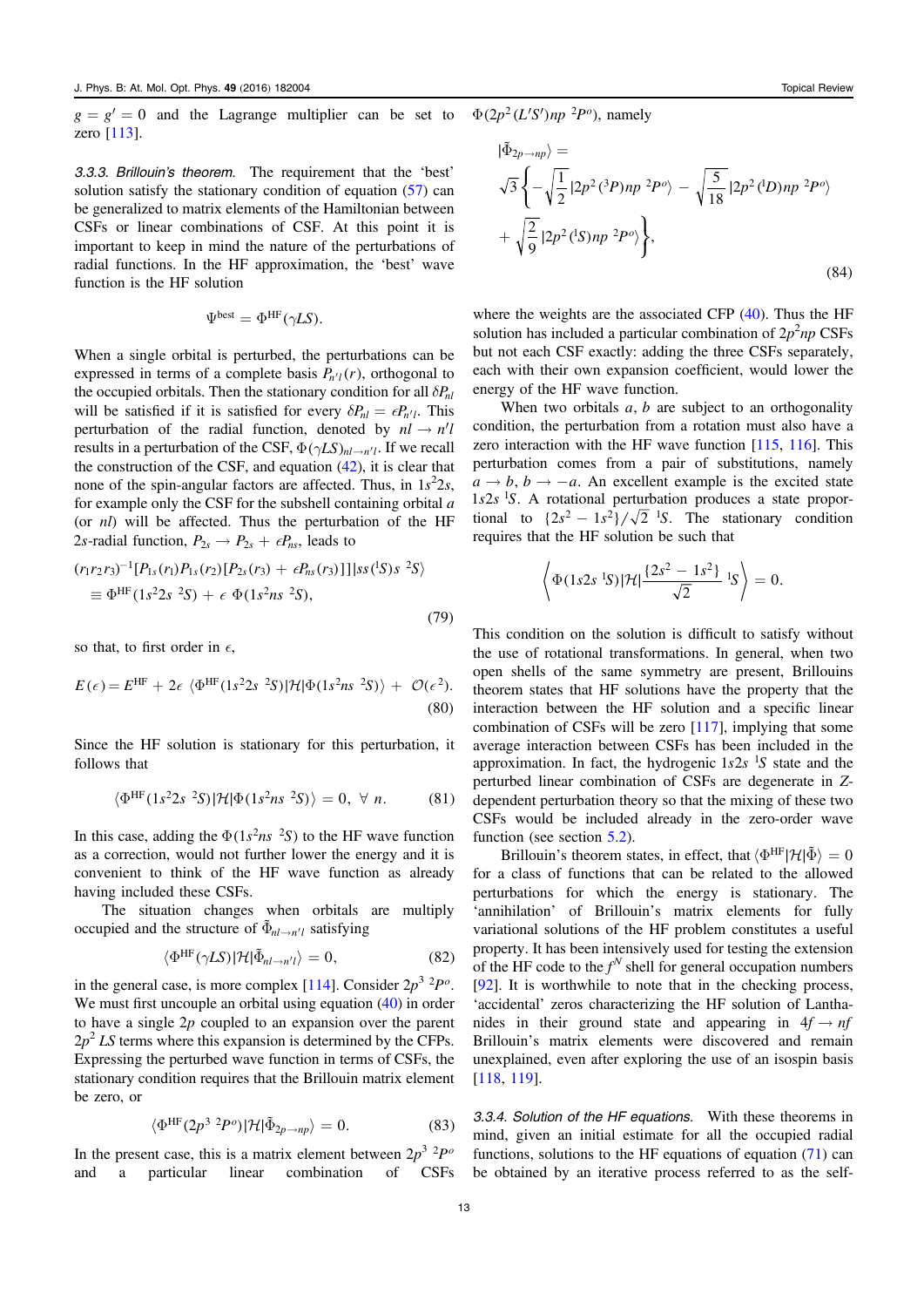consistent field (SCF) method, namely:

while not converged do Orthogonalize all orbitals; Rotate orbitals for a stationary energy, if necessary; Compute diagonal and off-diagonal energy parameters; for each orbital, in turn do Compute the direct  $Y(a; r)$  and exchange  $\overline{X}(a; r)$  potential; Solve the differential equation for orbital  $a$ ; Update the orbital; end

Very efficient methods solve the differential equations by using finite differences based on a discrete representation of the radial functions on a logarithmic mesh. Instead of treating the equation as an integro-differential equation, the exchange contribution of equation ([72](#page-12-3)), along with any off-diagonal energy parameters, are treated as a non-homogeneous term and the differential equation solved as a boundary-value problem. Details can be found in [[53,](#page-33-0) [113](#page-33-56)]. Essentially, in every iteration, the method improves the radial function. This is done by matching the solutions from outward integration and inward integration. Since the differential equations for excited states may be the same as for a lower state, the adjustment process needs to take into account the desired eigenstate. Node counting is used in the numerical HF program, taking into account the possibility that the rotation of orbitals may have introduced additional nodes that need to be ignored, thereby making node counting somewhat of an art. But the SCF process does not guarantee convergence. A well-known example which starts with large oscillations is F  $2p^5$  <sup>2</sup> $P$ <sup>o</sup>: if the  $2p$  estimated orbital is too contracted, the screening of the nucleus will be too large, and the next estimate will be too extended. 'Accelerating' parameters may be introduced that actually dampen the rate of change thereby damping the oscillations in the change of the orbitals and speeding convergence [[58](#page-33-5)].

The accuracy of the solution of the HF equation can be assessed through the virial theorem [[59](#page-33-6)] which states that the ratio of the potential energy relative the kinetic energy is exactly  $-2.0$ .

3.3.5. DHF equations. The DHF equations are similar to the nonrelativistic equations for a single CSF except for some differences in the details. By definition, HF and DHF are methods applied to a single CSF either in LS or jj-coupling. In many cases, the two are equivalent but in others there is a difference. For example, the  $2p^{4}$  <sup>1</sup>D case in nonrelativistic theory becomes  $0.8258 (2p_2^2p_1^3) + 0.5648 (2p_2^2p_1^2)$  in jjcoupling and Dirac theory. Therefore the equivalent of the HF wave function is no longer a single CSF and needs to be treated as part of a multiconfiguration approximation discussed in the next section.

The relativistic extension of the HF approach to the DHF approach is to apply the variational principle to the energy

<span id="page-14-0"></span>functional

$$
\mathcal{F}(\{P\},\{Q\};\,\gamma J) = \langle \gamma J | \mathcal{H}_{\text{DC}} | \gamma J \rangle + \sum_{a,b} \delta_{\kappa_a \kappa_b} \lambda_{ab} \mathcal{C}_{ab} \,, \quad (85)
$$

where  $|\gamma J\rangle$  is a single CSF ([54](#page-10-3)), and  $\mathcal{H}_{DC}$  is the Dirac– Coulomb Hamiltonian ([9](#page-5-3)). Lagrange multipliers  $\lambda_{ab}$  for orbitals a and b belonging to the same  $\kappa$ -space ( $\kappa_a = \kappa_b$ ), are introduced in ([85](#page-14-0)) for each radial orthonormality constraint, namely

<span id="page-14-2"></span>
$$
\mathcal{C}_{ab} \equiv \int [P_a(r)P_b(r) + Q_a(r)Q_b(r)]\mathrm{d}r - \delta_{n_a n_b} = 0. \quad (86)
$$

<span id="page-14-1"></span>The matrix element for the total energy for the Dirac– Coulomb Hamiltonian ([9](#page-5-3)) can be expressed in terms of spinangular coefficients and radial integrals

$$
\langle \gamma J | \mathcal{H}_{\text{DC}} | \gamma J \rangle = \sum_{a} w_a I(a, a) + \sum_{abk} [f_{abk} F^k(ab) + g_{abk} G^k(ab)].
$$
 (87)

<span id="page-14-3"></span>The one-body interaction gives rise to the spin-angular coefficients that reduce to occupation numbers  $w_a$  and to the  $I(a, a)$  integrals where (in the general case)

$$
I(a, b) = \delta_{\kappa_a \kappa_b} \int_0^\infty \{P_a(r) V_{\text{nuc}}(r) P_b(r)
$$
  
-  $cP_a(r) \left(\frac{d}{dr} - \frac{\kappa_a}{r}\right) Q_b(r)$   
+  $c Q_a(r) \left(\frac{d}{dr} + \frac{\kappa_a}{r}\right) P_b(r)$   
+  $Q_a(r) (V_{\text{nuc}}(r) - 2c^2) Q_b(r) \} dr.$  (88)

The two-body interaction gives rise to the spin-angular coefficients  $f_{abk}$ ,  $g_{abk}$  and to the  $F^k(ab) = R^k(ab, ab)$  and  $G<sup>k</sup>(ab) = R<sup>k</sup>(ab)$  integrals. The latter are special cases of the relativistic Slater integrals

<span id="page-14-4"></span>
$$
R^{k}(ab, cd) = \int_{0}^{\infty} [P_{n_a\kappa_a}(r)P_{n_c\kappa_c}(r)] + Q_{n_a\kappa_a}(r)Q_{n_c\kappa_c}(r)]\frac{1}{r}Y^{k}(bd; r)dr.
$$
 (89)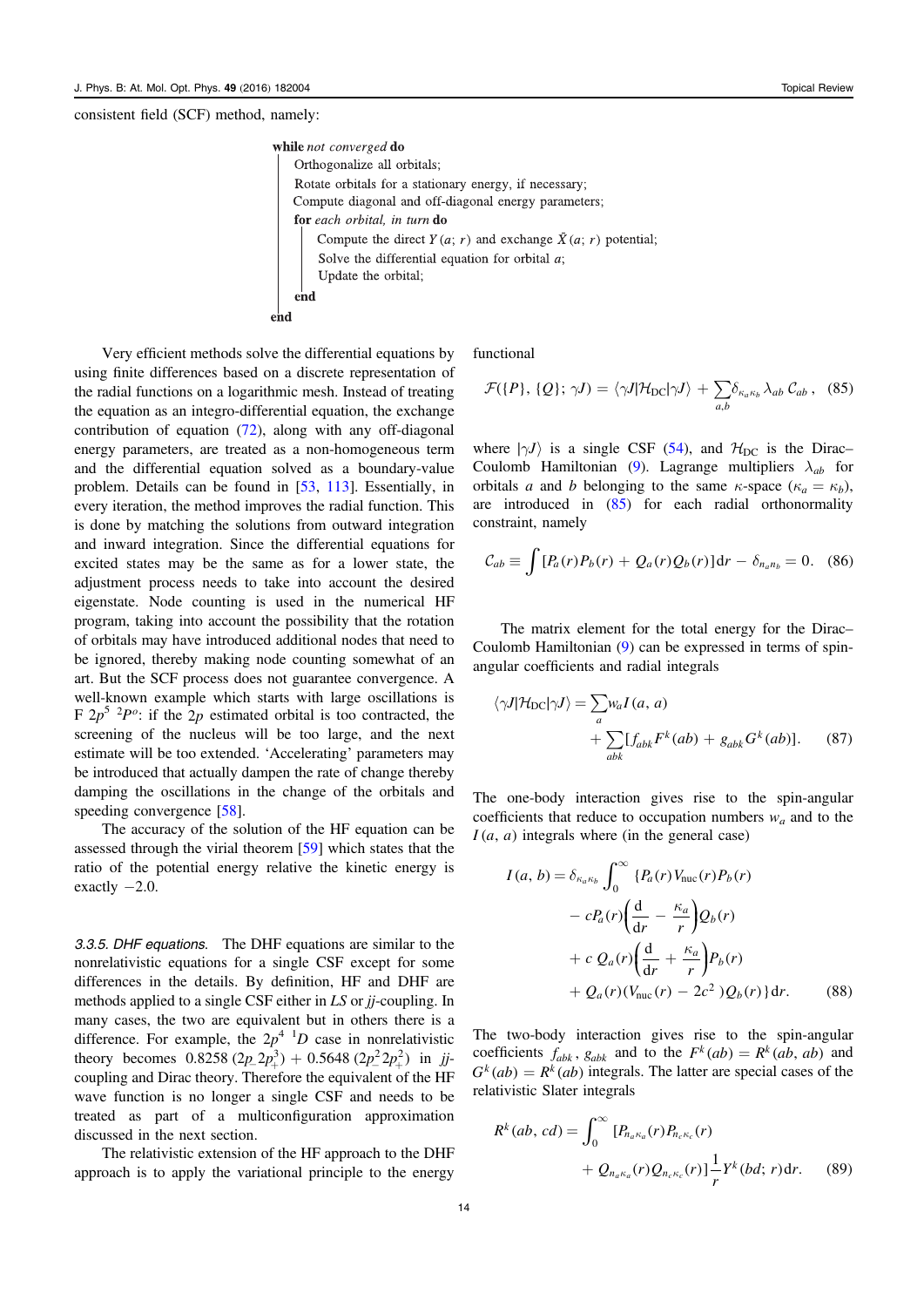<span id="page-15-2"></span>The relativistic DHF  $Y<sup>k</sup>$ -functions are defined by

$$
Y^{k}(ab; r) = r \int_{0}^{\infty} \frac{r_{\le}^{k}}{r_{>}^{k+1}} [P_{n_{a} \kappa_{a}}(s) P_{n_{b} \kappa_{b}}(s) + Q_{n_{a} \kappa_{a}}(s) Q_{n_{b} \kappa_{b}}(s)] ds.
$$
 (90)

The spin-angular coefficients appearing in ([87](#page-14-1)) can be evaluated using algebraic expressions for matrix elements adapted for spin-angular integrations in jj coupling, involving the calculation of reduced CFP and completely reduced matrix elements of double tensors [[120](#page-33-63), [121](#page-33-64)].

From this expression it is possible to derive the DHF equations from the usual variational argument [[64](#page-33-11)] as an integro-differential problem

$$
w_a \left[ \n\begin{array}{ccc} V(a; r) & -c \left[ \frac{d}{dr} - \frac{\kappa_a}{r} \right] \\ c \left[ \frac{d}{dr} + \frac{\kappa_a}{r} \right] & V(a; r) - 2c^2 \end{array} \right] \left[ \begin{array}{c} P_a(r) \\ Q_a(r) \end{array} \right] \\ = \sum_b \varepsilon_{ab} \delta_{\kappa_a \kappa_b} \left[ \begin{array}{c} P_b(r) \\ Q_b(r) \end{array} \right], \tag{91}
$$

where  $V(a; r) = (V_{\text{nuc}}(r) + Y(a; r) + \bar{X}(a; r))$ . In this expression,  $V_{\text{nuc}}(r)$  is the effective electron–nucleus potential at radius  $r$  taking into account the finite size of the nuclear charge distribution through a uniform or a Fermi distribution of the charge,  $Y(a; r)$  is the direct potential, and  $\bar{X}(a; r)$ contains the exchange contributions in integro-differential form as described in the HF method.

Koopmans' and Brillouin's theorems apply to the DHF solution as well. Though the relativistic CSF for a shell of equivalent electrons does not factor simply into a radial and spin-angular factor, ([82](#page-13-0)) for multiply occupied subshell still holds. What differs is the perturbation, namely

$$
\begin{bmatrix} P_{nl_j}(r) \\ Q_{nl_j}(r) \end{bmatrix} \rightarrow \begin{bmatrix} P_{nl_j}(r) \\ Q_{nl_j}(r) \end{bmatrix} + \epsilon \begin{bmatrix} P_{n^*l_j}(r) \\ Q_{n^*l_j}(r) \end{bmatrix}.
$$
 (92)

A difference, at least conceptually, is that the perturbation may now be either a positive energy function (bound or continuum, not necessarily a state) or a negative energy function that satisfies boundary conditions and orthogonality as indicated by the  $n^*$  notation. Orbital rotations for stationary conditions may also occur. When compared with perturbation theory methods in the 'no-pair' approximation that exclude contributions from a negative energy sea, this may account for differences in results. GRASP2K calculations, to date, have not found it necessary to constrain the calculation in any way. Also different are the CFP. The equivalent expression for [\(84\)](#page-13-1) is

$$
|\tilde{\Phi}(2p_{3/2}^3 J = 3/2)\rangle_{2p_{3/2} \to n^*p_{3/2}}
$$
  
=  $\sqrt{\frac{1}{6}} |2p_{3/2}^2 [J = 0] n^*p_{3/2} J = 3/2 \rangle$   
-  $\sqrt{\frac{5}{6}} |2p_{3/2}^2 [J = 2] n^*p_{3/2} J = 3/2 \rangle.$  (93)

#### 4. The multiconfiguration wave functions

The single CSF approach described in the previous section is based on an independent particle model, where the electrons are assumed to move in an average, central field of the other electrons and the nucleus. In this approach we do not start by defining a detailed form for these potentials, just the fact that they define the form of our wave functions, as linear combination of products of spin–orbitals  $(6)$  $(6)$  $(6)$  or  $(11)$  $(11)$  $(11)$ . We then develop the HF and DHF method by assuming this form of the orbitals. To take into account corrections to the independent particle model is, by definition, to include electron correlation which we will discuss in a later section. Here we just observe that a 'straight-forward' approach would be to represent the ASF, not any longer as a single CSF, but as a multiconfiguration (MC) function expanded in terms of a basis of, say M, CSFs;

$$
\Psi = \sum_{\alpha=1}^{M} c_{\alpha} \Phi_{\alpha}.
$$
\n(94)

<span id="page-15-0"></span>In our definition of an MC approach, there are two phases:

- (i) the determination of the  $c<sub>o</sub>$  coefficients, or weights, for a given set of CSFs. We will refer to this as the configuration interaction (CI) phase, and
- (ii) the determination of the orbitals, as an extension to the HF or the DHF method for a given set of expansion coefficients.

Let us start with the CI phase.

#### 4.1. Configuration interaction

<span id="page-15-1"></span>In a 'pure' CI approach, only the expansion coefficients in ([94](#page-15-0)) are variational parameters and can be determined by the Rayleigh–Ritz method. The stationary condition then leads to the eigenvalue problem

$$
(\mathbf{H}^M - E^M \mathbf{I}) \mathbf{c}^M = 0,\t(95)
$$

where we assume an orthonormal CSF basis. In fact there are M eigenvalues and eigenvectors, often referred to as eigenpairs. If the *m*th eigenvalue,  $E_m^M$  is the total energy of the desired state, then the associate normalized eigenvector **c***m <sup>M</sup>* defines the expansion coefficients for the state. The  $\ddot{M} \times M$  matrix  $\mathbf{H}^M = (H_{\alpha\beta})$  is called the 'interaction matrix' and has elements

$$
H_{\alpha\beta} = \langle \Phi_{\alpha} | \mathcal{H} | \Phi_{\beta} \rangle.
$$
 (96)

As stated in the introduction, we are aiming for a systematic approach, where we include a set of CSFs of increasing size to improve our approximate ASF. An essential foundation for this is the Hylleraas–Undheim–MacDonald (HUM) theorem [[122,](#page-33-65) [123](#page-33-66)], which states the following relationship for the eigenvalues when the size of the matrix increases from  $M$  to  $M + 1$ , namely

$$
\dots E_{m-1}^M \leqslant E_m^{M+1} \leqslant E_m^M \dots \tag{97}
$$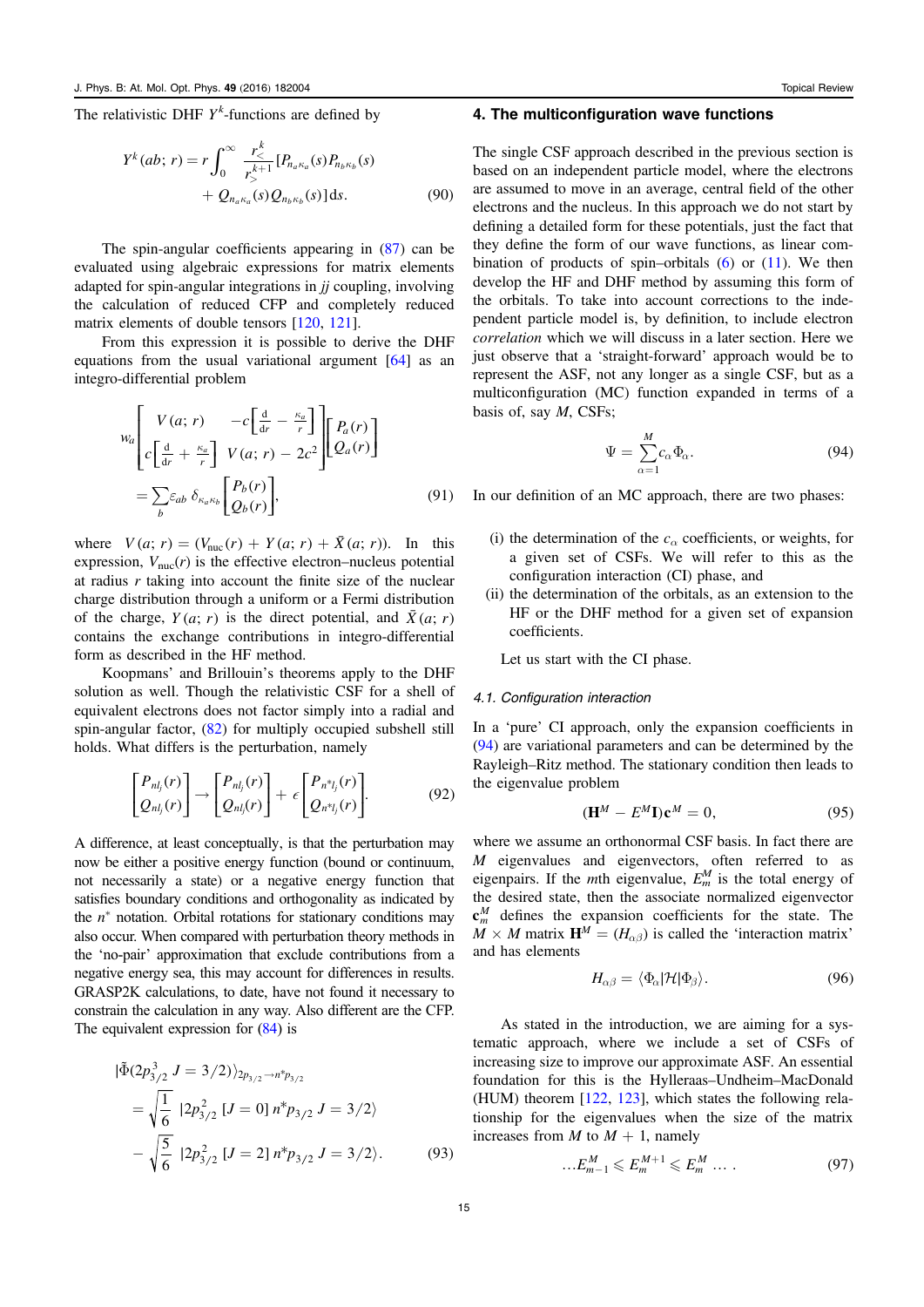In other words, the eigenvalues of the matrix of size  $M$ interlace those of size  $M + 1$ . The implication of this is that when the basis set is increased by including an additional CSF of the same symmetry, we are approaching the exact solution for the energy from above. It then follows that the mth eigenvalue is an upper bound for the *mth exact* solution of the wave equation for the Hamiltonian operator  $H$ , provided the matrix size is at least  $M \ge m$ . To be even more explicit, if the energies are bounded from below as in nonrelativistic theory, the HUM theorem shows that the variational method is a minimization method not only for ASFs lowest in their symmetry, but also for excited states as long as the basis includes the CSFs needed for the lower states.

As an example, if we apply the HUM theorem to  $E^{\text{HF}}(1s2s<sup>1</sup>S)$  states in He-like systems, then the energy calculation is for a matrix of size  $M = 1$ , and hence the result is an upper bound to the energy of the *ground* state  ${}^{1}S$ . In order to obtain a wave function whose energy is an upper bound to the exact  $1s2s$  <sup>1</sup>S energy, the second energy level for this symmetry, it is necessary to have an expansion over a basis that includes the  $1s^2$  <sup>1</sup>S CSF as well as  $1s2s$  <sup>1</sup>S so that the desired solution is the second eigenvalue with  $M \ge 2$ . The calculation of the wave function of the  $1s2s<sup>-1</sup>S$  state has a long history [[124,](#page-34-0) [125](#page-34-1)].

<span id="page-16-2"></span>4.1.1. The two-by-two CSF example. The CI method is frequently used in atomic physics, and has become a metaphor for 'interacting configurations' that represent correlation. To understand some of its implications it is valuable to investigate the simplest case of  $M = 2$ , to see what differs from the single-configuration approach. In this case the matrix eigenvalue problem is

$$
\begin{pmatrix} H_{11} & H_{12} \\ H_{21} & H_{22} \end{pmatrix} \begin{pmatrix} c_1 \\ c_2 \end{pmatrix} = E \begin{pmatrix} c_1 \\ c_2 \end{pmatrix}, \tag{98}
$$

with  $H_{21} = H_{12}$ , since we are dealing with Hermitian operators. The eigenvalues for this problem are roots of the quadratic polynomial obtained from the secular equation

$$
\det|\mathbf{H} - E\mathbf{I}| = 0. \tag{99}
$$

<span id="page-16-0"></span>The two real roots  $E_{+}$  and  $E_{-}$ , of this equation are [[94](#page-33-38)]

$$
E_{\pm} = \frac{H_{11} + H_{22}}{2} \pm \frac{1}{2} \sqrt{(H_{22} - H_{11})^2 + 4H_{12}^2},\qquad(100)
$$

and the corresponding eigenvectors

$$
\begin{pmatrix} c_1^{\pm} \\ c_2^{\pm} \end{pmatrix} = \frac{1}{\sqrt{1 + r \pm^2}} \begin{pmatrix} +1 \\ r_{\pm} \end{pmatrix} = \frac{1}{\sqrt{1 + r \mp^2}} \begin{pmatrix} r_{\mp} \\ -1 \end{pmatrix}, \qquad (101)
$$

<span id="page-16-1"></span>with

$$
r_{\pm} = \frac{-1}{r_{\mp}} = \frac{H_{22} - H_{11}}{2H_{12}} \pm \sqrt{\left(\frac{H_{22} - H_{11}}{2H_{12}}\right)^2 + 1}.
$$
 (102)

Note that one eigenvalue is above  $max(H_{11}, H_{22})$  while the other is below  $\min(H_{11}, H_{22})$ . Due to the fact that the trace is conserved  $(H_{11} + H_{22} = E_+ + E_+)$  it is clear that the interaction term  $(H_{12} = H_{21})$  produces an apparent mutual repulsion of the two energy levels.

Two interesting cases may be be considered

- the off-diagonal interaction  $H_{12}$  can be considered as a perturbation of the diagonal energies when  $|2H_{12}/$  $(H_{22} - H_{11}) \leq 1,$
- the diagonal energies are 'nearly degenerate' ( $| (H_{22} H_{11}$  $/2H_{12}$   $\ll 1$ ).

In the former, assuming without loss of generality that  $H_{11} < H_{22}$  and expanding the square roots of  $(100)$  $(100)$  $(100)$  and  $(102)$  $(102)$  $(102)$ in binomial series, one finds

$$
E_{-} \approx H_{11} - \frac{H_{12}^2}{H_{22} - H_{11}}, \quad E_{+} \approx H_{22} + \frac{H_{12}^2}{H_{22} - H_{11}}, \quad (103)
$$

with the corresponding eigenvectors

$$
\begin{pmatrix} c_1^- \ c_2^- \end{pmatrix} \approx \begin{pmatrix} 1 - \delta^2/2 \\ -\delta \end{pmatrix}, \begin{pmatrix} c_1^+ \\ c_2^+ \end{pmatrix} \approx \begin{pmatrix} -\delta \\ -1 + \delta^2/2 \end{pmatrix}, \qquad (104)
$$

where  $\delta \equiv H_{12}/(H_{22} - H_{11})$ . The fact that  $|\delta| \ll$  guarantees the high purity of the eigenvectors.

For the second case, the most spectacular scenario occurs in the degenerate case  $(H_{11} = H_{22})$  for which the two eigenvectors are mixed with  $|c_1^{\pm}|^2 = |c_2^{\pm}|^2 = 1/2$  (or 50%) for any non-zero  $H_{12}$  matrix element.

There are many near degeneracies in atomic spectra. An example is the high-lying perturber  $3s3p^5$ <sup>3</sup> $P<sup>o</sup>$  CSF in the sulfur iso-electronic sequence which interacts with the  $3s<sup>2</sup>3p<sup>3</sup>(<sup>2</sup>D)nd<sup>3</sup>P<sup>o</sup>$  Rydberg series CSFs. As the nuclear charge of the atomic system increases [[126](#page-34-2)] the perturber descends into the lower region of the spectrum and the energies of the two components of the wave function change order. As a result there may be 'short-range' interactions in the presence of level crossings at selected values of Z and the order of the dominant component changes and hence, also the label [[127](#page-34-3)]. However, the energy of solutions to the wave equation are continuous functions of Z and plots of the lowest energy of a given symmetry, the second lowest, etc, are continuous functions with an anti-crossing at the point of degeneracy. A unique identification of an ASF is a position number (POS) and symmetry. More will be said about the labelling problem in section [4.7.](#page-22-0)

<span id="page-16-3"></span>4.1.2. Large CI expansions. Another interesting case is the one that occurs when the CSF expansion can be partitioned into two subsets, namely those CSFs whose coefficients may be large and those that are small. Let us assume the two sets of expansion coefficients are represented by the column vectors  $c^{(0)}$  and  $c^{(1)}$ , respectively. This also partitions the interaction matrix  $H$  into blocks so that  $(95)$  $(95)$  $(95)$  becomes

$$
\begin{pmatrix} H^{(00)} & H^{(01)} \ H^{(10)} & H^{(11)} \end{pmatrix} \begin{pmatrix} c^{(0)} \ c^{(1)} \end{pmatrix} = E \begin{pmatrix} c^{(0)} \ c^{(1)} \end{pmatrix}, \tag{105}
$$

where  $H^{(00)}$  is the interaction matrix between large components,  $H^{(11)}$  for interactions between small components of the wave function, and  $H^{(01)} = H^{(10)}$  represents the interactions between CSFs of the large and those of the small block. This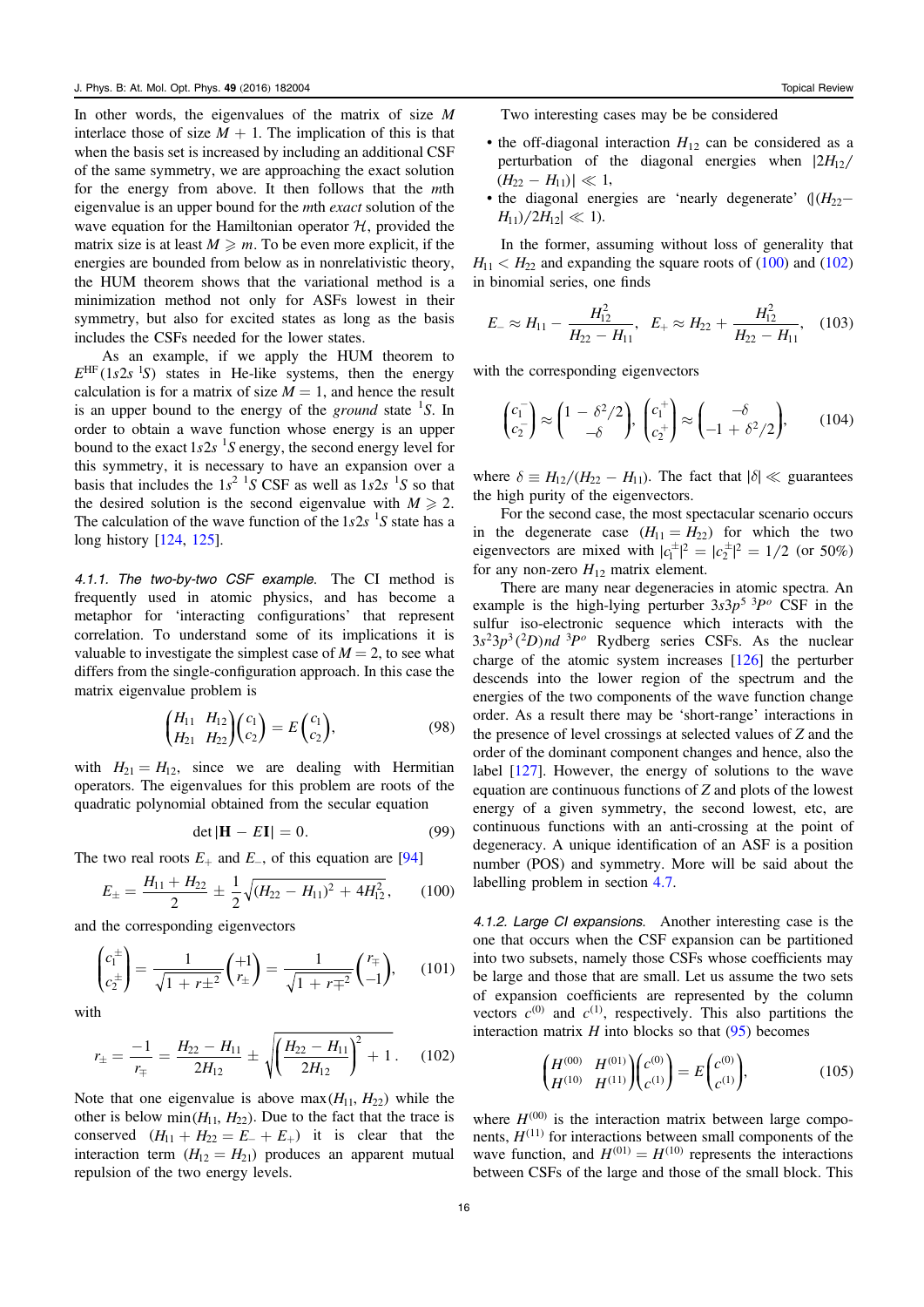equation can be rewritten as a pair of equations, namely

$$
(H^{(00)} - EI)c^{(0)} + H^{(01)}c^{(1)} = 0,
$$
  
\n
$$
H^{(10)}c^{(0)} + (H^{(11)} - EI)c^{(1)} = 0.
$$
\n(106)

Solving for  $c^{(1)}$  in the second equation and substituting into the first, we get an eigenvalue problem for  $c^{(0)}$ 

$$
(H^{(00)} - H^{(01)}(H^{(11)} - EI)^{-1}H^{(10)} - EI)c^{(0)} = 0. \quad (107)
$$

<span id="page-17-0"></span>This is known as a *method of deflation* in numerical analysis since it reduces an eigenvalue for a matrix of size  $N \times N$  to an eigenvalue problem of size  $m \times m$ , where m is the expansion size of  $c^{(0)}$ . Of course, once E and  $c^{(0)}$  have been determined, the small components can be generated from the expression

$$
c^{(1)} = -(H^{(11)} - EI)^{-1}H^{(10)}c^{(0)}\tag{108}
$$

and a full wave function is defined. Note that the eigenvalue problem is now nonlinear.

In perturbation theory, where only one eigensolution is computed at a time, the matrix  $(H^{(11)} - EI)$  is replaced by the difference between the diagonal elements  $H_{ii}^{(11)}$  of  $H_{(11)}^{(11)}$  and the zero-order energy,  $E^{(0)}$ , which is an eigenvalue of  $H^{(00)}$ . Then  $(H_{ii}^{(11)} - E^{(0)}I)$  is a diagonal matrix and its inverse is also diagonal. In CI the computation simplifies tremendously if only diagonals are needed since many interactions can then be omitted. But computationally, such an assumption is not necessary since it is also possible to replace  $(H^{(11)} - EI)^{-1}$  by an approximate inverse, a strategy that is used in the GRASP2K Davidson method for solving the eigenvalue problem iteratively. This method has not yet been implemented in GRASP2K and its effectiveness needs to be evaluated when many eigenvalues are required as in a study of states in a Rydberg series. Certainly it could be used to obtain excellent initial estimates for the Davidson algorithm [[130,](#page-34-4) [131](#page-34-5)].

Note that expression ([108](#page-17-0)) is the linear algebra equivalent of the effective Hamiltonian derived in the CI-MBPT program [[128](#page-34-6)]. In CI-MBPT however, the CSFs that define the small components are used only to correct the energy, unless they are included through perturbation theory applied to the property of interest [[129](#page-34-7)].

#### <span id="page-17-2"></span>4.2. The MCHF method

Multiconfiguration methods, MCHF or MCDHF, differ from CI methods in that both the expansion coefficients and the radial functions are varied for a stationary energy. The procedures are the same as for the single CSF wave function and many of the properties are similar except for some differences. Though the single configuration case is a subset of the multiconfiguration case, here we will focus on the differences.

In the MCHF method the normalized atomic state wave function (ASF) is expanded in a basis set of M CSFs

$$
\Psi(\gamma LS) = \sum_{\alpha=1}^{M} c_{\alpha} \Phi(\gamma_{\alpha} LS), \text{ where } \sum_{\alpha} c_{\alpha}^{2} = 1,
$$
 (109)

<span id="page-17-1"></span>and the associated energy becomes

 $E^{\text{N}}$ 

$$
E^{\text{MCHF}} = \langle \Psi | \mathcal{H}_{\text{NR}} | \Psi \rangle = \sum_{\alpha \beta} c_{\alpha} c_{\beta} \langle \Phi_{\alpha} | \mathcal{H}_{\text{NR}} | \Phi_{\beta} \rangle
$$

$$
= \sum_{\alpha} c_{\alpha}^{2} H_{\alpha \alpha} + \sum_{\alpha \neq \beta} c_{\alpha} c_{\beta} H_{\alpha \beta}.
$$
(110)

The diagonal matrix elements for the energy can be expressed as linear combinations of one-electron integrals  $I(a, a)$  and two-electron Slater integrals  $F^k(ab)$  and  $G^k(ab)$ , as in the HF case (see  $(59)$  $(59)$  $(59)$  and  $(61)$  $(61)$  $(61)$ ), but off-diagonal matrix elements introduce one-electron integrals  $I(a, b)$  and Slater integrals  $R^k(ab, cd)$  with symmetries different from the  $F^k(ab) = R^k(ab, ab)$  (direct) and the  $G^k(ab) = R^k(ab, ba)$ <br>(exchange) symmetry. For example,  $\langle 3p^2 \,^1D|\mathcal{H}_{NR}|$ (exchange) symmetry. For example,  $\langle 3p^2 \,^1D |\mathcal{H}_{NR}|$  $3s3d$   $|D\rangle = 2\sqrt{5/3} R^1(3p3p, 3s3d)$ . Then the energy functional has the form

$$
\langle \Psi | \mathcal{H}_{\rm NR} | \Psi \rangle = \sum_{ab} t_{ab} I(a, b) + \sum_{abcd;k} v_{abcd;k} R^k(ab, cd), \quad (111)
$$

where

$$
t_{ab} = \sum_{\alpha\beta} t_{ab}^{\alpha\beta} c_{\alpha} c_{\beta} \text{ and } v_{abcd;k} = \sum_{\alpha\beta} v_{abcd;k}^{\alpha\beta} c_{\alpha} c_{\beta} \qquad (112)
$$

are contributions from all the interactions between CSFs. The coefficient  $t_{aa}^{\alpha\alpha}$  is the occupation of the orbital a in CSF  $\alpha$  and  $t_{aa} = w_a$  is the generalized occupation number of an orbital a in analogy with the HF notation. Similarly,  $v_{abcd;k}^{\alpha\beta}$  is the contribution to the energy of a given Slater integral.

As in the derivation of the HF equations from the variational principle [[53](#page-33-0)], Lagrange multipliers are introduced for each constraint  $C_{ab}$  defining the energy functional

$$
\mathcal{F}(\{c\}, \{P\}; \gamma L S) = \langle \Psi | \mathcal{H}_{NR} | \Psi \rangle + \sum_{ab} \delta_{l_a l_b} \lambda_{ab} \mathcal{C}_{ab}, \quad (113)
$$

where  $\mathcal{C}_{ab}$  is the orthonormality constraint ([66](#page-11-2)). Both the expansion coefficients  $c$  and the radial functions  $P$  are varied.

For a given set of radial functions  $\{P_{nl}(r)\}\$ , the total energy is optimized through the variation of the expansion coefficients as in the CI method, leading to the matrix eigenvalue problem

$$
Hc = Ec \tag{114}
$$

with many solutions. Only one eigenvector is the desired eigenvector, not necessarily the lowest and this vector defines the expansion coefficients.

For a given set of mixing coefficients  $\{c_{\alpha}\}\$ , the stationary condition with respect to a variation in the radial functions,  $\delta P_a(r)$ , leads to a system of coupled differential equations

$$
w_a \left[ -\frac{1}{2} \frac{d^2}{dr^2} - \frac{Z}{r} + \frac{l_a(l_a+1)}{2r^2} + Y(a; r) + \bar{X}(a; r) \right] P_a(r)
$$
  
= 
$$
\sum_b \varepsilon_{ab} P_b(r),
$$
 (115)

similar in form to the HF equation ([71](#page-12-2)). What differs are the types on integrals that may occur in the energy expression. Slater integrals of the symmetry  $R^k(ab, ab)$  again contribute to the direct potential  $Y(a; r)$  through  $Y^k (bb; r) / r$  functions.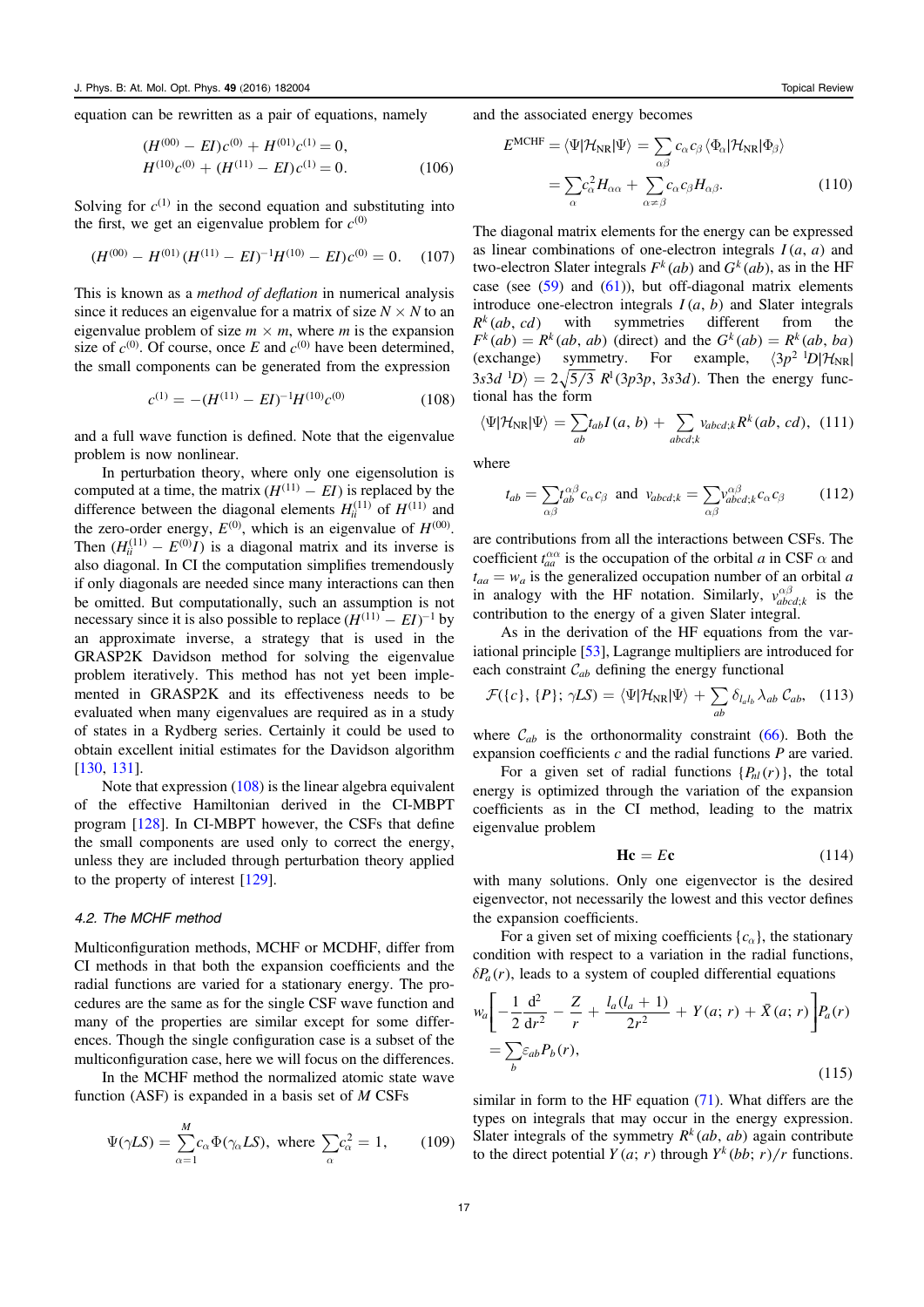<span id="page-18-0"></span>**Table 2.** Total energies in  $E<sub>h</sub>$  for  $2p<sup>4</sup>$  <sup>3</sup>P ASF in oxygen illustrating the role of Brillouin's theorem as a function of the method on the total energy and the expansion coefficients: (1) HF, (2) MCHF for  $\{2p^4, 2p^33p\}$ , and  $(3)\{2p^4, 2p^33p, 2p^23p^2\}$ . In (2a) and (3a) the 1s, 2s, 2p are fixed and only 3*p* varied, whereas in (2b) and (3b) both 2*p* and 3*p* are varied allowing orbital rotations.

|      | Varied | Total        |        |               | Expansion coefficients |               |
|------|--------|--------------|--------|---------------|------------------------|---------------|
|      |        | energy       |        | $2p^3(^2P)3p$ | $2p^3(^2D)3p$          | $2p^3(^4S)3p$ |
| (1)  | All    | $-74.809398$ | 1.0000 |               |                        |               |
| (2a) | 3p     | $-74.812490$ | 0.9977 | 0.0379        | $-0.0154$              | $-0.0532$     |
| (2b) | 2p, 3p | $-74.841396$ | 0.9179 | $-0.1669$     | 0.2426                 | $-0.2659$     |
| (3a) | 3p     | $-74.844914$ | 0.9942 | 0.0209        | $-0.0072$              | $-0.0301$     |
| (3b) | 2p, 3p | $-74.845367$ | 0.9936 | 0.0110        | 0.0065                 | $-0.0443$     |

All other  $R^k(ab, cd)$  integrals contribute to  $\bar{X}(a; r)$  through  $Y^k(bd; r)P_c(r)/r$  functions. Also included in  $\bar{X}(a; r)$  are contributions from  $I(a, b)$  integrals where  $b \neq a$ . Again, for each orbital angular momentum, there is a matrix  $(\varepsilon_{ab})$  arising from the orthogonality constraints [[53](#page-33-0)]. In the ATSP2K code, all contributions to  $\bar{X}(a; r)P_a(r)$ , together with off-diagonal energy parameters, are treated as a non-homogeneous term in the differential equation. But with B-spline matrix methods, the radial functions are again solutions of a generalized eigenvalue problem [[132](#page-34-8)].

# 4.2.1. Brillouin's theorem for multiconfiguration solutions. Properties of the HF equations can be extended to the MCHF equations, with some qualifications.

The generalized Brillouin's theorem is not nearly as important as in HF when a given orbital occurs in many CSFs. If  $\Psi_{nl}^{\text{MCHF}}$  is the portion of the ASF (complete with expansion coefficients) that contains the orbital  $nl$  and  $\Psi_{nl\rightarrow n'l}^{\text{MCHF}}$ represents the function obtained through the  $nl \rightarrow n'l$ substitutions that themselves may require expansions in terms of CFPs when an orbital is multiply occupied, then the following holds:

$$
\langle \Psi_{nl}^{\text{MCHF}} | \mathcal{H}_{\text{NR}} | \Psi_{nl \to n'l}^{\text{MCHF}} \rangle = 0. \tag{116}
$$

Thus the included interactions may only apply in a broad average sense.

Table [2](#page-18-0) shows the role of Brillouin's theorem in HF and MCHF calculations. For the HF calculation, ([82](#page-13-0)) states that the interaction between  $2p<sup>4</sup>$  and a specific linear combination of the  $2p^33p$  CSFs has a zero matrix element but by adding the CSFs explicitly into a MCHF calculation in which only 3*p* is varied, the energy is reduced significantly. Varying both 2*p* and 3*p* reduces the total energy more but, at the same time, the rotations that enter into such a calculation have a noticeable effect on the expansion coefficients. In calculation (3a) and (3b), CSFs such as  $2p^23p^2$  are also present. These CSFs are part of Brillouin's theorem for calculation (2b). Varying both 2*p* and 3*p* again allows for orbital rotations but the energy reduction is now considerably less and the expansion coefficients for  $2p^33p$  CSFs are not greatly changed. Not given in this table are the expansion coefficients of  $2p^23p^2$ . Thus, in general, Brillouin's theorem is not significant for larger multiconfiguration expansions.

But it may still have a significant effect in some small cases. An example is the interaction of  $|3s3p^6|^2S\rangle$  with the  $|3s^23p^4nd^2S\rangle$  continuum in Cl. In the HF approximation, the former is located in the continuum but with the introduction of the single  $|3s^23p^43d^2S\rangle$  CSF into the wave function expansion, the MCHF 3*d* orbital has included the effect of both the interaction with the continuum states and the bound states. This 3*d* orbital has a mean radius similar to that of the 3*p* orbital [[133](#page-34-9)]. It was confirmed that the MCHF results agreed with perturbation theory only when the latter included both continuum and bound states. In this case, the interaction with the continuum lowered the energy of the state into the bound spectrum and the 3*d* orbital became a bound orbital approaching zero at large  $r$ . This is an example where the summation over continuum states may cancel at large r so that the state does not 'decay' into the continuum.

4.2.2. Uniqueness of the multiconfiguration solutions. For multiconfiguration expansions, rotational analysis for detecting a non-unique solution [[113](#page-33-56)] is usually not of sufficient benefit, to justify the needed computational effort. The probability of a non-unique solution often decreases when many different CSFs of different symmetries are included except for a certain class of expansions and modifications can be made to the expansion so that equations have a unique solution.

Well-known cases for which the radial functions are not unique are complete active space (CAS) expansions [[134](#page-34-10)]. Consider an ASF for  $1s^2$  <sup>1</sup>S and the orbital set  $\{1s, 2s\}$  of the same symmetry. Let the CSF basis be the set of all twoelectron  ${}^{1}S$  CSFs that can be constructed from these orbitals, namely  $\{1s^2, 1s2s, 2s^2\}$ <sup>1</sup>S. Any rotational transformation of the orbital set changes the expansion coefficients of the ASF, but leaves the wave function and its energy invariant. Without a unique solution, a computational process for a solution may still converge (if nodal properties are relaxed) but will depend on the initial estimates. Computationally, it is desirable to have a well-defined solution. Koopmans' theorem for similar situations in the HF case sets the off-diagonal Lagrange multiplier to zero, but this does not always work well for a CAS solution. Essentially, with this CAS expansion, there is a degree of freedom in the expansion. Much more can be gained by using the degree of freedom to set one of the expansion coefficients to zero or, equivalently, eliminating a CSF from the expansion. If the desired solution had been for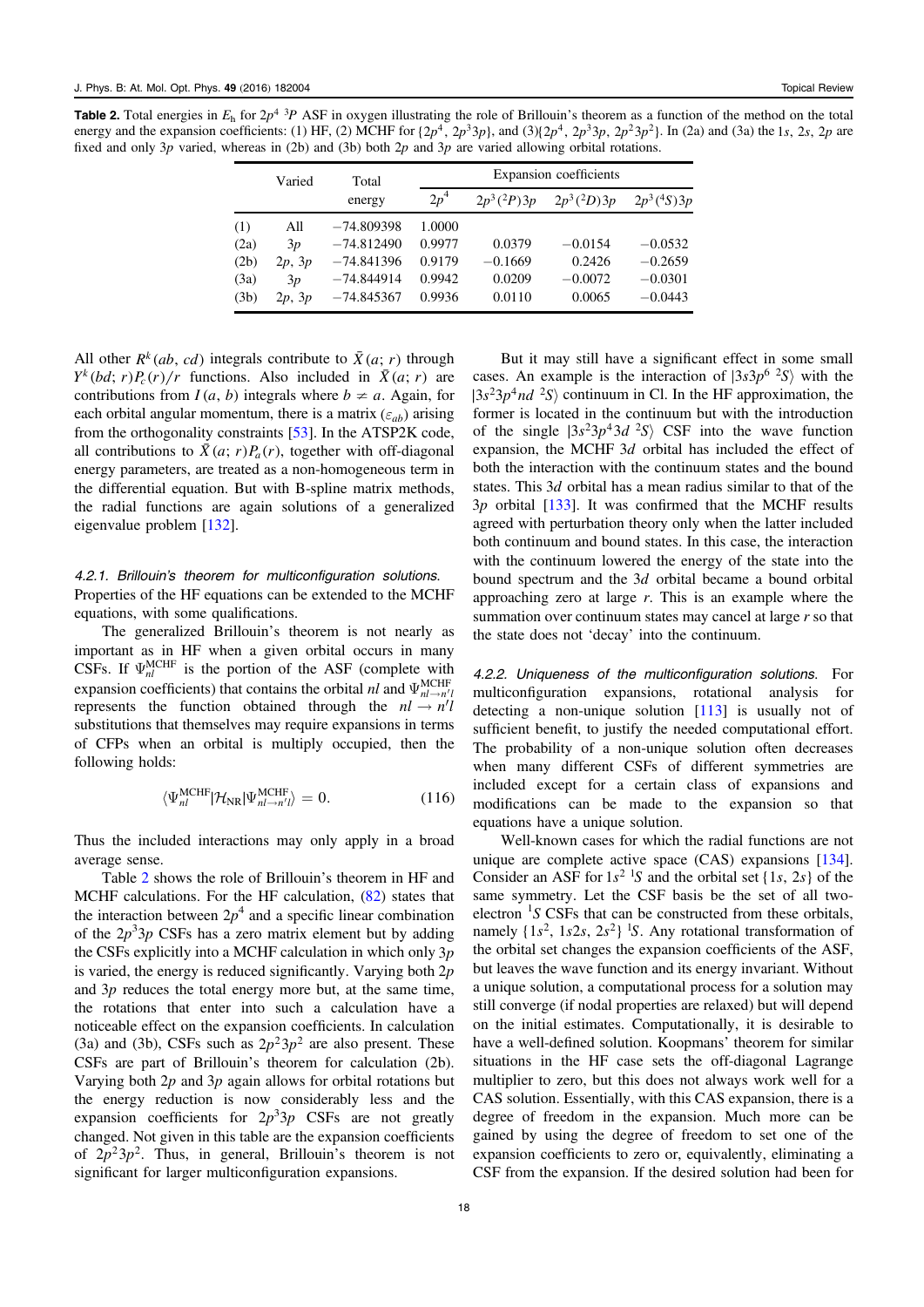$1s2s<sup>1</sup>S$ , then clearly  $2s<sup>2</sup>$  should be eliminated so our computed solution would be an upper bound to the second exact solution of the Hamiltonian. For such a solution, the generalized Brillouin's theorem states that the interaction between  $\Psi^{\text{MCHF}}$  and perturbation obtained by rotating the 1,2 *s s* orbitals is zero, which in this case is easier to confirm through computation than direct analysis, and the energy is the same as the CAS energy.

But what should be eliminated if the desired solution is the ground state? In this case the HUM theorem is not helpful.

Suppose the orbital set is the  $\{1s, 2s, \ldots ms\}$  set so that the CSF basis consists of all  $\{nsn's \, \, \}$  CSFs, with *n*,  $n' \leq m$ . The expansion over this basis is a two-electron partial wave since every CSF has the same  $|ss'|^2S\rangle$  spin-angular factor and could be written as

$$
\Psi^{l=0}(1s^2 \, {}^1S) = \left(\sum_{n,n'} c_{nn'} R_{ns}(r_1) R_{n's}(r_2)\right) |ss' \, {}^1S\rangle, \qquad (117)
$$

where  $R_{nl}(r) = P_{nl}(r)/r$  and  $c_{nn'} = c_{n'n}$ . The above radial factor for the partial wave can be expressed in matrix vector form. Let **C** be the symmetric matrix  $c_{nn'}$ , and **R**(**r**) the row vector  $\{R_1(r), R_2(r), ..., R_m(r)\}\$ . Then the radial factor becomes

$$
\left(\sum_{n,n'} c_{nn'} R_{ns}(r_1) R_{n's}(r_2)\right) = \mathbf{R}(\mathbf{r}_1) \mathbf{C} \mathbf{R}(\mathbf{r}_2)^t.
$$
 (118)

Since **C** is symmetric, there exists a unitary transformation that will diagonalize the matrix of expansion coefficients so that the partial wave has the form

$$
\Psi^{\text{MCHF}}(1s^2 \, {}^1S) = \sum_n c_n \, |ns^2 \, {}^1S \rangle. \tag{119}
$$

The process can be extended to other symmetries so that

$$
\Psi^{\text{MCHF}}(1s^2 \, {}^1S) = \sum_{l} \sum_{n} c_{nl} \, |nl^2 \, {}^1S \rangle. \tag{120}
$$

The orbitals of this 'reduced form' of the wave function are also called the 'natural' orbital expansion [[53,](#page-33-0) [135](#page-34-11)] and are the ones that diagonalize the density matrix [[136,](#page-34-12) [137](#page-34-13)]. It is the form obtained by using each of the  $(m \times (m - 1))/2$ degrees of freedom toward eliminating the 'off-diagonal' CSFs.

The forms of these orthogonal transformations depend on the spin-angular symmetry of the different partial waves [ $135$ ]. For a <sup>1*p*o</sup> two-electron system, the set of partial waves have the symmetry  $\{sp, pd, df, ...\}$ . In this case the radial transformations for reducing the  $nsn'p$  expansion to  $ns(n + 1)p$  expansions differ from the radial transformations reducing the *npn'd* expansion to  $np(n + 1)d$ . For this reason, the reduced forms cannot be used simultaneously in both sp and  $pd$  subspaces, unless the sets of  $p$ -orbitals involved in the two couplings are allowed to differ. This was one of the original motivations for implementing non-orthogonal orbitals that preserve the othonormality of CSFs within a partial wave [[138](#page-34-14)].

For a given active orbital set, the size of a CAS expansion grows dramatically with the number of electrons and 'restricted active space' wave functions [[139](#page-34-15)] should be built. For nominal two-electron atoms such as alkaline-earth atoms and atoms of the IIB group of the periodic table, multiconfiguration expansions can be generated by restricting the excitations to the outer valence shells (i.e. no hole in the core), and using the reduced forms with non-orthogonal orbitals to include valence correlation [[140](#page-34-16), [141](#page-34-17)].

When the generalized occupation is small, the associated radial function is quite different from the normal 'spectroscopic' (hydrogenic) orbital. Koopmans' theorem also has a different interpretation. Consider the case

$$
\Psi^{\text{MCHF}}(1s^2 \, {}^1S) = c_1|1s^2 \, {}^1S\rangle + c_2|4f^2 \, {}^1S\rangle,\tag{121}
$$

where no orthogonality constraints are present. By substituting the expressions for the matrix elements into  $(110)$  $(110)$  $(110)$ , the expression for the total energy becomes the sum of integrals with coefficients weighted by expansion coefficients. For our example, it is easy to show that

$$
\varepsilon_{1s1s} = E^{\text{MCHF}}(1s^2 \text{ }^1S) - \bar{E}(1s) + c_1^2 \langle 1s^2 \text{ }^1S | 1/r_{12} | 1s^2 \text{ }^1S \rangle,
$$
  
\n
$$
\varepsilon_{4f4f} = E^{\text{MCHF}}(1s^2 \text{ }^1S) - \bar{E}(4f) + c_2^2 \langle 4f^2 \text{ }^1S | 1/r_{12} | 4f^2 \text{ }^1S \rangle,
$$
  
\n(122)

where  $\bar{E}$  (*nl*) is the energy when the *nl* orbital has been removed (or set to zero). In the present example for He I,  $c_2 = 0.005766$ , and  $4f^2$  clearly is a correction to the 1*s*<sup>2</sup> <sup>1</sup>*S* ASF, lowering its total energy by 0.00066  $E_h$ . But this  $4f^2$  <sup>1</sup>S CSF is very different from a HF CSF. In fact,  $H_{22} = 17.0166 E_h$ , which is well into the positive energy continuum although the 4*f* orbital is bound.

4.2.3. Solution of the MCHF equations. Because the equations for the expansion coefficients and the radial functions are coupled, the MCHF equations are solved by the MC-SCF process, similar to the SCF except that, after orthogonalization of the orbital set, the interaction matrix needs to be computed and the desired eigenvectors determined. For solving large CI problems, the ATSP2K code uses an approach based on the Davidson method [[131](#page-34-5)] with robust preconditioning  $[142]$  $[142]$  $[142]$ . This is an iterative method based entirely on matrix-vector multiplication, requiring an initial estimate of the desired solution. Initially, when no estimates are available, approximate values can be determined by diagonalizing a small matrix. After that, when the current estimate is used as a starting value for the Davidson algorithm as the MC-SCF iteration converges, improved eigenvectors can be obtained with only a few (2–3) matrix-vector multiplies. Sparse matrix methods are used for representing the interaction matrix since possibly only 10% of the matrix or less may be non-zero.

The differential equations are solved using finite difference methods based on a discrete representation of the radial functions on a logarithmic mesh. Details can be found in [[53,](#page-33-0) [113](#page-33-56)]. For selecting the solution of a given differential equation, node counting of the radial function is applied to the spectroscopic orbitals that are defined as those occupied in the single configuration HF approximation, or more generally, orbitals that have a generalized occupation number of 0.5 or greater. In technical terms node counting amounts to guiding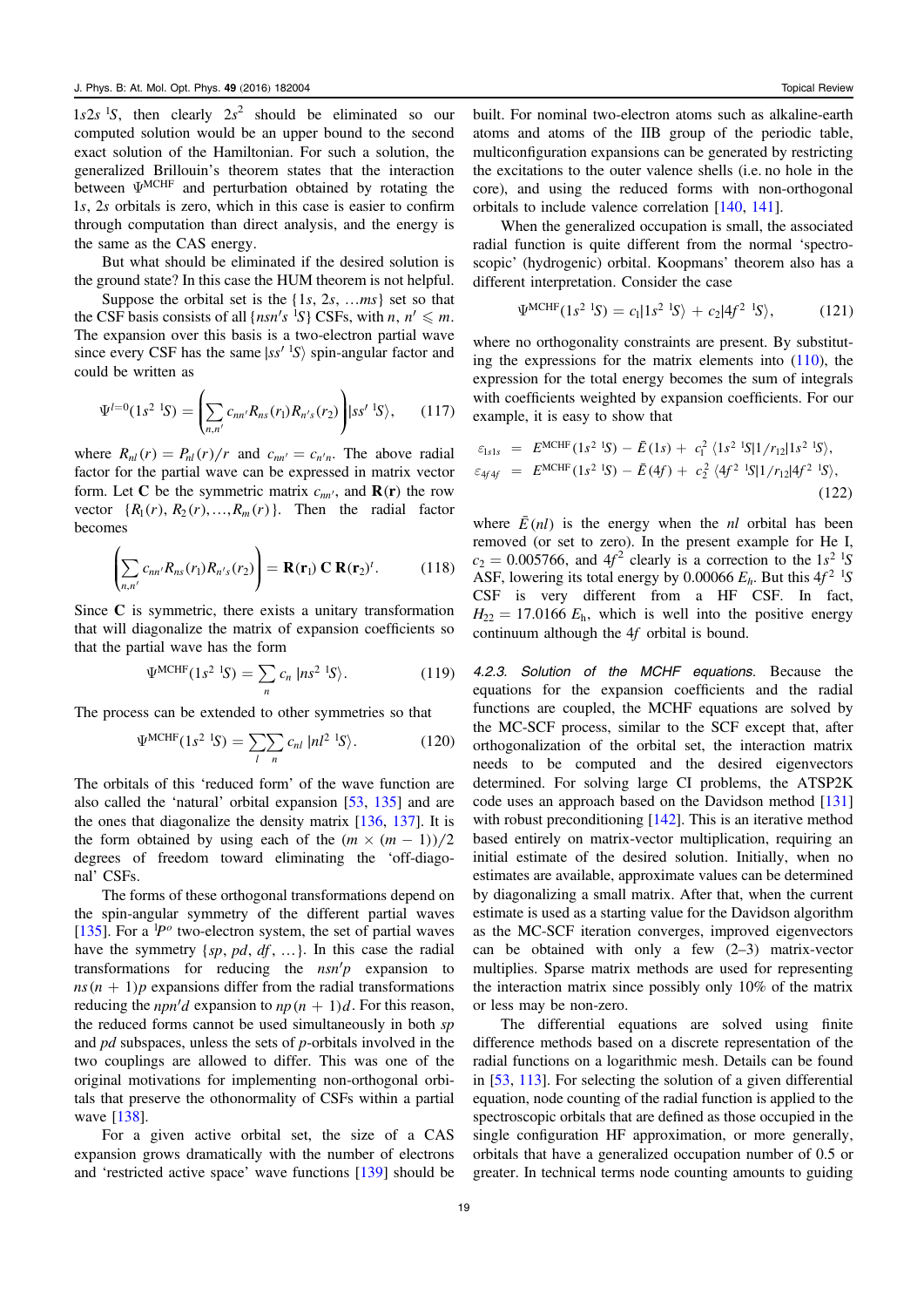the solution of the differential equation in such a way that radial functions have the same node structure as the corresponding hydrogen-like function provided small amplitudes in the tail are ignored that result from the rotation of orbitals. No node constraint needs to be imposed on the orbitals that are unoccupied in the HF approximation.

4.2.4. Extended MCHF methods. The MCHF method can also be used to simultaneously obtain wave functions for many states. If all are of the same symmetry, the states may require many eigenvalues and eigenvectors of the same interaction matrix, or they may have different symmetries or parities, in which case different interaction matrices are needed. The variational principle is then applied to a weighted linear combination of functionals of the individual states and the energies and expansions coefficients are obtained as the corresponding eigenvalues and eigenvectors of the Hamiltonian matrix for the given symmetry [[55](#page-33-2)]. This method is extremely useful for BP calculations, discussed next.

#### 4.3. BP wave functions

For light atoms, where relativistic effects are expected to be small, an orthonormal orbital basis from an ordinary or extended MCHF calculation may be used in combination with the CI method and the BP Hamiltonian,  $H_{BP}$  ([29](#page-7-1)). This method has produced many J-dependent energy levels [[143](#page-34-19)] in good agreement with observation. An example of the use of the CI method is given by the BP calculations [[143](#page-34-19)] in which the nonrelativistic Hamiltonian used for optimizing the orbitals in the MCHF approach is corrected by the inclusion of the BP relativistic operators ([29](#page-7-1)). The CSF basis is extended to allow LS-term mixings for a given J and parity. The ASF is then an expansion over a set of CSFs ([49](#page-10-0)),

$$
\Psi(\gamma J) = \sum_{LS} \sum_{\alpha=1}^{M_{LS}} c_{\alpha}^{LS} \Phi(\gamma_{\alpha} LSJ), \text{ where } \sum_{LS} \sum_{\alpha} (c_{\alpha}^{LS})^2 = 1,
$$
\n(123)

in which the  $L + S = J$  angular momentum coupling ([41](#page-9-0)) is realized for each term symmetry. Here  $M_{LS}$  is the length of the expansion for a given LS term.

The evaluation of the BP operators appearing in ([29](#page-7-1)) involves a large variety of radial integrals, as illustrated in [[144](#page-34-20)–[147](#page-34-21)]. The two-body terms  $H_{SS}$  and  $H_{SOO}$  are not straight forward leading to many radial integrals. The complexity of the two-body  $H<sub>OO</sub>$  operator however, exceeds those of  $H<sub>FS</sub>$ , increasing the computer time required to evaluate an interaction matrix. Thus, it has been customary to omit the orbit–orbit effect from energy spectrum calculations. The theory used to compute the interaction matrix assumes that all the CSFs are defined in terms of a single orthonormal set of orbitals. The extended MCHF method assures that this condition is met and has been used successfully to compute many levels of the Na-like to Ar-like sequences for nuclear charges up to  $Z = 30$  [[148](#page-34-22)].

4.3.1. Complete degeneracies. When relativity is treated in the BP approximation, the relativistic corrections are included in the CI step with orbitals obtained from non relativistic HF/ MCHF calculations. The LS-mixing can be dramatic when terms lie close to each other, or are accidentally degenerate. Complete degeneracies may occur when the two different term energy expressions are identical, i.e., they will be the same for all radial functions. For example, a strong relativistic mixing occurs between  $2p^53d^3D_2^o$  and  $2p^53d^3D_2^o$  CSFs as observed in the study of the Ne-like spectra [[148](#page-34-22)] because of this near degeneracy. A systematic analysis of the energy expressions shows that singlet-triplet term-degeneracies occur not only for  $p^{5}l^{-1}(L = l)$ ,  $(3(L = l))$  but also for some singlet and triplet terms arising from the  $l^{4l+1}l'$  configurations, as reported in table [3.](#page-21-0)

In all these cases, strong relativistic mixing is expected for  $J = L$ . Note that if a degeneracy is found for some terms of  $l^{4l+1}l'$ , the complete degeneracy also holds for the same terms arising from  $l'^{4l'+1}l$ . This can be explained through the spinquasispin exchange.

#### 4.4. The MCDHF method

<span id="page-20-0"></span>The relativistic extension of the MCHF approach is to define the ASF as an expansion over a set of  $jj$ -coupled relativistic CSFs ([55](#page-10-4)),

$$
\Psi(\gamma J) = \sum_{\alpha=1}^{M} c_{\alpha} \Phi(\gamma_{\alpha} J), \text{ where } \sum_{\alpha} c_{\alpha}^{2} = 1,
$$
 (124)

and the energy functional

$$
\mathcal{F}(\{c\}, \{P\}, \{Q\}; \gamma J) \equiv \langle \Psi | \mathcal{H}_{\text{DC}} | \Psi \rangle + \sum_{ab} \delta_{\kappa_a \kappa_b} \lambda_{ab} \mathcal{C}_{ab}
$$
\n(125)

as the expression for relativistic energy using the Dirac– Coulomb Hamiltonian ([9](#page-5-3)). Lagrange multipliers are introduced for constraining the variations in the one-electron functions ( $\delta P_{n\kappa}$ ,  $\delta Q_{n\kappa}$ ) to satisfy the constraint ([86](#page-14-2)), that guarantees the orthonormality of the one-electron functions and of the CSFs.

<span id="page-20-1"></span>The energy functional of ([124](#page-20-0)) with the Dirac–Coulomb Hamiltonian ([9](#page-5-3)) can be expressed in terms of spin-angular coefficients and radial integrals

$$
\langle \Psi | \mathcal{H}_{\text{DC}} | \Psi \rangle = \sum_{ab} t_{ab} I(a, b) + \sum_{abcd,k} v_{abcd}^k R^k(ab, cd), \quad (126)
$$

where

$$
t_{ab} = \sum_{\alpha\beta} t_{ab}^{\alpha\beta} c_{\alpha} c_{\beta}, \quad v_{abcd;k} = \sum_{\alpha\beta} v_{abcd;k}^{\alpha\beta} c_{\alpha} c_{\beta} \tag{127}
$$

are contributions from all the interactions between CSFs. The one-body interactions give rise to the spin-angular coefficients  $t_{ab}$  and the  $I(a, b)$  integrals defined by ([88](#page-14-3)) and the two-body interactions to the spin-angular coefficients  $v_{abcd}^k$  and to the relativistic Slater integrals  $\overline{R}^k(ab, cd)$  defined by ([89](#page-14-4)) and ([90](#page-15-2)).

The coefficient of  $I(a, a)$ , namely  $w_a = t_{aa}$  is the generalized occupation number for orbital a. The spin-angular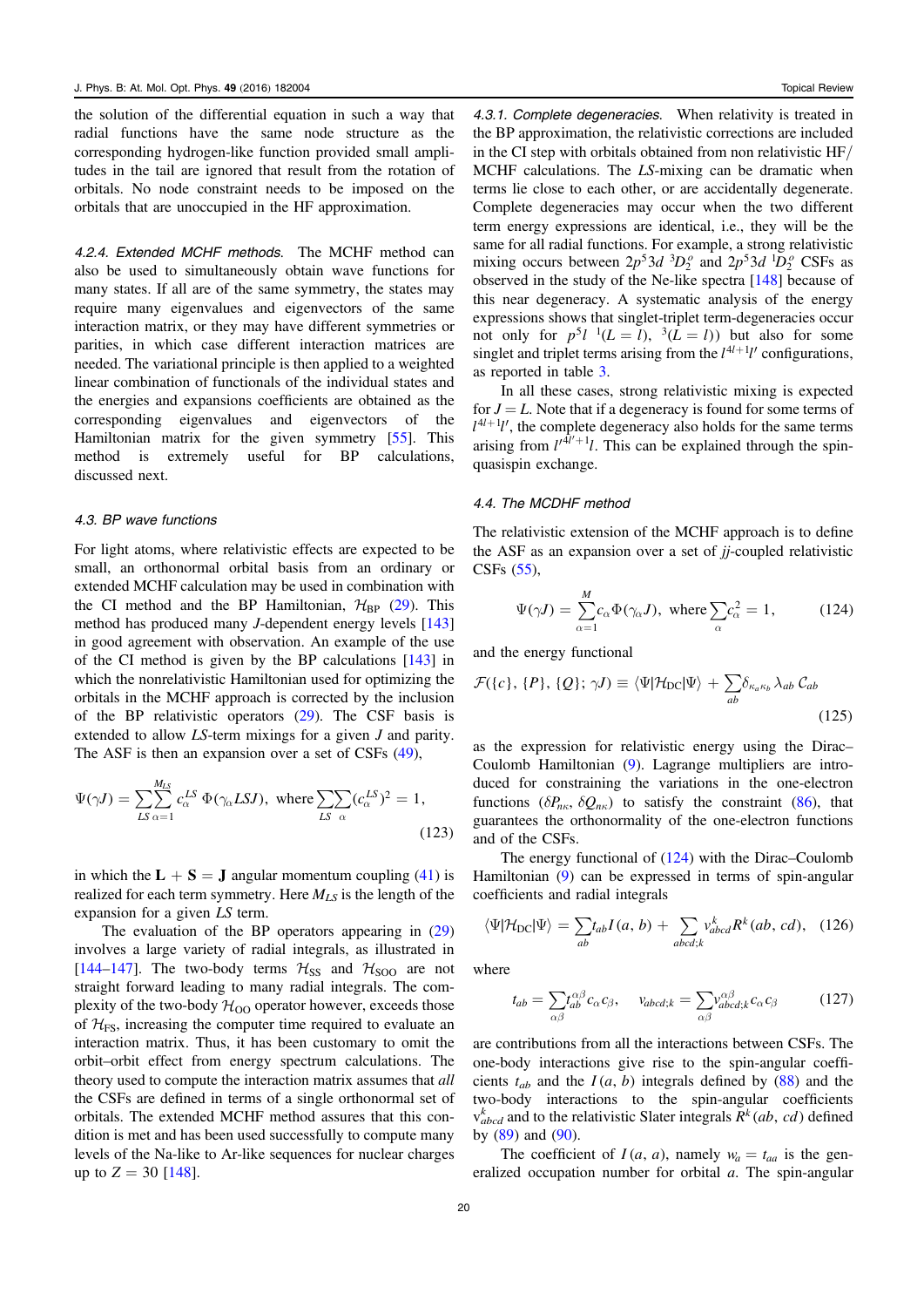<span id="page-21-0"></span>Table 3. Cases of complete degeneracies of singlet and triplet terms of  $l^{4l+1}l'$  configurations.

| $p^5p'$ |  | $(^{1}P, {}^{3}P)$ $d^{9}p$ $(^{1}D, {}^{3}D)$ $f^{13}p$ $(^{1}F, {}^{3}F)$                                                    |                        |
|---------|--|--------------------------------------------------------------------------------------------------------------------------------|------------------------|
|         |  | $p^5d$ ( <sup>1</sup> D, <sup>3</sup> D) $d^9d'$ ( <sup>1</sup> P, <sup>3</sup> P) $f^{13}d$ ( <sup>1</sup> D, <sup>3</sup> D) |                        |
|         |  | $d^9d'$ ( <sup>1</sup> F, <sup>3</sup> F) $f^{13}d$ ( <sup>1</sup> G, <sup>3</sup> G)                                          |                        |
|         |  | $p^5f$ ( <sup>1</sup> F, <sup>3</sup> F) $d^9f$ ( <sup>1</sup> D, <sup>3</sup> D) $f^{13}f'$ ( <sup>1</sup> P, <sup>3</sup> P) |                        |
|         |  | $d^9f$ ( <sup>1</sup> G, <sup>3</sup> G) $f^{13}f'$ ( <sup>1</sup> F, <sup>3</sup> F)                                          |                        |
|         |  |                                                                                                                                | $f^{13}f'$ $(^1H, 3H)$ |

coefficients  $t_{ab}$  and  $v_{abcd}^k$  appearing in ([126](#page-20-1)) are evaluated using the same methods as for DHF [[120,](#page-33-63) [121](#page-33-64)].

<span id="page-21-1"></span>As in the nonrelativistic MCHF approach, it is possible to derive the MCDHF equations from the usual variational argument by varying both the large and small component:

$$
w_a \left[ \n\begin{array}{ccc} V(a; r) & -c \left[ \frac{d}{dr} - \frac{\kappa_a}{r} \right] \\ c \left[ \frac{d}{dr} + \frac{\kappa_a}{r} \right] & V(a; r) - 2c^2 \end{array} \right] \left[ \begin{array}{c} P_a(r) \\ Q_a(r) \end{array} \right]
$$
\n
$$
= \sum_b \varepsilon_{ab} \delta_{\kappa_a \kappa_b} \left[ \begin{array}{c} P_b(r) \\ Q_b(r) \end{array} \right],\tag{128}
$$

 $V(a; r) = V_{\text{nuc}}(r) + Y(a; r) + \overline{X}(a; r)$  is built, similarly to the nonrelativistic case, from the nuclear, direct and exchange contributions arising from both diagonal and off-diagonal  $\langle \Phi_{\alpha} | \mathcal{H}_{\text{DC}} | \Phi_{\beta} \rangle$  matrix elements. In each  $\kappa$ -space, Lagrange related energy parameters  $\epsilon_{ab} = \epsilon_{n_a n_b}$  are introduced to impose the orthonormality constraints ([86](#page-14-2)) in the variational process. The method of solution for both the expansion coefficients and the radial functions are similar to those for the MCHF equations. The main difference is in the solution of the differential equations since the Dirac equations are a pair of first-order differential equations.

An interesting case for relativistic theory is that of the helium-like ground state for high-Z ions discussed in the MCHF section [4.2](#page-17-2). A concern is the presence of negative energy states in an approximate wave function. Indelicato and Desclaux [[149](#page-34-23)] claimed their convergence problems for natural orbital expansions, when orbitals with  $n > 4$  were present, were due to the absence of projection operators. Among the  $n = 4$  orbitals, only 4*s* converged. In a subsequent paper, Indelicato [[150](#page-34-24)] introduced projection operators into an MCDHF calculation and claimed these were essential for a solution. But the difficulty could also have been due to numerical problems. With the GRASP92 [[80](#page-33-25)] code, MCDHF results [[151](#page-34-25)] were obtained for both  $U^{90+}$  and  $Ho^{65+}$  for Helike expansions up to  $n = 6$  in good agreement with Indelicato's results including projection operators. The numerical problems can be understood already from the simple expansion over the  $\{1s^2, 4f^2\}$  <sup>1</sup>S basis, which, in jj-coupling becomes  $\{1s^2, 4f_{\perp}^2, 4f_{\perp}^2\}$   $J = 0$ . As Z increases, ultimately the contribution to the energy from  $4f^2$  will be below the numerical accuracy of the solution of the equation for the 1*s* spinor. SCF iterations then are no longer meaningful unless the 1*s* is fixed.

In this review we have expressed the MCDHF equations in a manner that includes the generalized occupation number so that the matrix of Lagrange multipliers is symmetric. Correlation orbitals may have extremely low occupation number such as  $t_{aa} = 10^{-6}$ . In the present form division by small numbers is avoided and as  $t_{aa} \rightarrow 0$ ,  $\varepsilon_{aa} \rightarrow 0$ . In the previous definition, the diagonal energy was proportional to  $\varepsilon_{aa}/t_{aa}$ , a ratio that approaches  $\infty$  as  $t_{aa} \to 0$  and would be of concern if the parameter were related to a binding energy. A derivation of the diagonal energy parameter for  $\varepsilon_{4f, 4f}$  (or  $\varepsilon_{4f_4f_5}$ ) without the introduction of diagonal Lagrange multipliers has been published [[152](#page-34-26), [153](#page-34-27)] where it is shown that large Lagrange multipliers in the earlier definition implied that the  $4f_{+}^{2}$  or  $4f_{-}^{2}$  CSF was high in the positive energy continuum, as found in the earlier MCHF study. The oneelectron energies of the  $4f_$  and  $4f_+$  are shown as a function of Z in [[153](#page-34-27)].

4.4.1. Breit and QED corrections. The variational method can be applied to the  $H_{DCB}$  ([20](#page-6-3)) with the consequence that Brillouin's theorem would be satisfied for selected excitations but at the cost of considerable computational effort. As in the case of the MCHF method (see table [2](#page-18-0)) Brillouin's theorem alone is not sufficient for accuracy. Thus, this option has not been implemented in GRASP2K. Instead, larger expansions are used that allow for a systematic calculation.

In the GRASP2K code, Breit and QED corrections are computed using the MCDHF orbitals from a calculation using the  $H_{\text{DC}}$  Hamiltonian and then applying the CI method with a Hamitonian that includes the desired corrections. Generally, the most important correction is the Breit correction with the Dirac–Coulomb–Breit Hamiltonian ([20](#page-6-3)). In the GRASP2K code, by default, all corrections are included in the matrix elements for the Hamiltonian, such as  $\mathcal{H}_{DCB + QED}$  ([24](#page-7-2)). Thus they are not perturbative corrections and affect the wave function. When correlation orbitals with small generalized occupation numbers are present, the correction to some individual matrix elements may become large. Then they could also be computed perturbatively, thereby not affecting the wave function.

The first QED correction included in GRASP2K is the vacuum polarization correction, applied to all matrix elements

$$
\langle \Phi(\gamma_{\alpha}J)|\mathcal{H}_{\mathrm{VP}}|\Phi(\gamma_{\beta}J)\rangle = \langle \Phi(\gamma_{\alpha}J)|\sum_{i=1}^{N}V_{\mathrm{Uehl}}(r_{i})|\Phi(\gamma_{\beta}J)\rangle, \tag{129}
$$

where  $V_{\text{Uehl}}(r_i)$  includes vacuum polarization potential terms of both second- and fourth-order in QED perturbation theory.

The second QED correction, the self-energy contribution  $H_{\rm SE}$ , is applied to the diagonal energies as

$$
\langle \Phi(\gamma_{\alpha} J) | \mathcal{H}_{\text{SE}} | \Phi(\gamma_{\alpha} J) \rangle = \sum_{a=1}^{n_w} w_a E_{\text{SE}}(a), \tag{130}
$$

where  $n_w$  is the number of subshells in the CSF,  $w_a$  is the number of electrons in subshell a in CSF,  $E_{SE}(a)$  is the oneelectron self-energy of an electron in subshell a. The way of estimating  $E_{SE}(a)$  differs from one approach to another [[154](#page-34-28), [155](#page-34-29)].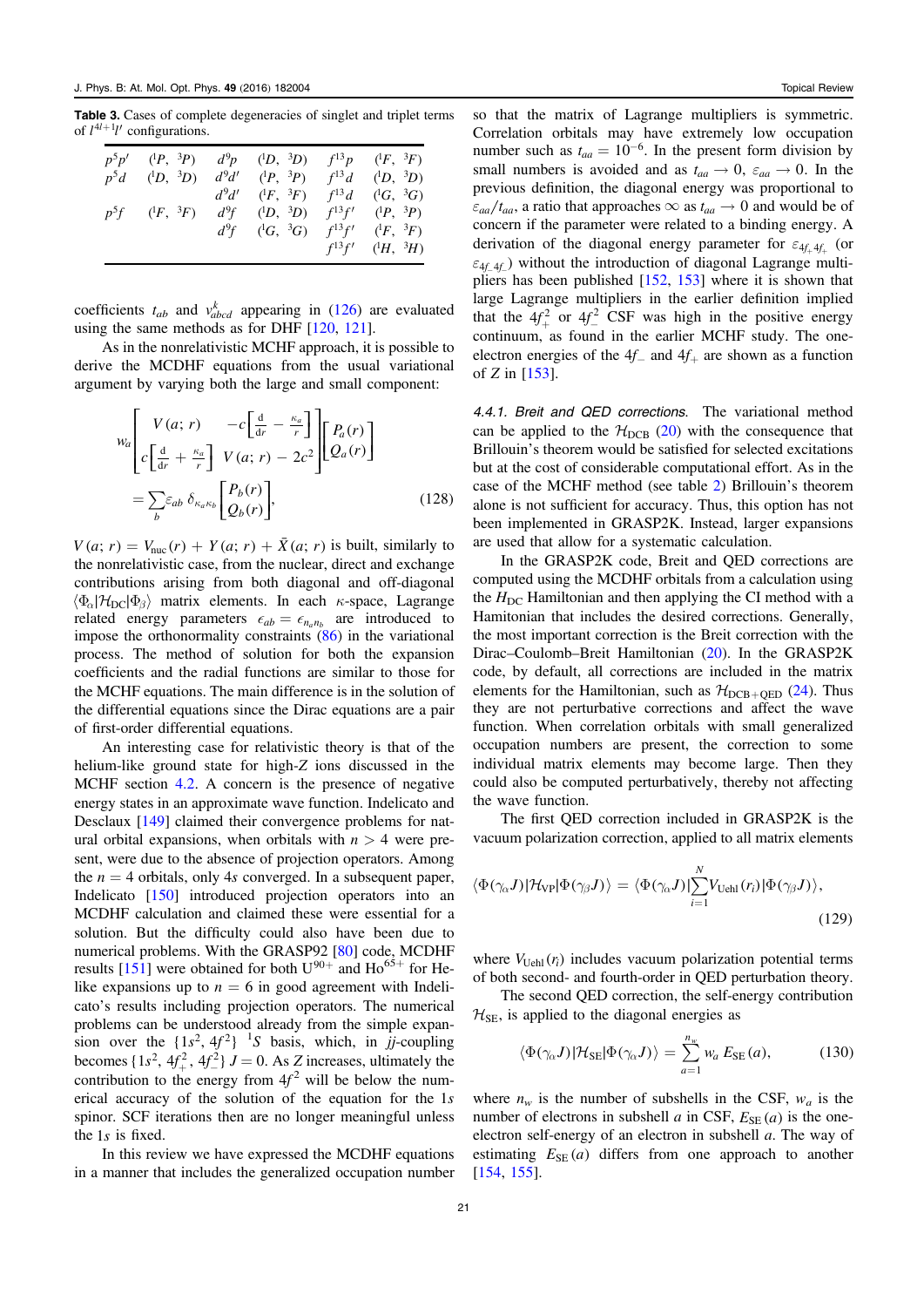<span id="page-22-1"></span>**Table 4.** Comparison of total energies (in  $E_h$ ) of the  $U^{90}$  ground state for reduced and CAS expansions from CI calculations for different Hamiltonians when radial functions are computed for the reduced expansion.

| Hamiltonian   | Reduced         | CAS             | Diff.        |
|---------------|-----------------|-----------------|--------------|
| DC            | $-9637.3780508$ | $-9637.3780509$ | 0.0000000    |
| <b>DCB</b>    | $-9625.5384609$ | $-9625.5959163$ | $-0.0674554$ |
| $DCB+VP$      | $-9632.4011947$ | $-9632.4491848$ | $-0.0479901$ |
| $DCB+VP+SE$   | $-9606.0571813$ | $-9606.1052038$ | $-0.0480225$ |
| $DCB+VP+SE^a$ | $-9606.0571795$ | $-9606.1052020$ | $-0.0480225$ |

<sup>a</sup> Computed perturbatively.

Other corrections that can be added in GRASP2K are the normal mass and SMSs as defined in equations ([25](#page-7-3)) and ([26](#page-7-4)). A more practical way to evaluate isotope shifts for different pairs is to calculate the expectation values of the relevant operators for whatever isotope combination, using the appropriate computational tool SMS92 [[156](#page-34-30)]. The higherorder corrections can be estimated from the expectation values of the nuclear recoil operator  $(27)$  $(27)$  $(27)$  using RIS3 [[157](#page-34-31)], a recent module of the GRASP2K package.

4.4.2. Consequence of changing the Hamiltonian. As mentioned earlier, in GRASP2K the Breit and QED corrections are included in a CI calculation after the variational method has been used to determine radial functions. When expansions are compared with orbitals optimized for the  $H_{DCB}$ , the CI mixing may be larger because of Brillouin's theorem not being satisfied although energy may be comparable. It should be remembered that the natural orbitals of a reduced form are optimized for a specific Hamiltonian. When the Hamiltonian changes the wave functions no longer satisfy Brillouin's theorem for the new Hamiltonian. In such cases, a full expansion may be needed for an accurate wave function. This can be seen from table [4](#page-22-1) where the difference in energy of the natural and CAS expansions for an  $n = 3$  orbital set is shown for  $U^{90+}$ . For this highly charged ion, the difference is significant, although for the neutral He atom, the differences were negligible to the digits displayed.

# 4.5. Nonrelativistic MCHF orbitals with a relativistic **Hamiltonian**

A complementary low-order relativistic approach, also based on CI, consists of diagonalizing the Dirac–Coulomb-Breit Hamiltonian ([20](#page-6-3)) interaction matrix to get a relativistic ASF representation  $(124)$  $(124)$  $(124)$  in a *j*<sub>j</sub>-CSF basis  $(55)$  $(55)$  $(55)$  built on Dirac spinors ([11](#page-5-2)) whose large and small radial components are calculated from nonrelativistic MCHF radial functions, using the Pauli approximation  $(28)$  $(28)$  $(28)$  [[64,](#page-33-11) [66](#page-33-13), [158](#page-34-32)]

$$
P_{nk}(r) = P_{nl}^{\text{MCHF}}(r),
$$
  
\n
$$
Q_{nk}(r) \simeq \frac{\alpha}{2} \left( \frac{d}{dr} + \frac{\kappa}{r} \right) P_{nl}^{\text{MCHF}}(r).
$$
\n(131)

These orbitals are then orthonormalized. This method, based on the use of a relativistic CI approach in the Pauli approximation, labelled RCI-P, provides an interesting way of checking the reliability of independent MCHF-BP calculations [[153](#page-34-27), [159](#page-34-33)].

#### 4.6. Extended MCDHF methods

Just as for the MCHF method, the MCDHF method can be extended to simultaneously determine wave functions for many states. Again, the variational principle is applied to a weighted linear combination of functionals of the individual states and the energies and expansions coefficients are obtained as the corresponding eigenvalues and eigenvectors of the Hamiltonian matrix for the given symmetry [[160](#page-34-34)]. Normally, wave functions for fine structure states of a given term are determined together. When determining wave functions for many states (up to a few hundred), calculations are often done by parity, meaning wave functions for all even states are determined in one calculation and wave functions for all odd states are determined in another [[161](#page-34-35)–[163](#page-34-36)].

In GRASP2K, an extended MCDHF method is referred to as an extended optimal level calculation. In an extended average level calculation only the diagonal elements of the interaction matrix are included in the variational process.

# <span id="page-22-0"></span>4.7. Eigenvector representation and jj to LSJ coupling transformations

The BP and MCDHF methods are both relativistic methods that clearly differ in a number of significant ways. One of these is the order of the coupling of the orbital quantum numbers. A BP calculation uses *LSJ*-coupling and radial functions of the orbitals that depend only on nl-quantum numbers. As in all expansions where the basis CSFs form an orthonormal set, the square of the expansion coefficient represents the fraction of the composition of wave function accounted for by the given CSF. This information is used to determine the classification of the state. When relativistic effects are small, a specific LS value will account for most of the wave function composition and ideally is a single CSF. In the atomic spectra database (ASD) [[164](#page-34-37)] at the National Institute of Standards and Technology the designation of a level is usually associated with the CSF with the largest composition. But such a scheme does not guarantee unique labels for all ASFs [[143](#page-34-19), [165](#page-34-38)]. The simplest, but unique labeling scheme, provided all the levels up to a given level were known, would be use a POS index designating the position of the ASD energy for a given symmetry, much in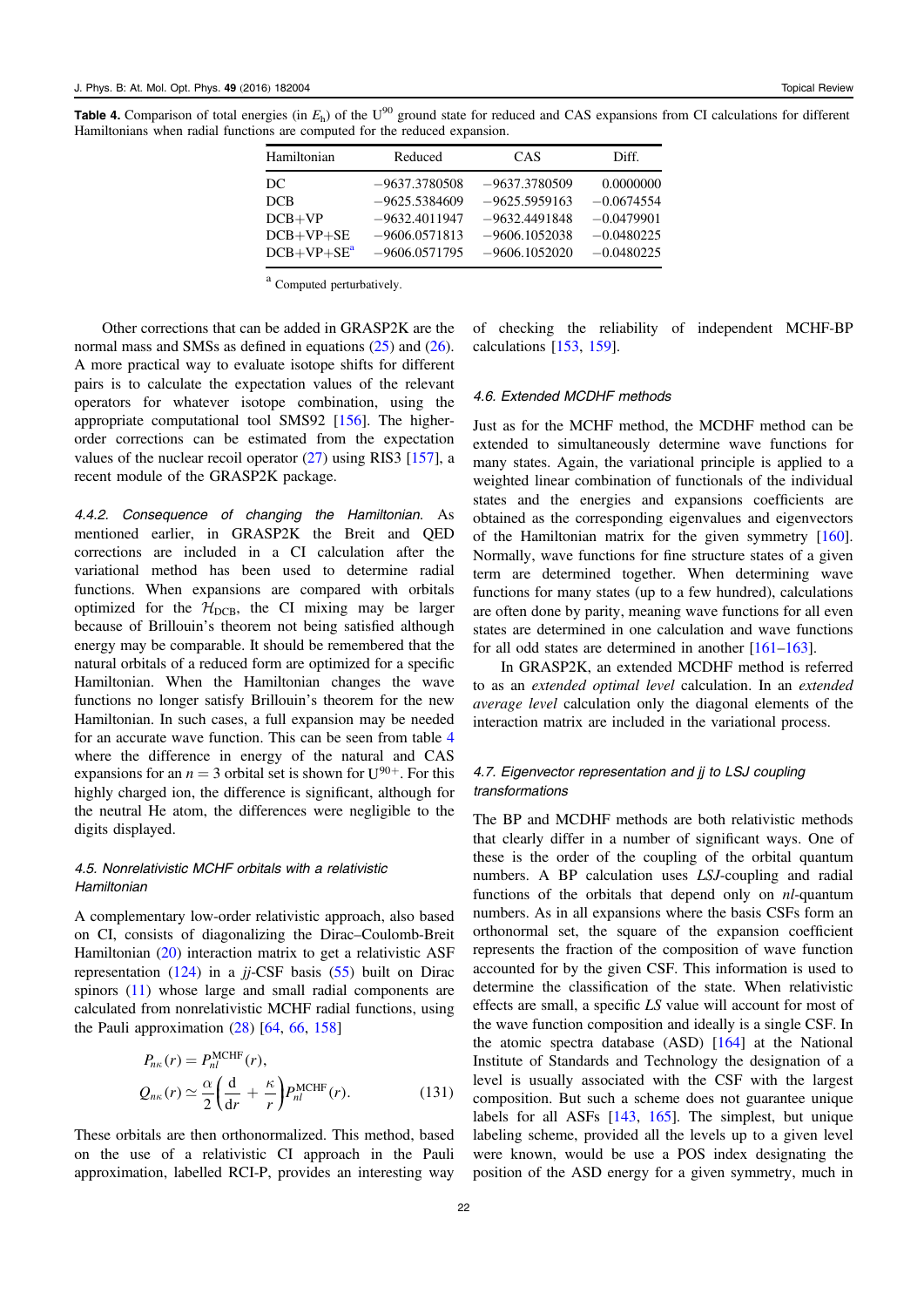the way orbitals are designating by a principal quantum number  $n$  and orbital quantum numbers.

For the above reasons, it is often convenient to express results from an MCDHF calculation performed in jj-coupling in terms of LSJ notation. The JJ2LSJ code in GRASP2K does this by applying a unitary transformation to the MCDHF CSF basis set which preserves orthonormality. The unitary transformation selected is the coupling transformation that changes the order of coupling from  $jj$  to LSJ, a transformation that does not involve the radial factor, only the spin-angular factor.

As illustrated in section [3.2.1](#page-10-5) for the  $3d<sup>4</sup>$  configuration, each nonrelativistic *nl*-orbital (except for *ns*) has associated with it two relativistic orbitals  $l_{+} \equiv j = l \pm 1/2$ . In the transformation of the spin-angular factor  $|l^w \alpha LS\rangle$  into a jjcoupled angular basis, two subshell states, one with  $l_{-} \equiv j = l - 1/2$  and another one with  $l_{+} \equiv j = l + 1/2$ may both occur in the expansion. This shell-splitting

$$
|l^w \alpha v L S\rangle \longrightarrow (|l^{w_1}_- \nu_1 J_1\rangle, \ |l^{w_2}_+ \nu_2 J_2\rangle), \tag{132}
$$

obviously conserves the number of electrons, provided  $(w =$  $w_1 + w_2$ , with  $w_1$ (max) = 2*l* and  $w_2$ (max) = 2(*l* + 1).

<span id="page-23-0"></span>Making use of this notation, the transformation between the subshell states in  $LSJ$ - and  $jj$ -coupling can be written as

$$
|l^w \alpha \nu L S J\rangle = \sum_{\nu_1 J_1 \nu_2 J_2 w_1} |(l^{w_1}_{-} \nu_1 J_1, l^{(w-w_1)}_{+} \nu_2 J_2) J\rangle
$$
  
 
$$
\times \langle (l^{w_1}_{-} \nu_1 J_1, l^{(w-w_1)}_{+} \nu_2 J_2) J | l^w \alpha \nu L S J \rangle, \quad (133)
$$

<span id="page-23-1"></span>
$$
\begin{split} |(l_{-}^{w_1} \nu_1 J_1, l_{+}^{(w-w_1)} \nu_2 J_2) J \rangle \\ &= \sum_{\alpha \nu L S} |l^w \alpha \nu L S J \rangle \langle l^w \alpha \nu L S J | l (l_{-}^{w_1} \nu_1 J_1, l_{+}^{(w-w_1)} \nu_2 J_2) J \rangle, \end{split} \tag{134}
$$

which, in both cases, includes a summation over all the quantum numbers (except of *n*,  $l_$ , and  $l_$ ). Here,  $|(l_{-}^{w_1}\nu_1J_1, l_{+}^{w_2}\nu_2J_2) J\rangle$  is a coupled angular state with welldefined total angular momentum  $J$  which is built from the corresponding *jj*-coupled subshell states with  $j_1 = l_$  $l - \frac{1}{2}$ ,  $j_2 = l_+ = l_+ \frac{1}{2}$  and the total subshell angular momenta  $J_1$  and  $J_2$ , respectively.

<span id="page-23-2"></span>An explicit expression for the coupling transformation coefficients

$$
\langle (l_{-}^{w_1} \nu_1 J_1, l_{+}^{(w-w_1)} \nu_2 J_2) J | l^w \alpha \nu L S J \rangle
$$
  
=  $\langle l^w \alpha \nu L S J | (l_{-}^{w_1} \nu_1 J_1, l_{+}^{(w-w_1)} \nu_2 J_2) J \rangle$  (135)

in ([133](#page-23-0)) and ([134](#page-23-1)) can be obtained only if we take the construction of the subshell states of w equivalent electrons from their corresponding *parent states* with  $w - 1$  electrons into account. In general, however, the recursive definition of the subshell states, out of their parent states, also leads to a recursive generation of the transformation matrices ([135](#page-23-2)). These transformation coefficients can be chosen *real*: they occur very frequently as the building blocks in the transformation of all symmetry functions. The expressions and values of these configurations are published in [[166](#page-34-39)].

# 5. Correlation models

### 5.1. Electron correlation

HF is an approximation to the exact solution of Schrödinger's equation. Neglected is the notion of 'correlation in the motion of the electrons'; each electron is assumed to move independently in a field determined by the other electrons. For this reason, the error in the energy was defined by Löwdin in 1955  $[167]$  $[167]$  $[167]$ , to be the *correlation* energy, i.e.

$$
E^{\text{corr}} = E^{\text{exact}} - E^{\text{HF}}.
$$
 (136)

In this definition,  $E^{\text{exact}}$  is the exact energy eigenvalue of Schrödinger's equation. In line with the definition we will refer to electron correlation as effects beyond the HF approximation. Electron correlation can be thought of as consisting of two parts; static correlation and dynamic correlation [[168,](#page-34-41) [169](#page-34-42)].

5.1.1. Static electron correlation. Static correlation is the long-range re-arrangement of the electron charge distribution that arises from near degeneracies of the HF energies. Static correlation can be accounted for by including in the wave function a set of important CSFs that define the so called multireference (MR) set. Static correlation can also be interpreted in terms of Z-dependent perturbation theory where the CSFs of the MR set are built from orbitals with the same principal quantum numbers as the ones that occupy the reference state and where we may think of orbitals with the same principal quantum numbers as being degenerate. In a more general setting we can say that the static correlation is described by a set of CSFs that have large expansion coefficients and account for the major correlation effects.

5.1.2. Dynamic electron correlation. Dynamic correlation is a short-range effect that arises from the singularity of the  $1/r_{ii}$ electron–electron interaction near points of coalescence where  $r_{ii} = 0$  and has a cusp condition associate with it [[52](#page-32-41)]. These are not isolated points, but include the entire region of space. The more likely regions are those where the probability of finding a pair of electrons is the highest.

It has been shown that by extending expansions to include CSFs with higher l-quantum numbers, the accuracy of the wave function improves [[170](#page-34-43)]. For the helium ground state, a total energy accurate to seven (7) decimal places is estimated to require expansions up to  $l = 100$  [[91](#page-33-53)]. Wave function expansions in terms of CSFs built from central-field orbitals form a non-local basis that is non-zero over the region of space. If, instead, the CSFs are built from a B-spline basis, which is non-zero over only a 'local' subregion, the contributions to expansions with higher  $l$ , have been shown to cluster around the  $r_1 = r_2$  region [[58](#page-33-5)]. This becomes evident when noting that

$$
\frac{r_{\le}^k}{r_{>}^{k+1}} = \frac{1}{r_{>}} \left(\frac{r_{\le}}{r_{>}}\right)^k.
$$
 (137)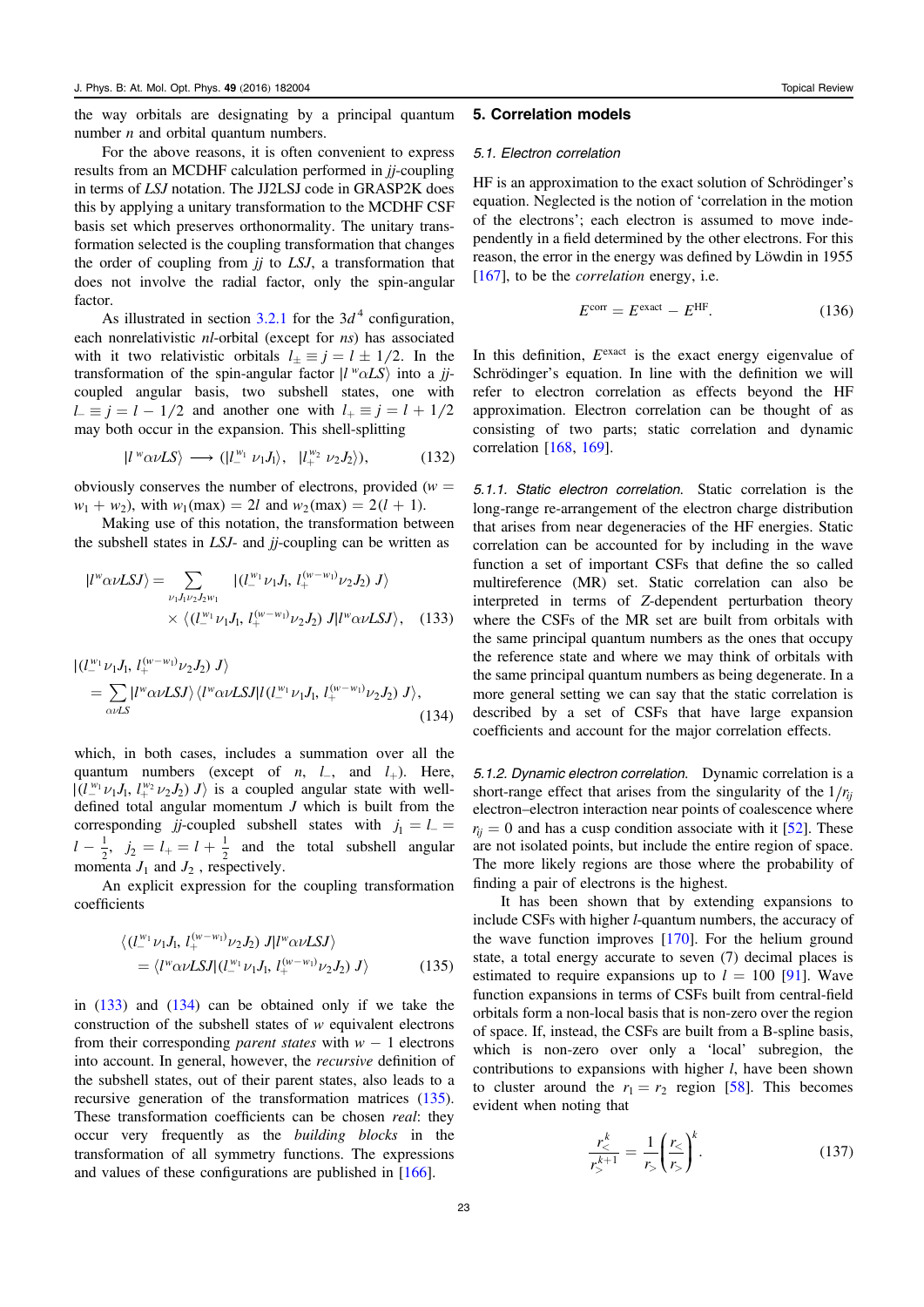This factor, appearing in all Slater integrals, clearly shows the rapid decrease away from the diagonal  $(r_1, r_2)$  region with increasing k.

In some instances, symmetry plays an important role. A total wave function of a many-fermion system must be antisymmetric with respect to the interchange of any two of the fermions in order to satisfy the Pauli exclusion principle. For the 1sns <sup>3</sup>S systems the spin function is symmetric so that, by the Pauli exclusion principle, the radial factor for the HF wave function must be antisymmetric, namely

$$
[P_{1s}(r_1)P_{ns}(r_2)-P_{ns}(r_1)P_{1s}(r_2)]/(\sqrt{2} r_1r_2).
$$

This factor is zero for all  $\mathbf{r}_1$  and  $\mathbf{r}_2$  whenever  $r_1 = r_2$  and includes the points where  $r_{12} = 0$ . Thus even at the HF level the two electrons are kept away from each other by the symmetry requirements and the effects of dynamic electron correlation are fairly minor.

For many-electron systems the largest contributions to electron correlation come from pairs of electrons which occupy the same region in space. Thus there are large contributions from each doubly occupied orbital with smaller additions from orbital pairs that occupy different shells. Just as for the static correlation the dynamic correlation can be accounted for by expansions over CSFs and the effect should be to mimic the cusp behavior of the exact wave function at points of electron coalescence. Perturbative arguments are used to define classes of CSFs that are important in this regard and this is the topic of the next section.

#### <span id="page-24-0"></span>5.2. Z-dependent perturbation theory

Let us introduce a new variable  $\rho = Zr$ , which in effect changes the unit of length. Then the nonrelativistic Hamiltonian becomes

$$
\mathcal{H} = Z^2(\mathcal{H}^{(0)} + Z^{-1}V),\tag{138}
$$

where

$$
\mathcal{H}^{(0)} = \sum_{i=1}^{N} \left( -\frac{1}{2} \nabla_i^2 - \frac{1}{\rho_i} \right), \qquad V = \sum_{i>j}^{N} \frac{1}{\rho_{ij}}.
$$
 (139)

<span id="page-24-1"></span>Schrödinger's equation now reads

$$
(\mathcal{H}^{(0)} + Z^{-1}V)\Psi = (Z^{-2}E)\Psi.
$$
 (140)

In this form, the  $1/Z$  appears as the natural perturbation parameter. If we assume

$$
\Psi = \Psi^{(0)} + Z^{-1}\Psi^{(1)} + Z^{-2}\Psi^{(2)} + \cdots \tag{141}
$$

in the  $\rho$  unit of length, and

$$
E = Z^{2}(E^{(0)} + Z^{-1}E^{(1)} + Z^{-2}E^{(2)} + Z^{-3}E^{(3)} + \cdots)
$$
 (142)

<span id="page-24-2"></span>we may insert these expansions in  $(140)$  $(140)$  $(140)$  to obtain equations for  $\Psi^{(k)}$  and  $E^{(k)}$ ;

$$
(\mathcal{H}^{(0)} - E^{(0)})\Psi^{(0)} = 0,
$$
  
\n
$$
(\mathcal{H}^{(0)} - E^{(0)})\Psi^{(1)} = (E^{(1)} - V)\Psi^{(0)},
$$
  
\n
$$
(\mathcal{H}^{(0)} - E^{(0)})\Psi^{(2)} = (E^{(1)} - V)\Psi^{(1)} + E^{(2)}\Psi^{(0)}.
$$
\n(143)

The solutions of the first equation are products of hydrogenic orbitals.

Let  $|\{nl\}\gamma LS\rangle$  be a CSF constructed from products of hydrogenic orbitals. Here  $\{nl\} = \{n_1l_1, n_2l_2, \ldots, n_Nl_N\}$  is the set of N principal and orbital quantum numbers that define the configuration ([39](#page-8-1)) and  $\gamma$  denotes the complete set of the coupling tree quantum numbers specifying unambiguously the considered configuration state (see  $(50)$  $(50)$  $(50)$ ). Then

$$
\mathcal{H}^{(0)}|\{nl\}\gamma LS\rangle = E^{(0)}|\{nl\}\gamma LS\rangle \tag{144}
$$

with  $E^{(0)}$  being the sum of the hydrogenic energies

$$
E^{(0)} = \sum_{i=1}^{N} \left( -\frac{1}{2n_i^2} \right). \tag{145}
$$

Since  $E^{(0)}$  is independent of the orbital quantum numbers, it is now clear that different configurations may lead to the same  $E^{(0)}$ ; that is,  $E^{(0)}$  is degenerate. According to first-order perturbation theory for degenerate states [[105](#page-33-47), [171](#page-34-44)],  $\Psi^{(0)}$  is a linear combination of the degenerate CSFs  $|{n l' \gamma' L} S\rangle$ ; the coefficients are components of an eigenvector of the interaction matrix,  $\langle \{nl' \} \gamma' LS | V | \{nl \} \gamma LS \rangle$  and  $E^{(1)}$  is the corresponding eigenvalue. Then

$$
\Psi^{(0)} = \sum_{l' \gamma'} c_{l' \gamma'} | \{nl'\} \gamma' LS \rangle.
$$
 (146)

<span id="page-24-3"></span>But only configurations with the same parity interact and so the linear combination is over all CSFs with the same set of principal quantum numbers and the same parity. This set of CSFs is referred to as the complex by Layzer [[172](#page-34-45)]. The relativistic versions of Layzer's complex can be found in [[173](#page-34-46), [174](#page-34-47)].

<span id="page-24-4"></span>The first-order correction  $\Psi^{(1)}$  is a solution of ([143](#page-24-2)) orthogonal to  $\Psi^{(0)}$ . It can be expanded as a linear combination of normalized intermediate CSFs  $|\gamma_{\nu}LS\rangle$  belonging to  $\mathcal{H}^{(0)}$ , but outside the complex. Then

$$
\Psi^{(1)} = \sum_{\nu} \frac{|\gamma_{\nu}LS\rangle \langle \gamma_{\nu}LS|V|\Psi^{(0)}\rangle}{E^{(0)} - E_{\gamma_{\nu}LS}},
$$
\n(147)

where  $E_{\gamma_{\nu}LS} = \langle \gamma_{\nu}LS | \mathcal{H}^{(0)} | \gamma_{\nu}LS \rangle$ . Substituting equation ([146](#page-24-3)) into ([147](#page-24-4)) and interchanging the orders of summation, we find

$$
\Psi^{(1)} = \sum_{l' \gamma'} c_{l' \gamma'} \sum_{\nu} \frac{|\gamma_{\nu} L S \rangle \langle \gamma_{\nu} L S | V | \{nl' \} \gamma' L S \rangle}{E^{(0)} - E_{\gamma_{\nu} L S}}.
$$
 (148)

In other words, the mixing coefficient,  $c_l / \gamma$ , is a weight factor in the sum over intermediate CSFs  $|\gamma L S \rangle$  interacting (having non-zero matrix elements) with CSFs in the complex.

5.2.1. Classification of correlation effects. The zero-order wave function  $\Psi^{(0)}$  is obtained as a linear combination of CSFs in the complex. It describes the many-electron system in a general way and accounts for the major part of the longrange static electron correlation. The first-order correction  $\Psi^{(1)}$  is a linear combination of CSFs that interact with the CSFs in the complex and it accounts for additional long-range electron correlation and the major part of the short range dynamic correlation. Assume for simplicity that there is only one CSF  $|\{nl\}\gamma LS\rangle$  in the complex. The CSFs interacting with  $|\{nl\}\gamma LS\rangle$  are of two types: those that differ by a single electron (single substitution S) and those that differ by two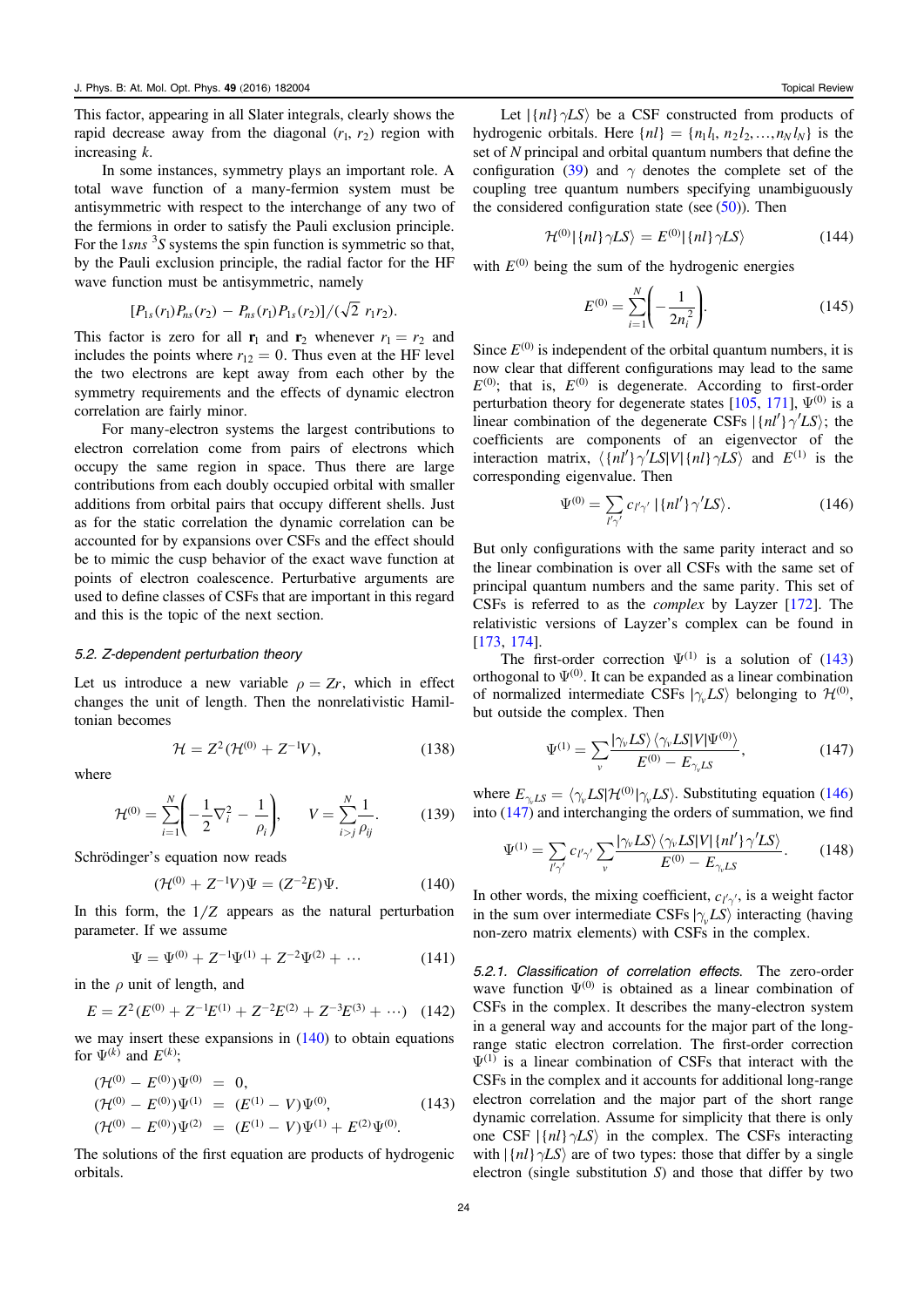electrons (double substitution D). The former can be further subdivided into

- (i) Those that differ from  $|\{nl\}\gamma LS\rangle$  by one principal quantum number but retain the same spin and orbital angular coupling. These configuration states are part of radial correlation.
- (ii) Those that differ by one principal quantum number and also differ in their coupling. Often the only change is the coupling of the spins, in which case the configuration states are part of spin-polarization.
- (iii) Those that differ in the angular momentum of exactly one electron and are accompanied by a change in orbital angular coupling of the configuration state and possibly also the spin coupling. The latter represent orbital polarization.

The sums over CSFs that differ in two electrons can also be classified. Let  $\{a, b, c, \ldots\}$  be occupied orbitals in  $|\{nl\}\gamma LS\rangle$  and  $\{v, v', ...\}$  be orbitals in a so called active set (AS). Then the double replacement  $ab \rightarrow \nu \nu'$  generates CSFs in the expansion for  $\Psi^{(1)}$ . The function defined by CSFs from all double replacements from ab is called a pair-correlation function (PCF) and it corrects for the cusp in the wave function associated with this electron pair. The PCFs from all electron pairs correct for the main part of the dynamic correlation. There is another and more general classification that takes into account if the orbital replacements are from valence or core orbitals:

- (i) If ab are orbitals for outer electrons the replacement represents outer or valence correlation.
- (ii) If  $a$  is a core orbital but  $b$  is an outer orbital, the effect represents the polarization of the core and is referred to as core–valence (CV) correlation.
- (iii) If both orbitals are from the core, the replacement represents core–core (CC) correlation.

#### 5.3. CSF expansions for energy

Z-dependent perturbation theory is not appropriate for practical calculations, but it is a very useful guide for how the initial HF approximation can be improved in MCHF or CI calculations in order to capture most of the correlation energy. The zero-order wave function  $\Psi^{(0)}$  accounting for the major part of the static correlation is an expansion over CSFs with large interactions with the CSF of interest, either those that are nearly degenerate or those with a large interaction matrix element (see section [4.1.1](#page-16-2)). These CSFs define the MR set and an associated MR function space. In addition, in order to account for dynamic correlation, the wave function  $\Psi$  should include CSFs generated by SD replacements of orbitals from each CSF of the MR set, with orbitals in an AS. For a firstorder correction, the included CSFs should interact with at least one CSF of the MR set.

As an example we look at  $1s^2 2s^2$  <sup>1</sup>S. For infinite Z,  $1s<sup>2</sup>2s<sup>2</sup>$  <sup>1</sup>S is degenerate with  $1s<sup>2</sup>2p<sup>2</sup>$  <sup>1</sup>S and degenerate perturbation theory needs to be applied. Here, for finite Z, the zero-order wave function is an expansion over the two CSFs

 $\{|1s^22s^2|^1S\rangle, |1s^22p^2|^1S\rangle\}$  that define the MR set. For Be I we have

$$
\Psi^{(0)} = 0.9500344|1s^22s^2|S\rangle + 0.3121452|1s^22p^2|S\rangle
$$
\n(149)

and we see that both the CSFs of the MR wave function have large expansion coefficients (generally with a weight  $|c_i|^2$ greater than a few per cent). Valence correlation is accounted for by considering CSFs obtained from  $2s2s \rightarrow nh'l'$ replacements from the first CSF and  $2p2p \rightarrow nln'l'$  replacements from the second. CV correlation is accounted for by considering CSFs obtained from  $1s2s \rightarrow nh'l'$  and  $1s2p \rightarrow nh'l'$  replacements from, respectively, the first and second CSF. Core correlation in the  $n = 1$  shell accounted for by considering CSFs obtained from  $1s1s \rightarrow nh'l'$  replacements from both CSFs. In a first-order calculation, all the generated CSFs should interact with at least one CSF. Included in the general expansions above are also the CSFs obtained by single replacements, although there is no clear classification in valence, CV or core correlation effects.

The generation of the CSF expansions is a very important step in atomic structure calculations. In the ATSP2K and GRASP2K program packages there are flexible program modules for generating CSF expansions based on rules for orbital replacements from an MR set to an AS of orbitals [[175](#page-34-48), [176](#page-34-49)].

5.3.1. Correlation and spatial location of orbitals. In the MCHF and MCDHF methods the location and shape of the correlation orbitals depend on the energy functional or CSFs expansion used to derive the MCHF or MCDHF equations [[49](#page-32-42), [177](#page-34-50)]. To illustrate this we again consider the ground state of Be I. Figure [2](#page-26-0) displays orbitals from MCHF calculations based on CSFs expansions describing valence-, CV and core correlation, respectively. One clearly sees the contraction of the correlation orbitals when going from a valence to a core correlation calculation.

Orbitals in the valence region are ill suited to describe correlation in the core region and vice versa. Since calculations due to orthogonality constraints are based on one orbital set, this must often be large to saturate all correlation effects. This is especially true for large systems with many subshells. To overcome these problems the partitioned correlation function interaction (PCFI) method has been developed [[177](#page-34-50), [178](#page-34-51)]. The PCFI method uses a biorthonormal transformation method [[179](#page-34-52)] to relax the orthogonality constraint of the orbitals and correlation effects can be described by several non-orthogonal sets of correlation orbitals, each set being optimally localized for the considered correlation effect. The PCFI method captures correlation effects more efficiently than do the ordinary MCHF and MCDHF methods [[51](#page-32-40)].

#### 5.4. CSF expansions for energy differences

Often we are interested in determining energy separations between different levels. In these cases we may, in the first approximation, define closed inner subshells as inactive and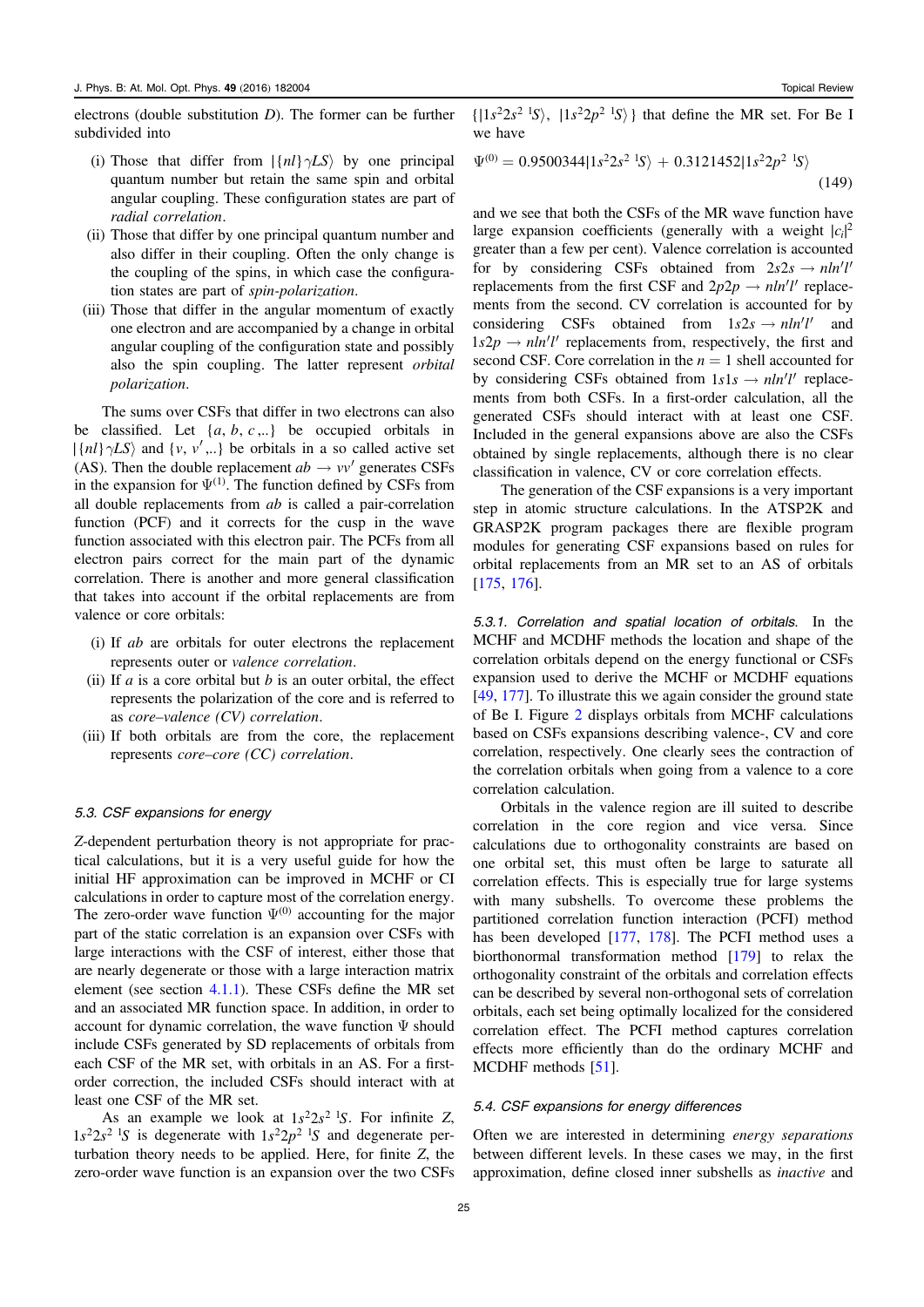<span id="page-26-0"></span>

**Figure 2.** Contraction of the correlation orbitals from valence, core–valence and core–core correlation MCHF calculations of Be  $1s^22s^2$  <sup>1</sup>S. The two thick red lines correspond to the spectroscopic 1*s* (no node) and 2*s* (one node) orbitals. Other lines represents the radial distributions of the correlation orbitals of the  $n = 4$  active set. Note the location of the maxima of the different types of orbitals.

consider correlation only between the outer valence electrons. The rationale for this is that the correlation energy in the core, although large in an absolute sense, to a great extent cancels when computing energy level differences or the energy relative to the ground state. However, the presence of outer valence electrons polarizes the core. The effect of this polarization is represented by CV correlation where CSFs are obtained by orbital replacements  $ab \rightarrow vv'$  from the CSFs of the MR set, with  $a$  and  $b$ , respectively, being core and valence orbitals, as shown in studies for Ca I and Ca II [[180](#page-34-53)]. The CV correlation reduces the energy and increases the binding of the valence electrons to the core. In case of a single electron the increase in the binding is reflected in a contraction of the orbital which has a large effect on other computed properties.

Generally, energy separations are much improved if CV correlation is included. For larger atomic systems it is not always clear which subshells should be inactive and which should be part of the active core for which CV effects are to be considered. For each new system this needs to be systematically investigated. Somewhat counter intuitive there are several examples where CV correlation effects are larger for more inner subshells than for more outer subshells [[19](#page-32-17)]. A good starting point for analyzing the situation is to plot the radial part of the core and valence orbital and look at the overlap between the different orbitals. If the overlap is large then CV effects are likely to be important.

To illustrate the discussion above we look at the separation between  $1s^2 2s^2 2p^6 3s^2 S$  and  $1s^2 2s^2 2p^6 3p^2 P^o$  in Na I. We systematically include CSFs obtained from

$$
2pv \rightarrow nln'l', \quad 2p2p \rightarrow nln'l', \quad 2sv \rightarrow nln'l',\n2s2p \rightarrow nln'l', \quad 2s2s \rightarrow nln'l', \quad 1sv \rightarrow nln'l',\n1s2p \rightarrow nln'l', \quad 1s2s \rightarrow nln'l', \quad 1sls \rightarrow nln'l', \quad (150)
$$

replacements from the  $|1s^22s^22p^63s^2S\rangle$  and  $|1s^22s^2$  $2p^{6}3p^{2}P^{o}$  reference CSFs to an AS that was extended to principal quantum numbers  $n = 9$  and orbital quantum numbers  $l = 5$  leading to energy contributions that are reasonably well converged with respect to the orbital set. Here v denote the 3*s* or 3*p* valence orbital. The accumulated contributions to the total energy of the two states as well to

<span id="page-26-1"></span>**Table 5.** Energies (in  $E_h$ ) for 3*s* <sup>2</sup>*S* and 3*p* <sup>2</sup>*P*<sup>*o*</sup> of Na I as more correlation types of CSFs are added to the wave function expansion.

| Corr. | $E(^{2}S)$    | $E(^2P^o)$    | ΛE       |
|-------|---------------|---------------|----------|
| HF    | $-161.858580$ | $-161.786286$ | 0.072293 |
| 2pv   | $-161.866176$ | $-161.788935$ | 0.077241 |
| 2p2p  | $-162.076793$ | $-161.999811$ | 0.076981 |
| 2sv   | $-162.077481$ | $-162,000103$ | 0.077378 |
| 2s2p  | $-162.158012$ | $-162.081373$ | 0.076639 |
| 2s2s  | $-162.169542$ | $-162.093022$ | 0.076520 |
| 1sv   | $-162.169625$ | $-162.093066$ | 0.076558 |
| 1s2p  | $-162.193467$ | $-162.117022$ | 0.076445 |
| 1s2s  | $-162.199039$ | $-162.122580$ | 0.076460 |
| 1s1s  | $-162.238215$ | $-162.161813$ | 0.076402 |
|       |               |               |          |

the energy difference is from the CSFs obtained from the replacements are displayed in table [5.](#page-26-1)

From this table we see that CSFs obtained by orbital replacements  $2pv \rightarrow nln'l'$ , accounting for the CV correlation with 2*p*, have a relatively small influence on the total energies. The CSFs are however very important for the energy differences. CSFs obtained by orbital replacements  $2p2p \rightarrow nh'l'$  account, by far, for most of the correlation energies in the two states. These contributions largely cancel and the change in the energy difference is rather small, of the same order as the effect of the  $2sv \rightarrow nh'l'$  replacements the describe the CV electron correlation with 2*s*. Also the correlation between 2*s* and 2*p* described by the  $2s2p \rightarrow nh'l'$ replacements are important for both the total energies and the energy differences.

#### 5.5. Capturing higher-order correlation effects

Z-dependent perturbation theory defines the structure of the zero-order wave function and the first-order correction. The structure of higher-order corrections for energies, as well as other properties, can be derived in a similar way. For energies, higher-order corrections are captured by including CSFs that interact with the CSFs in the zero- and first-order wave function. In practice this is the same as including some of the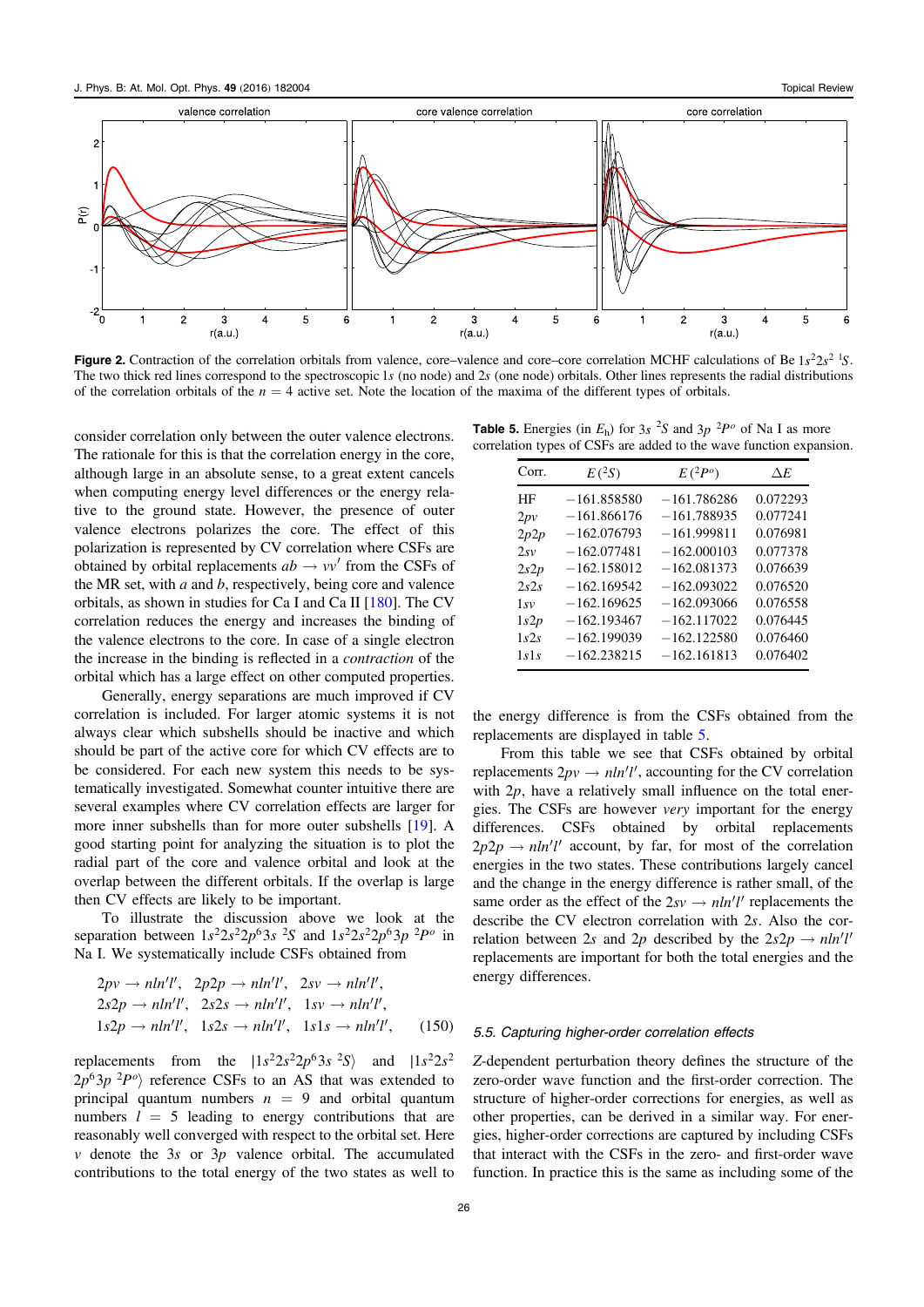<span id="page-27-0"></span>

Figure 3. HF and DHF radii of orbitals of some configurations of Ce I.

CSFs that can be generated by single, double, triple, and quadruple (SDTQ) orbital replacements  $abcd \rightarrow vv'v''v'''$ from the CSFs of the MR set. The number of CSFs increases very rapidly with the increasing number of orbitals in the AS and thus general SDTQ or SDT orbital replacements are feasible only for few-electron systems [[181](#page-34-54), [182](#page-34-55)]. A way to include the most important higher-order correlation effects is to increase the MR set by adding CSFs for a certain portion  $p = \sum_{\alpha \in \text{MR}} c_{\alpha}^2$  of the wave function composition [[183,](#page-34-56) [184](#page-34-57)]. The overall accuracy of the wave function increases as the MR set accounts for a larger portion of the wave function. In fact, if the MR space represents the portion  $p$  of the total wave function and  $E - E^{MR}$  the amount by which the SD excitations have lowered the energy, then an estimate of the error in the energy is  $(E - E^{MR})(1 - p)/p$  [[185,](#page-34-58) [186](#page-34-59)].

#### 5.6. Valence and CV correlation in lanthanides

In a relatively simple system, it may be sufficient to have a balanced SD process applied similarly to the odd and even parity states and a common fixed core. But complex, heavy atoms require more care. Consider a ground state calculation for the odd  $4f\frac{5}{d6s^2}$  configuration of Ce I, a lanthanide element, with a nearby interacting  $4f\overline{5}d^2$ 6s configuration. The lowest even parity configuration is the  $4f^2 6s^2$  configuration fairly high in the spectrum. Variational calculations for this spectrum have not been investigated, to our knowledge, but, would raise a number of issues.

It is not obvious what the core should be. Configurations are specified by listing open subshells in order of energy of the electrons or possibly a closed, outer  $s^2$  subshell. In the case of Ce<sub>I</sub>, inner closed subshells are  $1s^2 2s^2 2p^6$  $3s<sup>2</sup>3p<sup>6</sup>3d<sup>10</sup>4s<sup>2</sup>4p<sup>6</sup>4d<sup>10</sup>5s<sup>2</sup>5p<sup>6</sup>$ . Notice that both the  $n = 4$  shell and the  $n = 5$  shells are unfilled as well as the  $n = 6$  shell. The notation implies the occupied subshells, 4*f*, 5*d*, 6*s* are outside the core but the figure [3](#page-27-0) shows that the mean radius of the 4*f* orbital is close to that of 4*d* and that, from the point of view of 'correlation in the motion of the electrons' there may well be more  $4d - 4f$  interaction than, say  $5p - 4f$ . It is possible that 4*f* should be considered part of the core, so that its main role is to define the screening of the outer orbitals. It would imply that  $4f^2$ 6s6p, for example, should be considered

as a system with a larger core, with its own set of outer correlation orbitals, non-orthogonal to those of  $4f5d6s^2$ .

For the lanthanides, it is not clear how the concept of core and valence electrons can be applied. For the ground configuration of Ce I, the complex theory would require 5*s*, 5*p*, 5*d*, 6*s* to be occupied valence orbitals and possibly also other orbitals depending on the strength of interactions between CSFs in the  $\{1\}^2 \{2\}^8 \{3\}^{18} \{4\}^{19} \{5\}^9 \{6\}^2$  complex. We could make the assumption that correlation within the  $n = 4$  shell is the same for all levels and cancels in an energy difference but could be included as part of CC correlation. This leads so to the concept of three types of orbitals:

- (i) An inactive core— $1s, 2s, 2p, 3s, 3p, 3d$
- (ii) An active core—4*s*, 4*p*, 4*d*, 4*f*
- (iii) Valence orbitals— $5s$ ,  $5p$ ,  $5d$ ,  $6s$ .

In addition to difficulties in defining the core, calculations for the lanthanides suffer from the fact that the number of CSFs generated by SD replacements from an MR set rapidly grow unmanageably large in GRASP2K. Configurations, however, can be ranked according to their interaction strength [[187](#page-34-60)]. Retaining only the most important configurations reduces the number of CSFs, but still calculations strain computational resources and only a few correlation studies have been reported. Examples include the  $4f<sup>2</sup>$  configuration of Pr IV [[188](#page-34-61)] and the ground state of Lawrencium [[189](#page-34-62)].

# 6. Estimating uncertainties

The accuracy of a calculation depends on the MR set, the orbital set, the rules for substitutions which define the correlation model, and finally, the inactive core orbitals. Accuracy should improve when the first two are increased in such a fashion that the smaller set is included in the larger. For example, if {MR} denotes the initial MR set and {MR\* } the expanded set, then  ${MR} \subset {MR^*}$ . At the same time, with less constraints on the substitutions and with a smaller inactive core, all other things being equal, the results should be more accurate.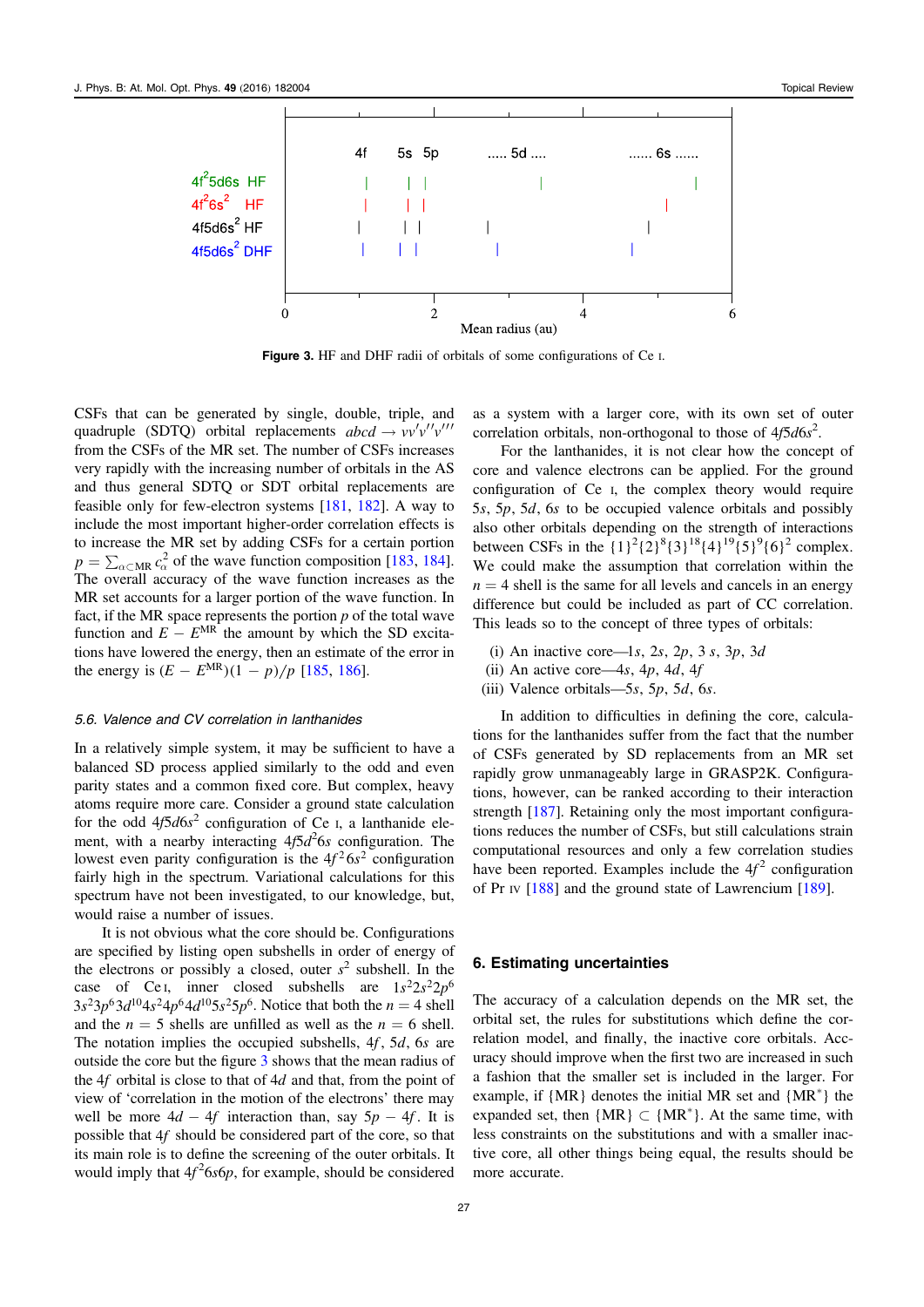<span id="page-28-0"></span>**Table 6.** Total energies (in  $E<sub>b</sub>$ ) from *nl*-expansions for  $1s^22s^2S$  in Li I as a function of the maximum values of *n* and *l* (from [[46](#page-32-43)]).

| $\boldsymbol{n}$ | $l=0$           | $l=1$           | $l=2$           | $l=3$           | $l = 4$         |
|------------------|-----------------|-----------------|-----------------|-----------------|-----------------|
| 2                | $-7.432$ 726 93 | $-7.469$ 941 45 |                 |                 |                 |
| 3                | $-7.447$ 567 56 | $-7.471$ 977 24 | $-7.476$ 040 54 |                 |                 |
| 4                | $-7.448$ 476 36 | $-7.473$ 217 44 | $-7.476$ 483 19 | $-7.47726340$   |                 |
| 5                | $-7.448$ 610 63 | $-7.473$ 628 47 | $-7.476$ 610 99 | $-7.477$ 406 14 | $-7.477$ 667 73 |
| 6                | $-7.43264419$   | $-7.473$ 765 36 | $-7.476$ 695 98 | $-7.477$ 455 71 | $-7.477$ 725 20 |
| 7                | $-7.447$ 656 86 | $-7.473$ 809 59 | $-7.476$ 734 50 | $-7.477$ 477 01 | $-7.477$ 748 59 |
| 8                | $-7.448$ 662 54 | $-7.473$ 824 87 | $-7.476$ 751 83 | $-7.477$ 491 03 | $-7.477$ 759 33 |
| 9                | $-7.448$ 664 96 | $-7.473$ 830 96 | $-7.476$ 760 26 | $-7.477$ 498 88 | $-7.477$ 764 96 |
| 10               | $-7.432$ 666 06 | $-7.47383371$   | $-7.476$ 764 37 | $-7.477$ 503 03 | $-7.477$ 768 82 |
| 11               | $-7.447$ 666 61 | $-7.473$ 835 09 | $-7.476$ 766 47 | $-7.477$ 505 39 | $-7.477$ 771 22 |
| 12               | $-7.448$ 666 90 | $-7.473$ 835 86 | $-7.476$ 767 61 | $-7.477$ 506 78 | $-7.477$ 772.64 |
| 13               | $-7.448$ 667 06 | $-7.473$ 836 26 | $-7.476$ 768 26 | $-7.477$ 507 61 | $-7.477$ 773 50 |
| 14               |                 | $-7.473$ 836 52 | $-7.476$ 768 66 | $-7.477$ 508 12 | $-7.477$ 774 08 |
|                  |                 |                 |                 |                 |                 |
| $\infty$         | $-7.448$ 667 26 | $-7.473$ 836 90 | $-7.476$ 769 24 | $-7.477$ 508 95 | $-7.477$ 775 17 |
| $\delta_I$       | $-0.000$ 000 20 | $-0.000$ 000 38 | $-0.000$ 000 58 | $-0.000$ 000 83 | $-0.000$ 001 09 |
| $+\delta$        | $-7.448$ 667 26 | $-7.473$ 837 10 | $-7.476$ 769 82 | $-7.477$ 510 11 | $-7.477$ 777 16 |

To estimate the uncertainties in computed atomic parameters these parameters should be varied in a systematic way. This can be done in a number of ways and in practice there is always a balance between the available computational resources and desired accuracy. The following steps can be followed:

- (i) Increase the orbital set systematically and monitor the convergence of the desired property. Expansions by 'layers' (adding one new orbital of a given symmetry) are a commonly used process for which results can be extrapolated.
- (ii) Expand the MR set so that SD substitutions are applied to a larger portion of the wave function. Since the wave function expansion is normalized,  $p = \sum_{\alpha \subset MR} c_{\alpha}^2$ represents a larger fraction of the wave function used in the SD process. Clearly, the most efficient way of increasing the MR set is to promote the CSFs with the largest expansion coeffients in the wave function to the MR set.
- (iii) relax constraints on the substitutions and make the inactive core smaller.

Systematic MCHF and MCDHF calculations have been performed for many systems. Depending on the calculated properties and the complexity of the atomic structure the steps of the calculations differ, but the general idea of a systematic enlargement of the CSF space remains. Examples of these types of calculations are given in [[190,](#page-34-63) [191](#page-34-64)], where the convergence of allowed and intercombination transitions in  $C_{II}$ ,  $C_{III}$  and Mg-like ions, respectively, are studied as the orbital sets are enlarged within a correlation model and where the initial valence correlation models are extended to successively include also CV and core correlation. Systematic calculations allowing for uncertainties to be estimated are also discussed and exemplified in [[45](#page-32-37)–[47,](#page-32-38) [49](#page-32-42), [192](#page-34-65)].

#### 6.1. A systematic approach

Lithium has been a much studied system due to the possibility of systematically exploring and understanding different correlation effects and convergence properties of the variational solution. For lithium there also are a number of highly accurate Hylleraas variational calculations for comparison. The nonrelativistic total energies for the latter calculations are essentially exact. Tong et al [[46](#page-32-43)] studied the convergence of the total energy for  $1s^22s^2S$  in Li I for *nl*-expansions, similar to partial wave expansions. The generation of the CSFs can be described by

For 
$$
l_1, l_2, l_3 \le 0, 1, ..., L
$$
  
For  $n_1, n_2, n_3 \le 1, 2, ..., N$   
Inculate CSFs of the form  $|n_1l_1n_2l_2n_3l_3|^2S\rangle$ ,

where L and N are upper limits on  $l_1$ ,  $l_2$ ,  $l_3$  and  $n_1$ ,  $n_2$ ,  $n_3$ respectively. The result is displayed in table [6.](#page-28-0) The column headed  $n$  denotes the largest  $n$  of the current  $l$  column and for  $l > 0$ , the calculation includes all the orbitals of the previous columns. Thus the calculations for  $n = 2$ ,  $l = 1$  includes all CSFs that can be generated by SDT replacements of orbitals in the  $1s^22s$  reference with orbitals in the AS  $\{1s, 2s, \ldots, 13s, 2p\}$ . The row denoted  $\infty$  contains extrapolated values for each l. The extrapolated values can be obtained using the fact that ratio of the energy differences  $r_n = \Delta E_n / \Delta E_{n-1}$  where  $\Delta E_n = E_n - E_{n-1}$  is almost constant and in the range 0.5–0.6. This leads to a geometric series for the correction which sums up to

$$
\Delta E_n \bigg( \frac{r_n}{1 - r_n} \bigg). \tag{151}
$$

With  $r_n$  in the above range the correction is similar to the last corrections  $\Delta E_n$  to the energy. The row denoted  $\delta_l$  shows the correction between the extrapolated values and the last energy computed for the partial wave. When starting the calculations for a new partial wave *l* the correction  $\delta_{l-1}$  from the previous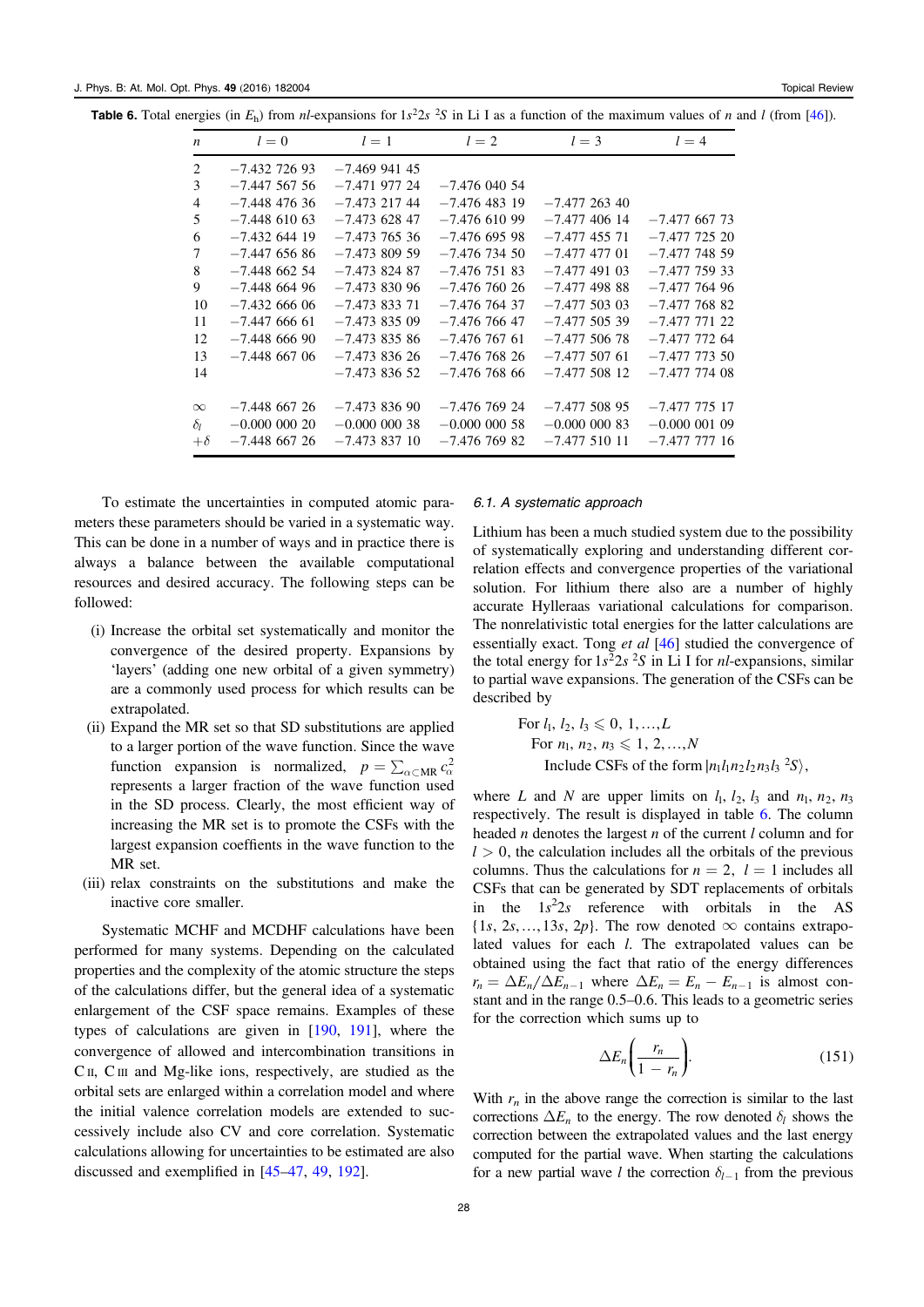wave needs to be added (for details see the original article). The table shows that the energy converges well within a given partial wave. However, to obtain the total energy the contributions from the high-l partial waves must be estimated. Assuming a similar asymptotic behavior with respect to  $l$  as was for two-electron systems  $\Delta E^l = E^l - E^{l-1}$ , where  $E^l$  is the limit for the l partial wave, is fitted to an expression of the form

$$
a_0\left(l+\frac{1}{2}\right)^{-4} + a_1\left(l+\frac{1}{2}\right)^{-5} + a_2\left(l+\frac{1}{2}\right)^{-6}.\tag{152}
$$

The remainder is obtained by summing the above expression over l. This gives the final nonrelativistic total energy for  $1s^22s$  <sup>2</sup>S in Li I

$$
E_{nr} = -7.478\ 059\ 6\ E_{h}.\tag{153}
$$

Similar detailed and systematic convergence studies of energies have been done for other Li-like systems [[50](#page-32-44)] as well as for Be- and B-like systems [[48](#page-32-39), [49](#page-32-42), [51](#page-32-40), [177](#page-34-50)], adding to our understanding of correlation effects and how they can be accounted for in multiconfiguration methods.

#### 6.2. Relativistic calculations for light atoms

For light elements with 12–18 electrons, many BP calculations have been performed for all the lower levels of a spectrum up to certain level (see http://[nlte.nist.gov](http://nlte.nist.gov/MCHF)/MCHF). These calculations, though relativistic, did not include CV or CC correlation.

With the computer resources now available GRASP2K calculations have been performed for Mg-like elements for a range of  $Z$  values  $[193]$  $[193]$  $[193]$ . Odd and even orbital sets were optimized separately. For each parity, the MR set was from the set of CSFs that included all  $3/31'$  CSFs, all  $3snl, nl = 4s ... 5g, all 3pnl, nl = 4s ... 4f, and all$ 3*dnl*,  $nl = 4s$  ... 4*f*. SD expansions up to  $n = 8$  for VV correlation and limited CV were used in that at most one 2*s* or 2*p* orbital was allowed in the substitution. The range of J values was 0–5 for both parities and the number of eigenvalues for each parity was 79. For each parity the expansions consist of 6 blocks (one for each J). From 3 to 23 eigenvalues per blocks were required. The results of this calculation were treated as the zero-order approximation. Added to these calculations were the CSFs obtained from SD substitutions from all the core subshells of the CSFs in the MR. The CSFs obtained in this way account for CC correlation and constitute the first-order correction as presented in section [4.1.2.](#page-16-3) As in perturbation theory, the matrix  $H^{(11)}$  was replaced by the diagonal matrix denoted by  $H_{ii}^{(11)}$  and the Davidson algorithm as implemented in GRASP2K [[131](#page-34-5)] was used for computing all the needed eigenvalues and eigenvectors for a given block. It is interesting to see the size of the expansions:

| Parity | $VV+CV$ | $VV+CV+CC$ |
|--------|---------|------------|
| Even   | 644 342 | 5 624 158  |
| Odd    | 630 502 | 6 214 393  |

Thus including substitutions from all core subshells greatly increases the size of the expansion and, on average, the VV

+CV+CC expansion is 10 times that of VV+CV. The assumption that  $H^{(11)}$  is a diagonal matrix, greatly reduces the angular data needed. The calculation including CC correlation required about 20 h on a cluster with 10 nodes.

Table [7](#page-30-0) shows the energies relative to the ground state (in cm<sup>-1</sup>) for the two calculations and compares the results with values, derived from observation, reported in the ASD [[164](#page-34-37)] for Fe XV, but limited to only 3*snl* energy levels. Note that some levels are not present in ASD making the spectrum information incomplete. Some are misclassified as, for example, 3s5s <sup>3</sup>S.

For comparison, BP results [[148](#page-34-22)] that were state-of-the-art a decade ago are included for a few values. Considerable improvement has been achieved for lower levels. For the more highly excited states,  $\Delta E$  for VV + CV is typical of the earlier BP calculations and others when CC correlation is omitted. Generally, lower levels are in better agreement with observation than excited levels. Note that including CC correlation has reduced the discrepancy for higher levels by a factor of 2–3. The mean error in  $E_{VV+CV+CC}$  is 0.023%.

The computer resources needed by such a calculation can be greatly reduced by a restructuring the computational procedure. GRASP2K was designed for expansions of a few hundred CSFs in mind. When the SD expansions are generated from orbital sets with multiple layers of orbitals, CSFs should be replaced by partial waves where each partial wave has only one spin-angular symmetry and can be structured. When expansions are in the millions, it actually is faster to generate the expansion than to read it from a file. Angular data can then be expressed in terms interactions with partial waves and advantage taken of the fact that angular expressions are independent of the principal quantum number. Advantage can also be taken of the fact that excitations differ by at most two orbitals. In a study of Helium where the wave function was expanded in a tensor product of B-spline functions, the partial wave of a pair correlation function of a given summary was treated as an array and very little angular data was needed, In fact, the energy matrix was not stored in memory. An iterative method for solving the wave equation was devised for parallel computation that only requires a sequence of values of  $He$ , where  $H$  is the interaction matrix and  $c$  is an approximate eigenvector.

#### 6.3. Relativistic calculations for highly charged ions

Though the effect of correlation on atomic properties of light elements has been analyzed extensively using nonrelativistic theory, the same is not true for heavy elements. In these elements the many-body effects are relativistic (as distinct from nonrelativistic with a correction as in BP) and the magnetic Breit, QED, and finite nuclear corrections need to be considered when comparing results with observation. Total energies are a good benchmark although they cannot be compared directly with experiment.

In table [8](#page-31-0) the trends of the different contributions to the Be-like ground state energy are shown. The DHF value is the total energy for the  $2s^2$  <sup>1</sup>S<sub>0</sub> CSF. DC is the reduction in the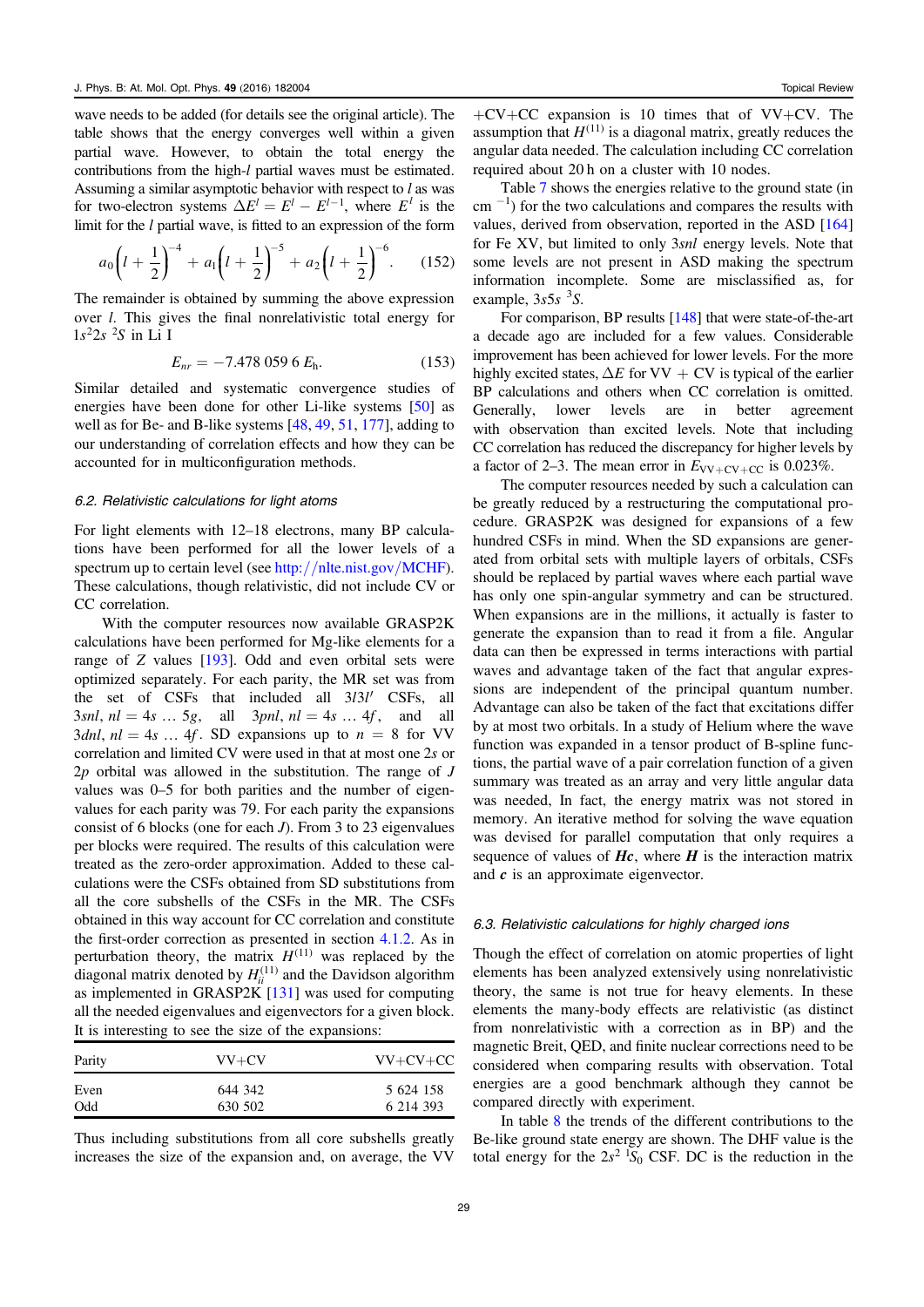<span id="page-30-0"></span>**Table 7.** Comparison of calculated and observed excitation energies (in cm<sup>-1</sup>) in Fe XV. (i)  $E_{ASD}$ : observed energies from the ASD database [[164](#page-34-37)], ii)  $E_{\text{VV+CV}}$ : energies from MCDHF calculations that account for valence and core–valence correlation, (iii)  $E_{\text{VV+CV+CC}}$ : energies that account for valence and core–valence correlation and where core–core electron correlation effects have been included perturbatively, (iv)  $E_{\rm BP}$ (VV): Breit–Pauli energies from valence correlation calculations [[148](#page-34-22)], (v)  $\Delta E$ : difference between computed and  $E_{\rm ASD}$  value.

| <b>State</b>                       | $E_{\mathrm{ASD}}$ | $E_{\rm VV+CV}$  | $\Delta E$ | $E_{\rm VV+CV+CC}$ | $\Delta E$       | $E_{\rm BP}$     | $\Delta E$  |
|------------------------------------|--------------------|------------------|------------|--------------------|------------------|------------------|-------------|
| $3s^2$ ${}^1S_0$                   | $\boldsymbol{0}$   | $\boldsymbol{0}$ |            | $\boldsymbol{0}$   | $\boldsymbol{0}$ | $\boldsymbol{0}$ | $\mathbf 0$ |
| $3s3p~^3P_0^o$                     | 233842             | 233828           | $-14$      | 233928             | 86               | 232595           | $-1248$     |
| $3s3p~^3P_1^o$                     | 239660             | 239668           | 8          | 239741             | 81               | 238542           | $-1118$     |
| $3s3p~^3P_2^o$                     | 253820             | 253829           | 9          | 253773             | $-47$            | 252751           | $-1069$     |
| $3s3p~^1P_1^o$                     | 351911             | 352169           | 258        | 352091             | 180              | 349866           | $-2045$     |
| $3s3d~^{3}D_{1}$                   | 678772             | 678954           | 182        | 678329             | $-443$           | 680377           | 1655        |
| $3s3d$ ${}^{3}D_2$                 | 679785             | 679986           | 201        | 679381             | $-404$           | 681111           | 1326        |
| $3s3d~^{3}D_3$                     | 681416             | 681603           | 187        | 680952             | $-464$           | 683029           | 2613        |
| $3s3d$ <sup>1</sup> D <sub>2</sub> | 762093             | 762729           | 636        | 762176             | 83               | 762218           | 125         |
| $3s4s$ ${}^{3}S_{1}$               | 1763700            | 1764876          | 1176       | 1763699            | $-1$             |                  |             |
| $3s4s$ <sup>1</sup> S <sub>0</sub> | 1787000            | 1788455          | 1455       | 1787322            | 322              |                  |             |
| $3s4p~^3P_0^o$                     |                    | 1883187          |            | 1882236            |                  |                  |             |
| $3s4p~^3P_1^o$                     |                    | 1883595          |            | 1882588            |                  |                  |             |
| $3s4p$ <sup>3</sup> $P_2^o$        |                    | 1890703          |            | 1889632            |                  |                  |             |
| $3s4p~^1P_1^o$                     | 1889970            | 1891051          | 1081       | 1890042            | 72               |                  |             |
| $3s4d~^{3}D_1$                     | 2031310            | 2032907          | 1597       | 2031683            | 373              |                  |             |
| $3s4d$ ${}^{3}D_{2}$               | 2032020            | 2033653          | 1633       | 2032413            | 393              |                  |             |
| $3s4d~^{3}D_3$                     | 2033180            | 2034880          | 1700       | 2033623            | 443              |                  |             |
| $3s4d$ <sup>1</sup> D <sub>2</sub> | 2035280            | 2036318          | 1038       | 2035053            | $-227$           |                  |             |
| $3s4f~^{3}F_{2}^{o}$               | 2108520            | 2109821          | 1301       | 2108281            | $-239$           |                  |             |
| $3s4f~^{3}F_{3}^{o}$               | 2108620            | 2110029          | 1409       | 2108503            | $-117$           |                  |             |
| $3s4f~^{3}F^{o}_{4}$               | 2108880            | 2110327          | 1447       | 2108798            | $-82$            |                  |             |
| $3s4f~^{1}F_{3}^{o}$               | 2123150            | 2124654          | 1504       | 2123180            | 30               |                  |             |
| $3s5s$ ${}^{3}S_{1}$               | 2544800            | 2512036          | $-32764$   | 2510852            | $-33948$         |                  |             |
| $3s5s$ <sup>1</sup> S <sub>0</sub> |                    | 2520681          |            | 2519752            |                  |                  |             |
| $3s5p~^3P_0^o$                     |                    | 2568582          |            | 2567624            |                  |                  |             |
| $3s5p~^3P_1^o$                     |                    | 2568791          |            | 2567639            |                  |                  |             |
| $3s5p~^1P_1^o$                     | 2567000            | 2571834          | 4834       | 2570733            | 3733             |                  |             |
| $3s5p~^3P_2^o$                     |                    | 2572157          |            | 2570743            |                  |                  |             |
| $3s5d~^{3}D_1$                     | 2640100            | 2641400          | 1300       | 2640247            | 147              |                  |             |
| $3s5d~^{3}D_{2}$                   | 2639900            | 2641630          | 1730       | 2640442            | 542              |                  |             |
| $3s5d~^{3}D_3$                     | 2640300            | 2642072          | 1772       | 2640870            | 570              |                  |             |
| $3s5d$ <sup>1</sup> D <sub>2</sub> |                    | 2643981          |            | 2642888            |                  |                  |             |
| $3s5f~^{3}F_{2}^{o}$               | 2676400            | 2677360          | 960        | 2675889            | $-511$           |                  |             |
| $3s5f~^3F_3^o$                     | 2676400            | 2677455          | 1055       | 2675988            | $-412$           |                  |             |
| $3s5f~^{3}F_{4}^{o}$               | 2676600            | 2677594          | 994        | 2676123            | $-477$           |                  |             |
| $3s5f~^1F_3^o$                     | 2782700            | 2682597          | $-100103$  | 2681155            | $-101545$        |                  |             |
| $3s5g$ ${}^3G_3$                   |                    | 2687368          |            | 2685680            |                  |                  |             |
| $3s5g~^{3}G_{4}$                   |                    | 2687556          |            | 2685877            |                  |                  |             |
| $3s5g~^{3}G_{5}$                   |                    | 2687777          |            | 2686099            |                  |                  |             |
| $3s5g\ {}^1G_4$                    |                    | 2690506          |            | 2688841            |                  |                  |             |

total energy due to correlation when the orbital set is expanded systematically by  $n$ . As expected, the correlation energy contribution (DC) converges slowly, becoming more negative with  $n$ . It should be noted that, as  $n$  increases, an orbital with a new angular momentum is introduced into the orbital set, namely  $l = n - 1$ . For large *n*, this orbital has the largest generalized occupation number and this contributes to the slow convergence. The TP (Breit) correction raises the total energy and converges more slowly than correlation. At some point, the change in the TP correction is larger than the change in DC which seems counter intuitive. Orbitals with a high angular momentum seem to play a role in this observation. It is important to remember that the Breit operator is a first-order operator, that Breit evaluated the operator as a perturbative correction [[195](#page-34-67)]. Possibly higher order corrections are needed.

The systematic GRASP2K calculations reported in table [8](#page-31-0) were carried out until the generalized occupation numbers of orbitals in the last layer were less than about  $5 \times 10^{-8}$  which happens to be close to the accuracy of the 1*s* orbital energy. On that basis, it is clear that correlation converges more rapidly when Z increases.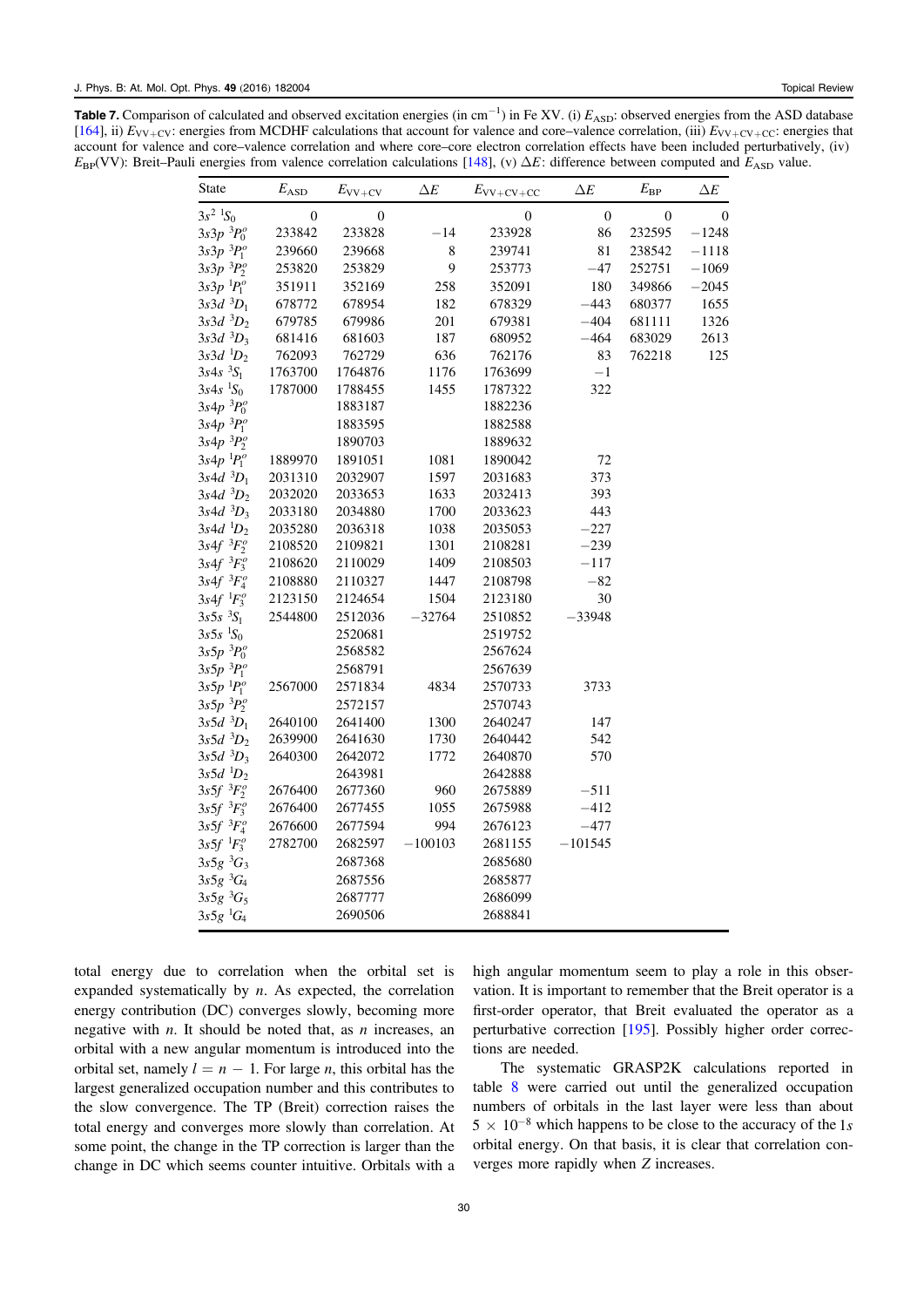<span id="page-31-0"></span>Table 8. Trends in different contributions to the total energy (in eV) of Be-like ground state as a function of the orbital set compared with values from the diagrammatic methods of Malyshev *et al* [[194](#page-34-68)]. For Ca,  $n = 4$ , 5 values are omitted.

|                      | $Ca (Z = 20, A = 40)$  |              |              |              |              |                           |
|----------------------|------------------------|--------------|--------------|--------------|--------------|---------------------------|
|                      | $n=2$                  | $n=3$        | $n = 6$      | $n=7$ $n=8$  |              | [194]                     |
| DHF:                 | $-12842.650$           | $-12842.650$ | $-12842.650$ | $-12842.650$ | $-12842.650$ | $-11782.120^3$            |
| DC:                  | $-6.194$               | $-7.374$     | $-7.780$     | $-7.802$     | $-7.814$     | $-1056.673$               |
| TP:                  | 3.268                  | 3.152        | 3.095        | 3.090        | 3.080        | $-8.574$                  |
| Sum:                 | $-12945.577$           | $-12846.871$ | $-12847.335$ | $-12847.362$ | $-12847.384$ | $-12847.367$              |
| VP:                  | $-0.278$               | $-0.278$     | $-0.278$     | $-0.278$     | $-0.278$     |                           |
| SE:                  | 3.745                  | 3.746        | 3.744        | 3.744        | 3.744        |                           |
| QED:                 | 3.467                  | 3.467        | 3.466        | 3.466        | 3.466        | 3.455                     |
| ISO:                 | 0.177                  | 0.179        | 0.179        | 0.179        | 0.179        | 0.177                     |
| $E_{\text{total}}$ : | $-12841.932$           | $-12843.225$ | $-12843.691$ | $-12843.718$ | $-12843.740$ | $-12843.735$              |
|                      | $Xe (Z = 54, A = 131)$ |              |              |              |              |                           |
|                      | $n=2$                  | $n=3$ $n=4$  |              | $n=5$        | $n=6$        | $\lceil 194 \rceil$       |
| DHF:                 | $-101129.81$           | $-101129.81$ | $-101129.81$ | $-101129.81$ | $-101129.81$ | $-98000.517$ <sup>a</sup> |
| DC:                  | $-9.68$                | $-10.99$     | $-11.26$     | $-11.37$     | $-11.42$     | $-3058.046$               |
| TP:                  | 71.15                  | 69.95        | 69.66        | 69.37        | 69.18        | $-13.521$                 |
| Sum:                 | $-101068.34$           | $-101070.84$ | $-101071.41$ | $-101071.81$ | $-101072.04$ | $-101071.804$             |
| VP:                  | $-16.43$               | $-16.39$     | $-16.39$     | $-16.39$     | $-16.39$     |                           |
| SE:                  | 115.28                 | 115.27       | 115.27       | 115.27       | 115.27       |                           |
| QED:                 | 98.85                  | 98.88        | 98.88        | 98.88        | 98.88        | 98.434                    |
| ISO:                 | 0.44                   | 0.45         | 0.45         | 0.45         | 0.45         | 0.499                     |
| $E_{\text{total}}$ : | $-100969.04$           | $-100972.48$ | $-100972.08$ | $-100972.48$ | $-100972.70$ | $-100972.922$             |
|                      | $U (Z = 92, A = 238)$  |              |              |              |              |                           |
|                      | $n=2$                  | $n=3$        | $n=4$        | $n=5$        |              | $\lceil 194 \rceil$       |
| DHF:                 | $-327628.00$           | $-327628.00$ | $-327628.00$ | $-327628.00$ |              | $-321276.02^{\text{a}}$   |
| DC:                  | $-10.82$               | $-12.38$     | $-12.72$     | $-12.86$     |              | $-5933.84$                |
| TP:                  | 406.57                 | 400.22       | 399.29       | 398.15       |              | $-17.92$                  |
| Sum:                 | $-327232.25$           | $-327240.16$ | $-327241.43$ | $-327242.70$ |              | $-327227.78$              |
| VP:                  | $-218.07$              | $-217.36$    | $-217.38$    | $-217.42$    |              |                           |
| SE:                  | 842.17                 | 842.20       | 842.40       | 842.02       |              |                           |
| QED:                 | 624.10                 | 624.84       | 625.02       | 624.60       |              | 616.97                    |
| Recoil:              |                        |              |              |              |              | 2.18                      |
| ISO:                 | 1.02                   | 1.02         | 1.02         | 1.00         |              |                           |
| $E_{\text{total}}$ : | $-326607.13$           | $-326614.30$ | $-326615.58$ | $-326617.07$ |              | $-326608.63$              |

<sup>a</sup> The value reported is the zero-order energy from the potential referred to as PZ in [[194](#page-34-68)].

When  $E_{total}$  energies are compared with the perturbation theory results reported by Malyshev *et al* [[194](#page-34-68)], the  $n = 8$ energies are in remarkable agreement with GRASP2K for Ca  $(Z = 20)$  and  $n = 6$  for Xe  $(Z = 45)$ . On the other hand, U  $(Z = 92)$  is problematic and more information is needed to explain the difference. For this case, the various nuclear corrections are not equated with ISO since, unlike previous cases where there was good agreement, there is now a factor of two difference implying some difference in the treatment of the nucleus. Whereas in GRASP2K, the DHF total energy is a fairly good approximation to the energy (accurate to 1 in 326) the perturbation theory calculations start with a zero-order energy that is far less accurate and, as a consequence, the equivalent correlation energy is much larger. Since there is an interaction between Breit and correlation, the equivalent value for TP does not even have the same sign, even for the lightest element.

Perturbation theory calculations rely on orbitals from a given potential and use the 'no-pair Hamiltonian' in which states from the negative energy sea are omitted. Malyshev et al report results from three different potentials and it is impressive to see how the sum of contributions for the manybody effects that include the Breit correction (the first 'Sum' in table [8](#page-31-0)) agree to essentially two decimal places. This is not exactly a proof of accuracy since all calculations may have omitted the same contribution (i.e., contributions from orbitals with higher angular momenta, a range that is not specified in their paper) but it is reassuring. The difference in sign of the TP (Breit) correction in all cases is unexpected.

From the GRASP2K perspective, it would be interesting to see similar results starting from the same variational DHF potential as given in equation ([128](#page-21-1)). The recent DBSR-HF code [[196](#page-34-69)] not only performs variational calculations in a B-spline basis, but can also provide the complete set of orbitals for positive and negative states of DHF potential for an orbital of given symmetry which can be used for RMBPT calculations [[16](#page-32-14), [129](#page-34-7)]. Such a comparison might illuminate many questions.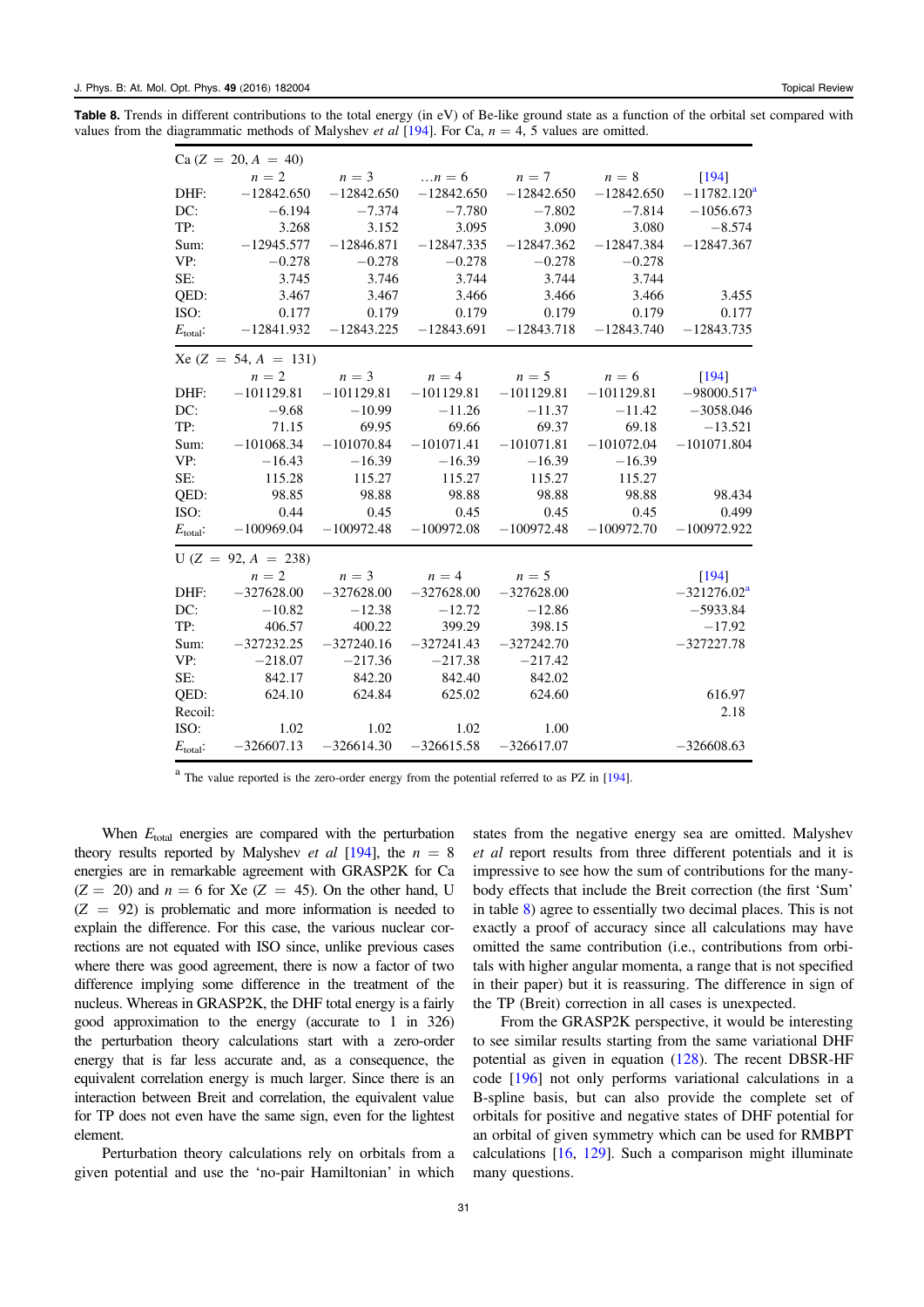# 7. Concluding remarks

In this review we have presented the basic theory for generating multiconfiguration wave functions using variational methods that optimize an energy expression in both nonrelativistic and relativistic frameworks. Conceptually, such wave functions could be sufficiently accurate for predicting any atomic property. But the many-body aspects often limit the accuracy of a calculation. Predictions can be improved with expansions that take into account the atomic property under investigation.

Applications that have been extensively investigated are spectrum calculations for all levels up to a designated excited level, allowed and forbidden transitions [[54,](#page-33-1) [143](#page-34-19), [148](#page-34-22), [197,](#page-35-0) [198](#page-35-1)], isotope shifts [[184,](#page-34-57) [199](#page-35-2)–[203](#page-35-3)], hyperfine structures [[159,](#page-34-33) [204](#page-35-4)–[206](#page-35-5)], nuclear effects on transition rates and spectra [[26](#page-32-45), [207](#page-35-6)], magnetic field-induced transitions [[20,](#page-32-18) [208](#page-35-7), [209](#page-35-8)], to name a few. A comprehensive list of relativistic calculations and theoretical studies can be found in the RTAM bibliography database [[210](#page-35-9)]. The methods described in this review are important for the calculation of target states for Rmatrix calculations, BSR [[211,](#page-35-10) [212](#page-35-11)] for nonrelativistic and DBSR [[196,](#page-34-69) [213](#page-35-12)] for relativistic versions, that describe collision, excitation, and scattering processes such as those needed for plasma diagnostics. Another review paper focusing on the applications is being considered.

#### Acknowledgments

MG acknowledges support from the Belgian National Fund for Scientific Research (FNRS) under Grant CDR J.0047.16 and from the IUAP—Belgian State Science Policy (BriX network P7/12). TB and PJ acknowledge support from the Swedish Research Council under Grant 2015-04842

#### References

- <span id="page-32-0"></span>[1] Schrödinger E 1926 Phys. Rev. 28 [1049](http://dx.doi.org/10.1103/PhysRev.28.1049)
- <span id="page-32-1"></span>[2] Dirac P 1928 Proc. R. Soc. A 117 [610](http://dx.doi.org/10.1098/rspa.1928.0023)
- <span id="page-32-2"></span>[3] Dirac P 1928 Proc. R. Soc. A 118 [351](http://dx.doi.org/10.1098/rspa.1928.0056)
- <span id="page-32-3"></span>[4] Hylleraas E 1928 Z. Phys. **48** [469](http://dx.doi.org/10.1007/BF01340013)
- [5] Hylleraas E 1929 Z. Phys. A 54 [347](http://dx.doi.org/10.1007/bf01375457)
- <span id="page-32-4"></span>[6] Hartree D 1946–1947 Rep. Prog. Phys. 11 [113](http://dx.doi.org/10.1088/0034-4885/11/1/305)
- <span id="page-32-6"></span><span id="page-32-5"></span>[7] Edlén B 1963 Rep. Prog. Phys. 26 [181](http://dx.doi.org/10.1088/0034-4885/26/1/306)
- [8] Edlén B 1964 Atomic spectra Spectroscopy I/Spektroskopie I (Encyclopedia of Physics/Handbuch der Physik vol 5/27) ed S Flügge (Berlin: Springer) pp 80–220 ISBN 978-3-662- 35392-9
- <span id="page-32-7"></span>[9] Joachain C 2014 Europhys. Lett. **108** [44001](http://dx.doi.org/10.1209/0295-5075/108/44001)
- <span id="page-32-8"></span>[10] Amole C et al 2014 Nat. Commun. 5 [3955](http://dx.doi.org/10.1038/ncomms4955)
- <span id="page-32-9"></span>[11] Mohr P, Newell D and Taylor B 2014 CODATA Recommended values of the Fundamental Physical Constants: 2014 (arXiv:[1507.07956](http://arxiv.org/abs/1507.07956))
- <span id="page-32-10"></span>[12] Lu Z T, Mueller P, Drake G, Nörtershäuser W, Pieper S and Yan Z C 2013 Rev. Mod. Phys. 85 [1383](http://dx.doi.org/10.1103/RevModPhys.85.1383)
- <span id="page-32-11"></span>[13] Dzuba V, Flambaum V and Roberts B 2012 Phys. Rev. A [86](http://dx.doi.org/10.1103/PhysRevA.86.062512) [062512](http://dx.doi.org/10.1103/PhysRevA.86.062512)
- <span id="page-32-12"></span>[14] Berengut J and Flambaum V 2012 Europhys. Lett. 97 [20006](http://dx.doi.org/10.1209/0295-5075/97/20006)
- <span id="page-32-13"></span>[15] Leefer N, Weber C, Cingöz A, Torgerson J and Budker D 2013 Phys. Rev. Lett. 111 [060801](http://dx.doi.org/10.1103/PhysRevLett.111.060801)
- <span id="page-32-14"></span>[16] Safronova M S, Dzuba V A, Flambaum V V, Safronova U I, Porsev S G and Kozlov M G 2014 Phys. Rev. Lett. [113](http://dx.doi.org/10.1103/PhysRevLett.113.030801) [030801](http://dx.doi.org/10.1103/PhysRevLett.113.030801)
- <span id="page-32-15"></span>[17] Gurnett D and Bhattacharjee A 2005 Introduction to Plasma Physics: With Space and Laboratory Applications (Edinburgh Gate, Harlow: Cambridge University Press)
- <span id="page-32-16"></span>[18] Beiersdorfer P 2015 J. Phys. B: At. Mol. Opt. Phys. [48](http://dx.doi.org/10.1088/0953-4075/48/14/144017) [144017](http://dx.doi.org/10.1088/0953-4075/48/14/144017)
- <span id="page-32-17"></span>[19] Grumer J, Brage T, Andersson M, Li J, Jönsson P, Li W, Yang Y, Hutton R and Zou Y 2014 Phys. Scr. 89 [114002](http://dx.doi.org/10.1088/0031-8949/89/11/114002)
- <span id="page-32-18"></span>[20] Li J, Brage T, Jönsson P and Yang Y 2014 Phys. Rev. A  $90$ [035404](http://dx.doi.org/10.1103/PhysRevA.90.035404)
- <span id="page-32-19"></span>[21] Ralchenko Y 2009 Phys. Scr. 2009 [014025](http://dx.doi.org/10.1088/0031-8949/2009/T134/014025)
- <span id="page-32-20"></span>[22] Dasgupta A, Clark R, Ouart N and Giuliani J 2014 Phys. Scr. 89 [114008](http://dx.doi.org/10.1088/0031-8949/89/11/114008)
- <span id="page-32-21"></span>[23] Jönsson P, Johansson S and Froese Fischer C 1994 Astrophys. J. 429 [L45](http://dx.doi.org/10.1086/187409)
- [24] Federman S, Lambert D, Cardelli J and Sheffer Y 1996 Nature 381 [764](http://dx.doi.org/10.1038/381764a0)
- [25] Rebull L, Duncan D, Johansson S, Thorburn J and Fields B 1998 Astrophys. J. 507 [387](http://dx.doi.org/10.1086/306315)
- <span id="page-32-45"></span>[26] Brage T, Judge P, Aboussaïd A, Godefroid M, Jönsson P, Ynnerman A, Froese Fischer C and Leckrone D 1998 Astrophys. J. 500 [507](http://dx.doi.org/10.1086/305690)
- [27] Johansson S, Litzén U, Lundberg H and Zhang Z 2003 Astrophys. J. 584 [L107](http://dx.doi.org/10.1086/374037)
- <span id="page-32-22"></span>[28] Sneden C, Lawler J, Wood M, Den H E and Cowan J 2014 Phys. Scr. 89 [114006](http://dx.doi.org/10.1088/0031-8949/89/11/114006)
- <span id="page-32-23"></span>[29] Editorial 2013 Nature [503](http://dx.doi.org/10.1038/503437a) 437
- <span id="page-32-24"></span>[30] Froese Fischer C and Gaigalas G 2012 Phys. Rev. A [85](http://dx.doi.org/10.1103/PhysRevA.85.042501) [042501](http://dx.doi.org/10.1103/PhysRevA.85.042501)
- <span id="page-32-25"></span>[3[1](http://dx.doi.org/10.3390/atoms2010001)] Froese Fischer C 2014 Atoms 2 1
- <span id="page-32-26"></span>[32] Madeira T, Amorim P, Parente F, Indelicato P and Marques J 2013 Phys. Scr. 2013 [014011](http://dx.doi.org/10.1088/0031-8949/2013/T156/014011)
- [33] Morita S et al 2013 AIP Conf. Proc. [1545](http://dx.doi.org/10.1063/1.4815848) 143-52
- <span id="page-32-27"></span>[34] Pütterich T, Jonauskas V, Neu R, Dux R and Team A U 2013 AIP Conf. Proc. [1545](http://dx.doi.org/10.1063/1.4815847) 132
- <span id="page-32-28"></span>[35] GIANO spectrograph gIANO is a near IR high resolution spectrograph mounted at the Nasmyth A focus of the TNG, Fundación Galileo Galilei—INAF, Fundación Canaria (FGG) (http://tng.iac.es/[instruments](http://tng.iac.es/instruments/giano/)/giano/)
- <span id="page-32-29"></span>[36] Käufl H U et al 2004 CRIRES: a high-resolution infrared spectrograph for ESO's VLT Proc. SPIE 5492 [1218](http://dx.doi.org/10.1117/12.551480)-27
- <span id="page-32-30"></span>[37] Young E et al 2012 Astrophys. J. 749 [L17](http://dx.doi.org/10.1088/2041-8205/749/2/L17)
- <span id="page-32-31"></span>[38] Beiersdorfer P 2009 Phys. Scr. 2009 [014010](http://dx.doi.org/10.1088/0031-8949/2009/T134/014010)
- <span id="page-32-32"></span>[39] Gillaspy J 2014 Phys. Scr. 89 [114004](http://dx.doi.org/10.1088/0031-8949/89/11/114004)
- <span id="page-32-33"></span>[40] Stöhlker T et al 2003 Nucl. Instrum. Methods Phys. Res. B 205 [156](http://dx.doi.org/10.1016/S0168-583X(03)00537-8)
- [41] Thomas R et al 2011 Rev. Sci. Instrum. 82 [065112](http://dx.doi.org/10.1063/1.3602928)
- <span id="page-32-34"></span>[42] Grieser M et al 2012 Eur. Phys. J. Spec. Top. [207](http://dx.doi.org/10.1140/epjst/e2012-01599-9) 1
- <span id="page-32-35"></span>[43] Weinhold F 1971 *J. Chem. Phys.* **54** [1874](http://dx.doi.org/10.1063/1.1675110)
- <span id="page-32-36"></span>[44] Sims J, Hagstrom S and Rumble J Jr 1976 Phys. Rev. A 13 [242](http://dx.doi.org/10.1103/PhysRevA.13.242)
- <span id="page-32-37"></span>[45] Brage T and Froese Fischer C 1993 Phys. Scr. [T47](http://dx.doi.org/10.1088/0031-8949/1993/T47/002) 18
- <span id="page-32-43"></span>[46] Tong M, Jönsson P and Froese Fischer C 1993 Phys. Scr. 48 [446](http://dx.doi.org/10.1088/0031-8949/48/4/009)
- <span id="page-32-38"></span>[47] Brage T, Froese Fischer C and Jönsson P 1994 Phys. Rev. A 49 [2181](http://dx.doi.org/10.1103/PhysRevA.49.2181)
- <span id="page-32-39"></span>[48] Froese Fischer C 1993 J. Phys. B: At. Mol. Opt. Phys. 26 [855](http://dx.doi.org/10.1088/0953-4075/26/5/009)
- <span id="page-32-42"></span>[49] Godefroid M, Jönsson P and Froese Fischer C 1998 Phys. Scr. [T78](http://dx.doi.org/10.1238/Physica.Topical.078a00033) 33
- <span id="page-32-44"></span>[50] Godefroid M, Froese Fischer C and Jönsson P 2001 J. Phys. B: At. Mol. Opt. Phys. 34 [1079](http://dx.doi.org/10.1088/0953-4075/34/6/308)
- <span id="page-32-40"></span>[51] Froese Fischer C, Verdebout S, Godefroid M, Rynkun P, Jönsson P and Gaigalas G 2013 Phys. Rev. A 88 [062506](http://dx.doi.org/10.1103/PhysRevA.88.062506)
- <span id="page-32-41"></span>[52] Kato T 1957 Commun. Pure Appl. Math. **10** [151](http://dx.doi.org/10.1002/cpa.3160100201)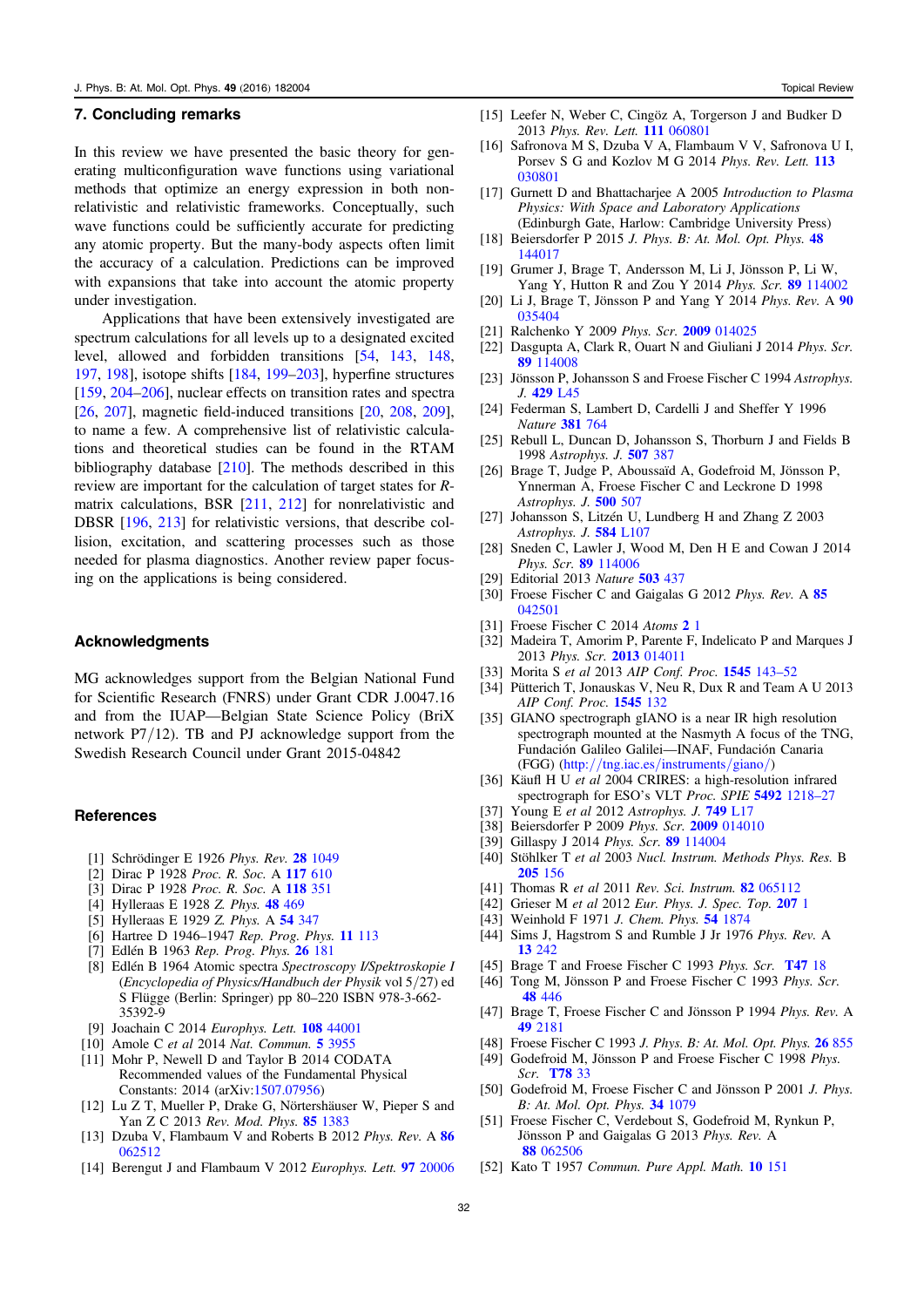- <span id="page-33-0"></span>[53] Froese Fischer C 1977 The Hartree–Fock Method for Atoms. A Numerical Approach (New York: Wiley)
- <span id="page-33-1"></span>[54] Jönsson P, Radžiūtė L, Gaigalas G, Godefroid M, Marques J, Brage T, Froese Fischer C and Grant I 2016 Astron. Astrophys. 585 [A26](http://dx.doi.org/10.1051/0004-6361/201527106)
- <span id="page-33-2"></span>[55] Froese Fischer C, Tachiev G, Gaigalas G and Godefroid M 2007 Comput. Phys. Commun. 176 [559](http://dx.doi.org/10.1016/j.cpc.2007.01.006)
- <span id="page-33-3"></span>[56] Jönsson P, Gaigalas G, Bieroń J, Froese Fischer C and Grant I 2013 Comput. Phys. Commun. 184 [2197](http://dx.doi.org/10.1016/j.cpc.2013.02.016)
- <span id="page-33-4"></span>[57] Wang L M, Yan Z C, Qiao H X and Drake G W F 2012 Phys. Rev. A 85 [052513](http://dx.doi.org/10.1103/PhysRevA.85.052513)
- <span id="page-33-5"></span>[58] Froese Fischer C 2008 B-splines in variational atomic structure calculations (Advances In Atomic, Molecular, and Optical Physics vol 55) ed A P R B Ennio and C C Lin (New York: Academic) pp 235–235
- <span id="page-33-6"></span>[59] Bransden B and Joachain C 2003 Physics of Atoms and Molecules (2nd edn; (Edinburgh Gate, Harlow: Prentice-Hall)
- <span id="page-33-7"></span>[60] Burke P and Seaton M 1971 Numerical solutions of the integro-differential equations of electron–atom collision theory Atomic and Molecular Scattering (Methods in Computational Physics: Advances in Research and Applications vol 10) ed B Alder et al (Amsterdam: Elsevier) pp 1–80
- <span id="page-33-8"></span>[61] Froese Fischer C and Idrees M 1989 Comput. Phys. 3 [53](http://dx.doi.org/10.1063/1.168325)
- <span id="page-33-9"></span>[62] Breit G 1929 Phys. Rev. **34 [553](http://dx.doi.org/10.1103/PhysRev.34.553)**
- <span id="page-33-10"></span>[63] Jackson J 1975 Classical Electrodynamics (2nd edn; (New York: Wiley)
- <span id="page-33-11"></span>[64] Grant I 2007 Relativistic Quantum Theory of Atoms and Molecules. Theory and Computation (Atomic, Optical and Plasma Physics) (New York: Springer)
- <span id="page-33-12"></span>[65] Johnson W and Soff G 1985 At. Data Nucl. Data Tables 33 [405](http://dx.doi.org/10.1016/0092-640X(85)90010-5)
- <span id="page-33-13"></span>[66] Johnson W 2007 Atomic Structure Theory: Lectures on Atomic Physics (Berlin: Springer)
- <span id="page-33-14"></span>[67] Greiner W 2000 Relativistic Quantum Mechanics: Wave equations (3rd edn; (Berlin: Springer)
- <span id="page-33-15"></span>[68] Hill R 2006 Hydrogenic wave functions Atomic Molecular and Optical Physics Handbook ed G Drake (Berlin: Springer) pp 153–71
- <span id="page-33-16"></span>[69] Bethe H and Salpeter E 1957 Quantum Mechanics of One- and Two-electron Atoms (Berlin and New York: Springer)
- [70] Mann J B and Johnson W R 1971 Phys. Rev. A  $4\,41$  $4\,41$
- <span id="page-33-17"></span>[71] Grant I P and Pyper N C 1976 J. Phys. B: At. Mol. Phys. 9 [761](http://dx.doi.org/10.1088/0022-3700/9/5/019)
- <span id="page-33-18"></span>[72] Mohr P 1982 Phys. Rev. A 26 [2338](http://dx.doi.org/10.1103/PhysRevA.26.2338)
- [73] Mohr P and Kim Y K 1992 Phys. Rev. A 45 [2727](http://dx.doi.org/10.1103/PhysRevA.45.2727)
- <span id="page-33-19"></span>[74] Le Bigot E O, Indelicato P and Mohr P 2001 Phys. Rev. A [64](http://dx.doi.org/10.1103/PhysRevA.64.052508) [052508](http://dx.doi.org/10.1103/PhysRevA.64.052508)
- <span id="page-33-20"></span>[75] Lowe J, Chantler C and Grant I 2013 Radiat. Phys. Chem. 85 [118](http://dx.doi.org/10.1016/j.radphyschem.2013.01.004)
- <span id="page-33-21"></span>[76] Shabaev V M, Tupitsyn I I and Yerokhin V A 2013 Phys. Rev. A 88 [012513](http://dx.doi.org/10.1103/PhysRevA.88.012513)
- <span id="page-33-22"></span>[77] Shabaev V, Tupitsyn I and Yerokhin V 2015 Comput. Phys. Commun. [189](http://dx.doi.org/10.1016/j.cpc.2014.12.002) 17
- <span id="page-33-23"></span>[78] Uehling E A 1935 *Phys. Rev.* [48](http://dx.doi.org/10.1103/PhysRev.48.55) 55
- <span id="page-33-24"></span>[79] Fullerton L and Rinker G Jr 1976 Phys. Rev. A 13 [1283](http://dx.doi.org/10.1103/PhysRevA.13.1283)
- <span id="page-33-25"></span>[80] Parpia F, Froese Fischer C and Grant I 1996 Comput. Phys. Commun. 94 [249](http://dx.doi.org/10.1016/0010-4655(95)00136-0)
- <span id="page-33-26"></span>[81] Parpia F, Tong M and Froese Fischer C 1992 Phys. Rev. A 46 [3717](http://dx.doi.org/10.1103/PhysRevA.46.3717)
- <span id="page-33-27"></span>[82] Shabaev V 1988 Sov. J. Nucl. Phys. 47 69
- <span id="page-33-28"></span>[83] Shabaev V M 1998 Phys. Rev. A 57 [59](http://dx.doi.org/10.1103/PhysRevA.57.59)
- <span id="page-33-29"></span>[84] Palmer C 1987 J. Phys. B: At. Mol. Phys. 20 [5987](http://dx.doi.org/10.1088/0022-3700/20/22/011)
- <span id="page-33-30"></span>[85] Akhiezer A and Berestetskii V 1965 Quantum
- Electrodynamics (New York: Interscience)
- <span id="page-33-31"></span>[86] Armstrong L Jr and Feneuille S 1974 Adv. At. Mol. Phys. [10](http://dx.doi.org/10.1016/S0065-2199(08)60346-2) 1
- <span id="page-33-32"></span>[87] Glass R and Hibbert A 1978 Comput. Phys. Commun. [16](http://dx.doi.org/10.1016/0010-4655(78)90105-4) [19](http://dx.doi.org/10.1016/0010-4655(78)90105-4)
- <span id="page-33-33"></span>[88] Moss R 1973 Advanced Molecular Quantum Mechanics. An Introduction on Relativistic Quantum Mechanics and the Quantum Theory of Radiation (London: Chapman and Hall)
- <span id="page-33-34"></span>[89] Hibbert A 2011 Isoelectronic trends in atomic properties Handbook for Highly Charged Ion Spectroscopic Research ed Y Zou et al (London: Taylor and Francis) p 169
- <span id="page-33-35"></span>[90] Pauli W 1925 Z. Phys. 31 [765](http://dx.doi.org/10.1007/BF02980631)
- <span id="page-33-53"></span>[91] Froese Fischer C, Brage T and Jönsson P 1997 Computational Atomic Structure: An MCHF Approach (Bristol and Philadelphia: Institute of Physics Publishing)
- <span id="page-33-36"></span>[92] Gaigalas G and Froese Fischer C 1996 Comput. Phys. Commun. 98 [255](http://dx.doi.org/10.1016/0010-4655(96)00092-6)
- <span id="page-33-37"></span>[93] Racah G 1943 Phys. Rev. 63 [367](http://dx.doi.org/10.1103/PhysRev.63.367)
- <span id="page-33-38"></span>[94] Cowan R D 1981 The Theory of Atomic Structure and Spectra (Los Alamos Series in Basic and Applied Sciences) (Berkeley, CA: University of California Press)
- <span id="page-33-39"></span>[95] Jucys A, Levinson I and Vanagas V 1963 Mathematical Apparatus of the Angular Momentum Theory (Jerusalem: Israel Program for Scientific Translations)
- <span id="page-33-40"></span>[96] Racah G 1949 Phys. Rev. **76** [1352](http://dx.doi.org/10.1103/PhysRev.76.1352)
- <span id="page-33-41"></span>[97] Judd B 1998 Operator Techniques in Atomic Spectroscopy Princeton Landmarks in Physics (Princeton, NJ: Princeton University Press)
- <span id="page-33-42"></span>[98] Judd B 1967 Second Quantization and Atomic Spectroscopy (Baltimore, MD: The Johns Hopkins Press)
- [99] Judd B 1985 Rep. Prog. Phys. 48 [907](http://dx.doi.org/10.1088/0034-4885/48/7/001)
- [100] Judd B 1997 Phys. Rep. [285](http://dx.doi.org/10.1016/S0370-1573(96)00039-7) 1
- <span id="page-33-43"></span>[101] Rudzikas Z 1997 Theoretical Atomic Spectroscopy (Cambridge Monographs on Atomic, Molecular and Chemical Physics) (Cambridge: Cambridge University Press)
- <span id="page-33-44"></span>[102] Gaigalas G and Rudzikas Z 1996 J. Phys. B: At. Mol. Opt. Phys 29 [3303](http://dx.doi.org/10.1088/0953-4075/29/15/007)
- <span id="page-33-45"></span>[103] Fano U 1965 Phys. Rev. A [140](http://dx.doi.org/10.1103/PhysRev.140.A67) 67
- <span id="page-33-46"></span>[104] Hartree D 1957 The Calculation of Atomic Structures (New York: Wiley)
- <span id="page-33-47"></span>[105] Sakurai J 1985 Modern Quantum Mechanics (Menlo Park: Benjamin-Cummings)
- <span id="page-33-48"></span>[106] Nesbet R 2004 Variational Principles and Methods in Theoretical Physics and Chemistry (Cambridge: Cambridge University Press)
- <span id="page-33-49"></span>[107] Slater J 1960 Quantum Theory of Atomic Structure vol I (New York: McGraw-Hill)
- <span id="page-33-50"></span>[108] Gaigalas G, Rudzikas Z and Froese Fischer C 1997 J. Phys. B: At. Mol. Opt. Phys. 30 [3747](http://dx.doi.org/10.1088/0953-4075/30/17/006)
- <span id="page-33-51"></span>[109] Froese Fischer C 2011 Comput. Phys. Commun. **182** [1315](http://dx.doi.org/10.1016/j.cpc.2011.01.012)
- <span id="page-33-52"></span>[110] Bentley M 1994 J. Phys. B: At. Mol. Opt. Phys. 27 [637](http://dx.doi.org/10.1088/0953-4075/27/4/005)
- <span id="page-33-54"></span>[111] Koopmans T 1934 Physica 1 [104](http://dx.doi.org/10.1016/S0031-8914(34)90011-2)
- <span id="page-33-55"></span>[112] Phillips J 1961 Phys. Rev. **123** [420](http://dx.doi.org/10.1103/PhysRev.123.420)
- <span id="page-33-56"></span>[113] Froese Fischer C 1986 Comput. Phys. Rep. 3 [274](http://dx.doi.org/10.1016/0167-7977(86)90001-8)
- <span id="page-33-57"></span>[114] Bauche J and Klapisch M 1972 J. Phys. B: At. Mol. Phys. 5 [29](http://dx.doi.org/10.1088/0022-3700/5/1/012)
- <span id="page-33-58"></span>[115] Labarthe J 1972 J. Phys. B: At. Mol. Phys. 5 [L181](http://dx.doi.org/10.1088/0022-3700/5/9/003)
- <span id="page-33-59"></span>[116] Froese Fischer C 1973 J. Phys. B: At. Mol. Phys. 6 [1933](http://dx.doi.org/10.1088/0022-3700/6/10/009)
- <span id="page-33-60"></span>[117] Godefroid M, Liévin J and Metz J Y 1987 J. Phys. B: At. Mol. Phys. 20 [3283](http://dx.doi.org/10.1088/0022-3700/20/14/004)
- <span id="page-33-61"></span>[118] Kaniauskas J, Simonis V and Rudzikas Z 1987 J. Phys. B: At. Mol. Phys. 20 [3267](http://dx.doi.org/10.1088/0022-3700/20/14/003)
- <span id="page-33-62"></span>[119] Gaigalas G, Fritzsche S, Gaidamauskas E, Kiršanskas G and Žalandauskas T 2006 Comput. Phys. Commun. [175](http://dx.doi.org/10.1016/j.cpc.2006.02.008) 52
- <span id="page-33-63"></span>[120] Gaigalas G, Fritzsche S and Rudzikas Z 2000 At. Data Nucl. Data Tables **76** [235](http://dx.doi.org/10.1006/adnd.2000.0844)
- <span id="page-33-64"></span>[121] Gaigalas G, Fritzsche S and Grant I P 2001 Comput. Phys. Commun. 139 [263](http://dx.doi.org/10.1016/S0010-4655(01)00213-2)
- <span id="page-33-65"></span>[122] Hylleraas E and Undheim B 1930 Z. Phys. 65 [759](http://dx.doi.org/10.1007/BF01397263)
- <span id="page-33-66"></span>[123] MacDonald J K L 1933 Phys. Rev. 43 [830](http://dx.doi.org/10.1103/PhysRev.43.830)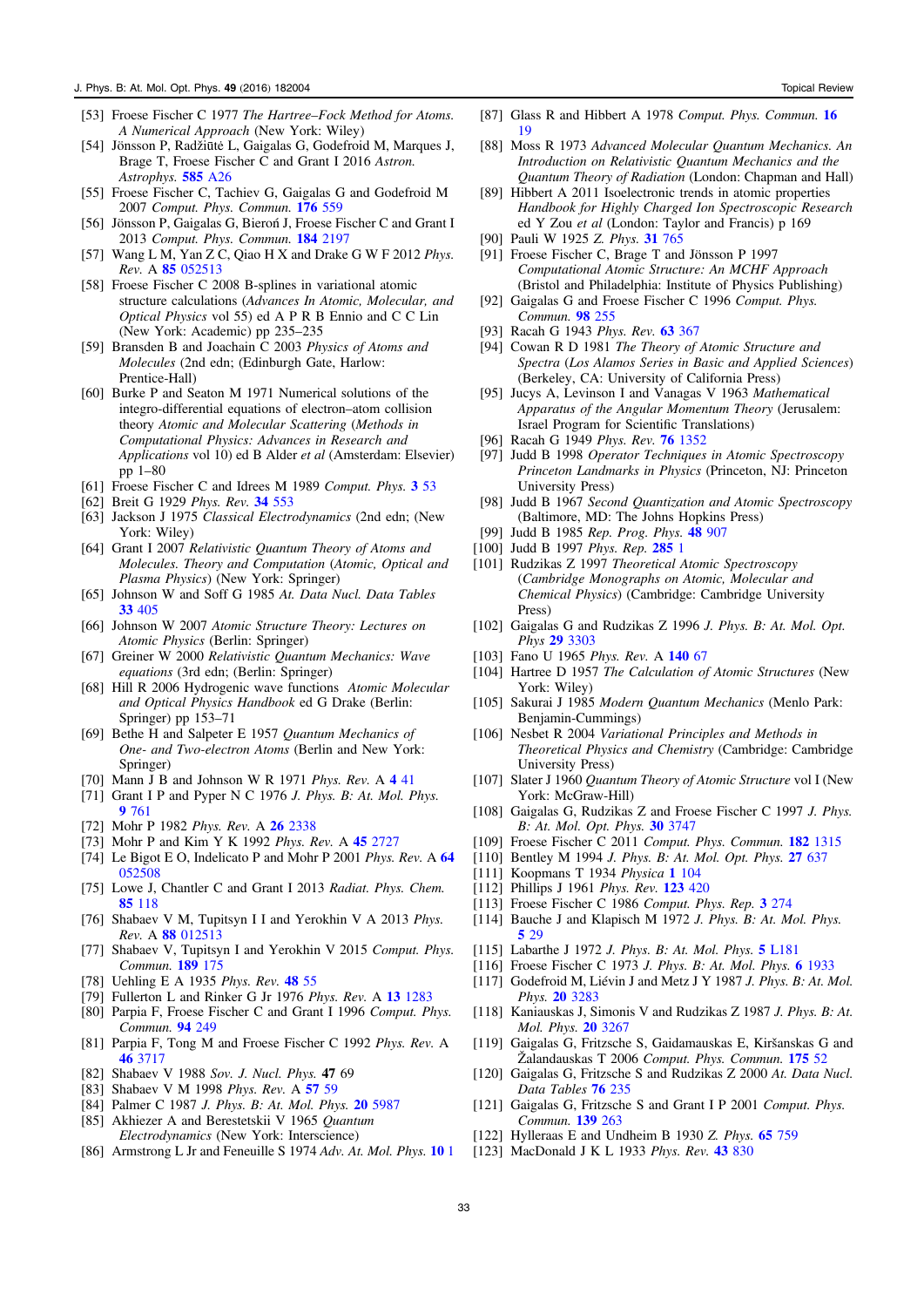- <span id="page-34-0"></span>[124] Rebelo I and Sharma C S 1972 J. Phys. B: At. Mol. Phys. 5 [1286](http://dx.doi.org/10.1088/0022-3700/5/7/005)
- <span id="page-34-1"></span>[125] Froese Fischer C 1973 Can. J. Phys. **51** [1238](http://dx.doi.org/10.1139/p73-161)
- <span id="page-34-2"></span>[126] Froese Fischer C 1987 J. Phys. B: At. Mol. Phys. 20 [4365](http://dx.doi.org/10.1088/0022-3700/20/17/016)
- <span id="page-34-3"></span>[127] Froese Fischer C 1980 Phys. Rev. A 22 [551](http://dx.doi.org/10.1103/PhysRevA.22.551)
- <span id="page-34-6"></span>[128] Kozlov M, Porsev S, Safronova M and Tupitsyn I 2015 Comput. Phys. Commun. [195](http://dx.doi.org/10.1016/j.cpc.2015.05.007) 199
- <span id="page-34-7"></span>[129] Safronova M and Johnson W 2008 All-order Methods for Relativistic Atomic Structure Calculations (Advances In Atomic, Molecular, and Optical Physics vol 55) ed P R B Ennio Arimondo and C C Lin (New York: Academic) pp 191-233
- <span id="page-34-4"></span>[130] Davidson E R 1975 J. Comput. Phys. 17 [87](http://dx.doi.org/10.1016/0021-9991(75)90065-0)
- <span id="page-34-5"></span>[131] Stathopoulos A and Froese Fischer C 1994 Comput. Phys. Commun. 79 [268](http://dx.doi.org/10.1016/0010-4655(94)90073-6)
- <span id="page-34-8"></span>[132] Zatsarinny O 2016 private communication
- <span id="page-34-9"></span>[133] Cowan R and Hansen J 1981 J. Opt. Soc. Am. B 71 [60](http://dx.doi.org/10.1364/JOSA.71.000060)
- <span id="page-34-10"></span>[134] Roos B, Taylor P and Siegbahn P 1980 Chem. Phys. 48 [157](http://dx.doi.org/10.1016/0301-0104(80)80045-0)
- <span id="page-34-11"></span>[135] Froese Fischer C 1973 J. Comput. Phys. **13** [502](http://dx.doi.org/10.1016/0021-9991(73)90030-2)
- <span id="page-34-12"></span>[136] Löwdin P 1955 Phys. Rev. 97 [1474](http://dx.doi.org/10.1103/PhysRev.97.1474)
- <span id="page-34-13"></span>[137] Borgoo A, Scharf O, Gaigalas G and Godefroid M 2010 Comput. Phys. Commun. 181 [426](http://dx.doi.org/10.1016/j.cpc.2009.10.014)
- <span id="page-34-14"></span>[138] Hibbert A, Froese Fischer C and Godefroid M 1988 Comput. Phys. Commun. 51 [285](http://dx.doi.org/10.1016/0010-4655(88)90141-5)
- <span id="page-34-15"></span>[139] Olsen J, Roos B, Jørgensen P and Jensen H 1988 J. Chem. Phys. 89 [2185](http://dx.doi.org/10.1063/1.455063)
- <span id="page-34-16"></span>[140] Vaeck N, Godefroid M and Hansen J 1988 Phys. Rev. A 38 [2830](http://dx.doi.org/10.1103/PhysRevA.38.2830)
- <span id="page-34-17"></span>[141] Vaeck N, Godefroid M and Froese Fischer C 1992 Phys. Rev. A 46 [3704](http://dx.doi.org/10.1103/PhysRevA.46.3704)
- <span id="page-34-18"></span>[142] Stathopoulos A, Saad Y and Froese Fischer C 1995 J. Comput. Appl. Math. 64 [197](http://dx.doi.org/10.1016/0377-0427(95)00141-7)
- <span id="page-34-19"></span>[143] Froese Fischer C and Tachiev G 2004 At. Data Nucl. Data Tables [87](http://dx.doi.org/10.1016/j.adt.2004.02.001) 1
- <span id="page-34-20"></span>[144] Godefroid M 1982 J. Phys. B: At. Mol. Phys. 15 [3583](http://dx.doi.org/10.1088/0022-3700/15/20/008)
- [145] Hibbert A, Glass R and Froese Fischer C 1991 Comput. Phys. Commun. 64 [455](http://dx.doi.org/10.1016/0010-4655(91)90138-B)
- [146] Gaigalas G, Rudzikas Z and Froese Fischer C 1998 At. Data Nucl. Data Tables [70](http://dx.doi.org/10.1006/adnd.1998.0782) 1
- <span id="page-34-21"></span>[147] Zatsarinny O and Froese Fischer C 2000 Comput. Phys. Commun. 124 [247](http://dx.doi.org/10.1016/S0010-4655(99)00441-5)
- <span id="page-34-22"></span>[148] Froese Fischer C, Tachiev G and Irimia A 2006 At. Data Nucl. Data Tables 92 [607](http://dx.doi.org/10.1016/j.adt.2006.03.001)
- <span id="page-34-23"></span>[149] Indelicato P and Desclaux J [1993](http://dx.doi.org/10.1088/0031-8949/1993/T46/015) Phys. Scr. 1993 110
- <span id="page-34-24"></span>[150] Indelicato P 1995 Phys. Rev. A 51 [1132](http://dx.doi.org/10.1103/PhysRevA.51.1132)
- <span id="page-34-25"></span>[151] Bieroń J, Froese Fischer C and Ynnerman A 1994 J. Phys. B: At. Mol. Phys. 27 [4829](http://dx.doi.org/10.1088/0953-4075/27/20/004)
- <span id="page-34-26"></span>[152] Froese Fischer C 2005 Nucl. Instrum. Methods Phys. Res. B 235 [100](http://dx.doi.org/10.1016/j.nimb.2005.03.153)
- <span id="page-34-27"></span>[153] Froese Fischer C, Gaigalas G and Ralchenko Y 2006 Comput. Phys. Commun. 175 [738](http://dx.doi.org/10.1016/j.cpc.2006.07.023)
- <span id="page-34-28"></span>[154] Kim Y K, Baik D, Indelicato P and Desclaux J 1991 Phys. Rev. A 44 [148](http://dx.doi.org/10.1103/PhysRevA.44.148)
- <span id="page-34-29"></span>[155] Indelicato P, Santos J P, Boucard S and Desclaux J P 2007 Eur. Phys. J. D 45 [155](http://dx.doi.org/10.1140/epjd/e2007-00229-y)
- <span id="page-34-30"></span>[156] Jönsson P and Froese Fischer C 1997 Comput. Phys. Commun. [100](http://dx.doi.org/10.1016/S0010-4655(96)00118-X) 81
- <span id="page-34-31"></span>[157] Nazé C, Gaidamauskas E, Gaigalas G, Godefroid M and Jönsson P 2013 Comput. Phys. Commun. 184 [2187](http://dx.doi.org/10.1016/j.cpc.2013.02.015)
- <span id="page-34-32"></span>[158] Grant I 1994 Comput. Phys. Commun. 84 [59](http://dx.doi.org/10.1016/0010-4655(94)90203-8)
- <span id="page-34-33"></span>[159] Carette T, Nemouchi M, Li J and Godefroid M 2013 Phys. Rev. A 88 [042501](http://dx.doi.org/10.1103/PhysRevA.88.042501)
- <span id="page-34-34"></span>[160] Grant I, Kenzie B M, Norrington P, Mayers D and Pyper N 1980 Comput. Phys. Commun. 21 [207](http://dx.doi.org/10.1016/0010-4655(80)90041-7)
- <span id="page-34-35"></span>[161] Jönsson P, He X, Froese Fischer C and Grant I 2007 Comput. Phys. Commun. 177 [597](http://dx.doi.org/10.1016/j.cpc.2007.06.002)
- [162] Ekman J, Jönsson P, Gustafsson S, Hartman H, Gaigalas G, Godefroid M and Froese Fischer C 2014 Astron. Astrophys. 564 [A24](http://dx.doi.org/10.1051/0004-6361/201323163)
- <span id="page-34-36"></span>[163] Radžiūtė L, Ekman J, Jönsson P and Gaigalas G 2015 Astron. Astrophys. 582 [A61](http://dx.doi.org/10.1051/0004-6361/201526708)
- <span id="page-34-37"></span>[164] Kramida A, Yu R, Reader J and NIST ASD Team 2015 NIST Atomic Spectra Database (ver. 5.3) (Gaithersburg, MD: National Institute of Standards and Technology) (Online) Available: http://physics.nist.gov/asd (16, December 2015)
- <span id="page-34-38"></span>[165] Froese Fischer C and Godefroid M 1982 Phys. Scr. 25 [394](http://dx.doi.org/10.1088/0031-8949/25/2/024)
- <span id="page-34-39"></span>[166] Gaigalas G, Žalandauskas T and Rudzikas Z 2003 At. Data Nucl. Data Tables 84 [99](http://dx.doi.org/10.1016/S0092-640X(03)00014-7)
- <span id="page-34-40"></span>[167] Löwdin P 1955 Phys. Rev. 97 [1509](http://dx.doi.org/10.1103/PhysRev.97.1509)
- <span id="page-34-41"></span>[168] Sinanoğlu O and Öksüz I 1968 Phys. Rev. Lett. 21 [507](http://dx.doi.org/10.1103/PhysRevLett.21.507)
- <span id="page-34-42"></span>[169] Nicolaides C 2011 State- and property-specific quantum chemistry Advances in Quantum Chemistry ed J Sabin and E Brändas vol 62 (San Diego: Academic) ch 2, pp 35–103
- <span id="page-34-43"></span>[170] Schwartz C 1963 Estimating convergence rates of variational calculations Methods in Computational Chemistry ed S F B Alder and M Rotenburg vol 2 (New York: Academic) p 241
- <span id="page-34-44"></span>[171] Messiah A 2014 Quantum Mechanics (Mineola, New York: Dover)
- <span id="page-34-45"></span>[172] Layzer D 1959 Ann. Phys., NY 8 [271](http://dx.doi.org/10.1016/0003-4916(59)90023-5)
- <span id="page-34-46"></span>[173] Layzer D and Bahcall J 1962 Ann. Phys., NY 17 [177](http://dx.doi.org/10.1016/0003-4916(62)90024-6)
- <span id="page-34-47"></span>[174] Doyle H T 1969 Adv. At. Mol. Phys. 5 [337](http://dx.doi.org/10.1016/S0065-2199(08)60161-X)
- <span id="page-34-48"></span>[175] Sturesson L and Froese Fischer C 1993 Comput. Phys. Commun. 74 [432](http://dx.doi.org/10.1016/0010-4655(93)90024-7)
- <span id="page-34-49"></span>[176] Sturesson L, Jönsson P and Froese Fischer C 2007 Comput. Phys. Commun. [177](http://dx.doi.org/10.1016/j.cpc.2007.05.013) 539
- <span id="page-34-50"></span>[177] Verdebout S, Jönsson P, Gaigalas G, Godefroid M and Froese Fischer C 2010 J. Phys. B: At. Mol. Opt. Phys. [43](http://dx.doi.org/10.1088/0953-4075/43/7/074017) [074017](http://dx.doi.org/10.1088/0953-4075/43/7/074017)
- <span id="page-34-51"></span>[178] Verdebout S, Rynkun P, Jönsson P, Gaigalas G, Froese Fischer C and Godefroid M 2013 J. Phys. B: At. Mol. Opt. Phys. 46 [085003](http://dx.doi.org/10.1088/0953-4075/46/8/085003)
- <span id="page-34-52"></span>[179] Olsen J, Godefroid M, Jönsson P, Malmqvist P A and Froese Fischer C 1995 Phys. Rev. E 52 [4499](http://dx.doi.org/10.1103/PhysRevE.52.4499)
- <span id="page-34-53"></span>[180] Brage T, Froese Fischer C, Vaeck N, Godefroid M and Hibbert A 1993 Phys. Scr. 48 [533](http://dx.doi.org/10.1088/0031-8949/48/5/006)
- <span id="page-34-54"></span>[181] Godefroid M, Olsen J, Jönsson P and Froese Fischer C 1995 Astrophys. J. 450 [473](http://dx.doi.org/10.1086/176157)
- <span id="page-34-55"></span>[182] Godefroid M, Van Meulebeke G, Jönsson P and Froese Fischer C 1997 Z. Phys. D 42 [193](http://dx.doi.org/10.1007/s004600050354)
- <span id="page-34-56"></span>[183] Carette T and Godefroid M 2011 Phys. Rev. A 83 [062505](http://dx.doi.org/10.1103/PhysRevA.83.062505)
- <span id="page-34-57"></span>[184] Carette T and Godefroid M 2013 J. Phys. B: At. Mol. Opt.
- <span id="page-34-58"></span>Phys. 46 [095003](http://dx.doi.org/10.1088/0953-4075/46/9/095003) [185] Langhoff S and Davidson E 1974 Int. J. Quantum Chem. 8 [61](http://dx.doi.org/10.1002/qua.560080106)
- <span id="page-34-59"></span>
- [186] Meissner L 1988 Chem. Phys. Lett. 146 [204](http://dx.doi.org/10.1016/0009-2614(88)87431-1)
- <span id="page-34-60"></span>[187] Radžiūtė L, Kato D, Gaigalas G, Jönsson P, Rynkun P, Jonauskas V and Kučas S 2015 Phys. Scr. 90 [054001](http://dx.doi.org/10.1088/0031-8949/90/5/054001)
- <span id="page-34-61"></span>[188] Cai Z, Umar V M and Froese Fischer C 1992 Phys. Rev. Lett. 68 [297](http://dx.doi.org/10.1103/PhysRevLett.68.297)
- <span id="page-34-62"></span>[189] Zou Y and Froese Fischer C 2002 Phys. Rev. Lett. 88 [183001](http://dx.doi.org/10.1103/PhysRevLett.88.183001)
- <span id="page-34-63"></span>[190] Froese Fischer C 1994 Phys. Scr. 49 [323](http://dx.doi.org/10.1088/0031-8949/49/3/011)
- <span id="page-34-64"></span>[191] Jönsson P and Froese Fischer C 1997 J. Phys. B: At. Mol. Opt. Phys. 30 [5861](http://dx.doi.org/10.1088/0953-4075/30/24/021)
- <span id="page-34-65"></span>[192] Froese Fischer C, Jönsson P and Godefroid M 1998 Phys. Rev. A 57 [1753](http://dx.doi.org/10.1103/PhysRevA.57.1753)
- <span id="page-34-66"></span>[193] Gustafsson S, Jönsson P, Froese Fischer C and Grant I 2016 Astron. Astrophys. submitted
- <span id="page-34-68"></span>[194] Malyshev A V, Volotka A V, Glazov D A, Tupitsyn I I, Shabaev V M and Plunien G 2014 Phys. Rev. A [90](http://dx.doi.org/10.1103/PhysRevA.90.062517) [062517](http://dx.doi.org/10.1103/PhysRevA.90.062517)
- <span id="page-34-67"></span>[195] Breit G 1937 Phys. Rev. **51** [248](http://dx.doi.org/10.1103/PhysRev.51.248)
- <span id="page-34-69"></span>[196] Zatsarinny O and Froese Fischer C 2016 Comput. Phys. Commun. 202 [287](http://dx.doi.org/10.1016/j.cpc.2015.12.023)–304